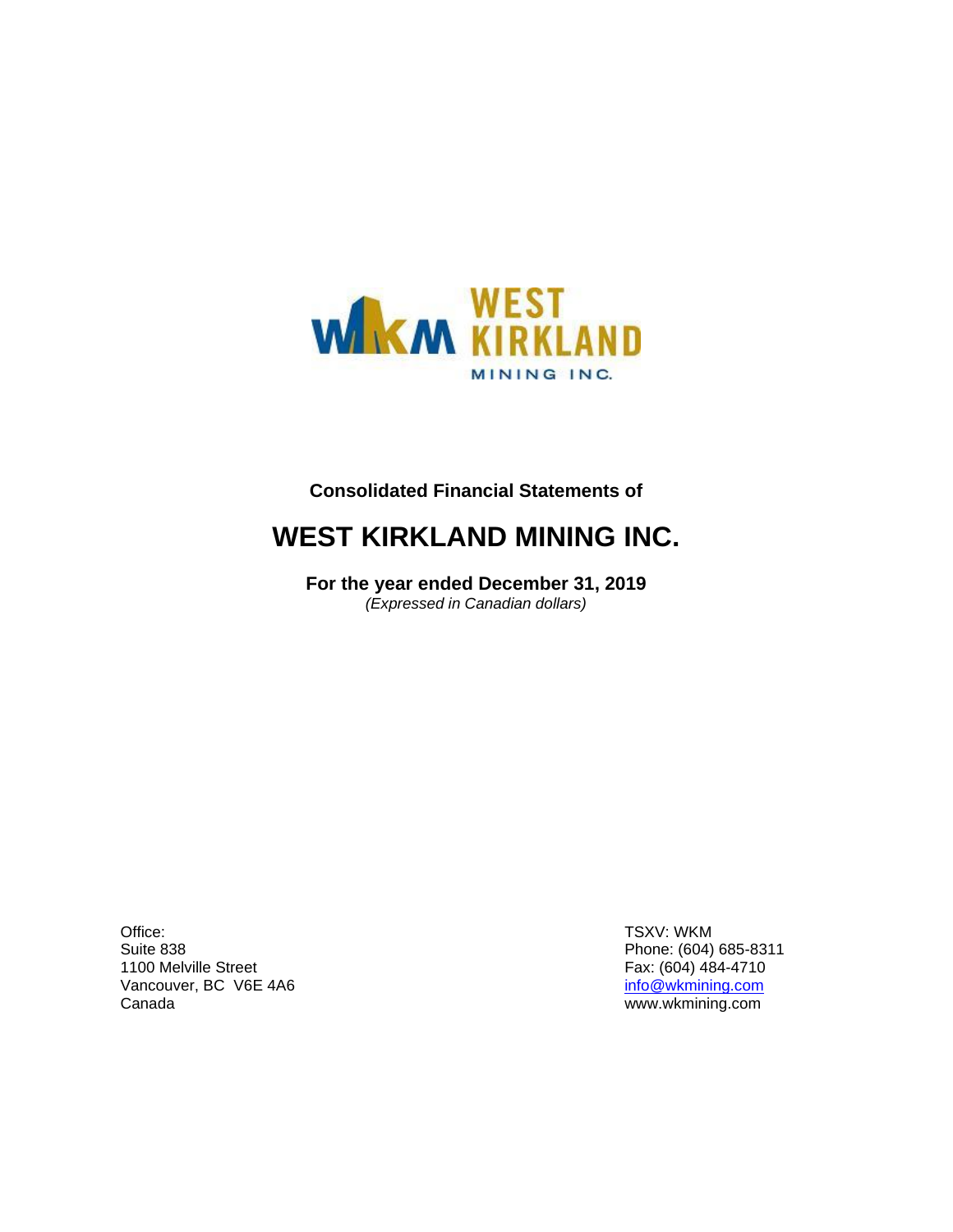# Deloitte.

Deloitte LLP 939 Granville Street PO Box 2177 Vancouver Main Vancouver BC V6Z 1L3 Canada

Tel: 604-669-4466 Fax: 778-374-0496 [www.deloitte.ca](http://www.deloitte.com/)

## **Independent Auditor's Report**

To the Shareholders and the Board of Directors of West Kirkland Mining Inc.

#### **Opinion**

We have audited the consolidated financial statements of West Kirkland Mining Inc. (the "Company"), which comprise the consolidated statements of financial position as at December 31, 2019 and 2018, and the consolidated statements of loss and comprehensive loss (income), changes in equity and cash flows for the years then ended, and notes to the consolidated financial statements, including a summary of significant accounting policies (collectively referred to as the "financial statements").

In our opinion, the accompanying financial statements present fairly, in all material respects, the financial position of the Company as at December 31, 2019 and 2018, and its financial performance and its cash flows for the years then ended in accordance with International Financial Reporting Standards ("IFRS").

#### **Basis for Opinion**

We conducted our audit in accordance with Canadian generally accepted auditing standards ("Canadian GAAS"). Our responsibilities under those standards are further described in the *Auditor's Responsibilities for the Audit of the Financial Statements* section of our report. We are independent of the Company in accordance with the ethical requirements that are relevant to our audit of the financial statements in Canada, and we have fulfilled our other ethical responsibilities in accordance with these requirements. We believe that the audit evidence we have obtained is sufficient and appropriate to provide a basis for our opinion.

#### **Material Uncertainty related to Going Concern**

We draw attention to the consolidated statements of loss and comprehensive loss (income) and Note 1 in the consolidated financial statements, which indicate that the Company incurred a net loss of \$1.5M for the year ended December 31, 2019 and has incurred cumulative net losses from inception in the amount of \$22.1M at December 31, 2019. As stated in Note 1, these events or conditions, along with other matters as set forth in Note 1, indicate the existence of a material uncertainty that may cast significant doubt about the Company's ability to continue as a going concern. Our opinion is not modified in respect of this matter.

#### **Other Information**

Management is responsible for the other information. The other information comprises Management's Discussion and Analysis.

Our opinion on the financial statements does not cover the other information and we do not express any form of assurance conclusion thereon. In connection with our audit of the financial statements, our responsibility is to read the other information identified above and, in doing so, consider whether the other information is materially inconsistent with the financial statements or our knowledge obtained in the audit, or otherwise appears to be materially misstated.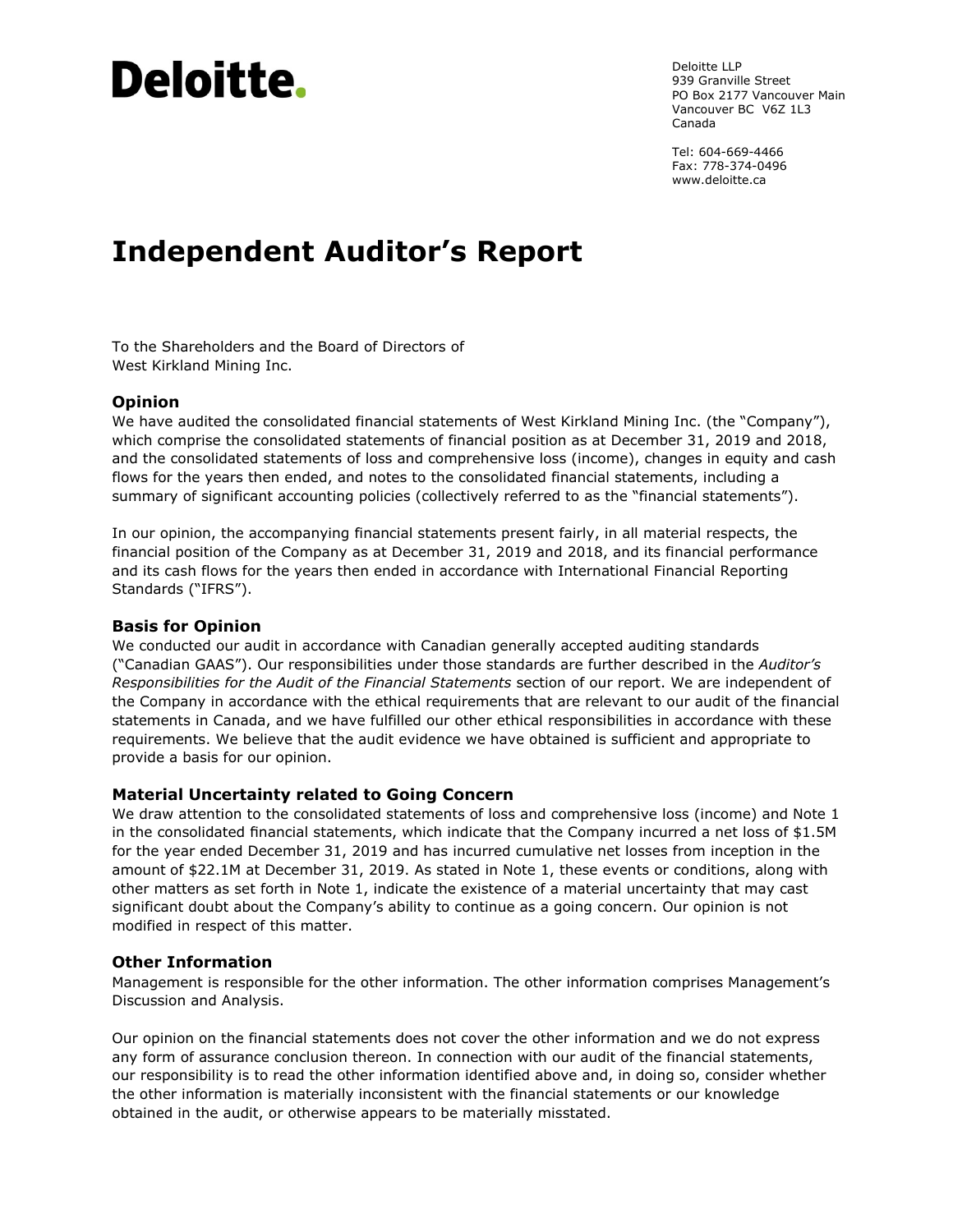We obtained Management's Discussion and Analysis prior to the date of this auditor's report. If, based on the work we have performed on this other information, we conclude that there is a material misstatement of this other information, we are required to report that fact in this auditor's report. We have nothing to report in this regard.

#### **Responsibilities of Management and Those Charged with Governance for the Financial Statements**

Management is responsible for the preparation and fair presentation of the financial statements in accordance with IFRS, and for such internal control as management determines is necessary to enable the preparation of financial statements that are free from material misstatement, whether due to fraud or error.

In preparing the financial statements, management is responsible for assessing the Company's ability to continue as a going concern, disclosing, as applicable, matters related to going concern and using the going concern basis of accounting unless management either intends to liquidate the Company or to cease operations, or has no realistic alternative but to do so.

Those charged with governance are responsible for overseeing the Company's financial reporting process.

#### **Auditor's Responsibilities for the Audit of the Financial Statements**

Our objectives are to obtain reasonable assurance about whether the financial statements as a whole are free from material misstatement, whether due to fraud or error, and to issue an auditor's report that includes our opinion. Reasonable assurance is a high level of assurance, but is not a guarantee that an audit conducted in accordance with Canadian GAAS will always detect a material misstatement when it exists. Misstatements can arise from fraud or error and are considered material if, individually or in the aggregate, they could reasonably be expected to influence the economic decisions of users taken on the basis of these financial statements.

As part of an audit in accordance with Canadian GAAS, we exercise professional judgment and maintain professional skepticism throughout the audit. We also:

- Identify and assess the risks of material misstatement of the financial statements, whether due to fraud or error, design and perform audit procedures responsive to those risks, and obtain audit evidence that is sufficient and appropriate to provide a basis for our opinion. The risk of not detecting a material misstatement resulting from fraud is higher than for one resulting from error, as fraud may involve collusion, forgery, intentional omissions, misrepresentations, or the override of internal control.
- Obtain an understanding of internal control relevant to the audit in order to design audit procedures that are appropriate in the circumstances, but not for the purpose of expressing an opinion on the effectiveness of the Company's internal control.
- Evaluate the appropriateness of accounting policies used and the reasonableness of accounting estimates and related disclosures made by management.
- Conclude on the appropriateness of management's use of the going concern basis of accounting and, based on the audit evidence obtained, whether a material uncertainty exists related to events or conditions that may cast significant doubt on the Company's ability to continue as a going concern. If we conclude that a material uncertainty exists, we are required to draw attention in our auditor's report to the related disclosures in the financial statements or, if such disclosures are inadequate, to modify our opinion. Our conclusions are based on the audit evidence obtained up to the date of our auditor's report. However, future events or conditions may cause the Company to cease to continue as a going concern.
- Evaluate the overall presentation, structure and content of the financial statements, including the disclosures, and whether the financial statements represent the underlying transactions and events in a manner that achieves fair presentation.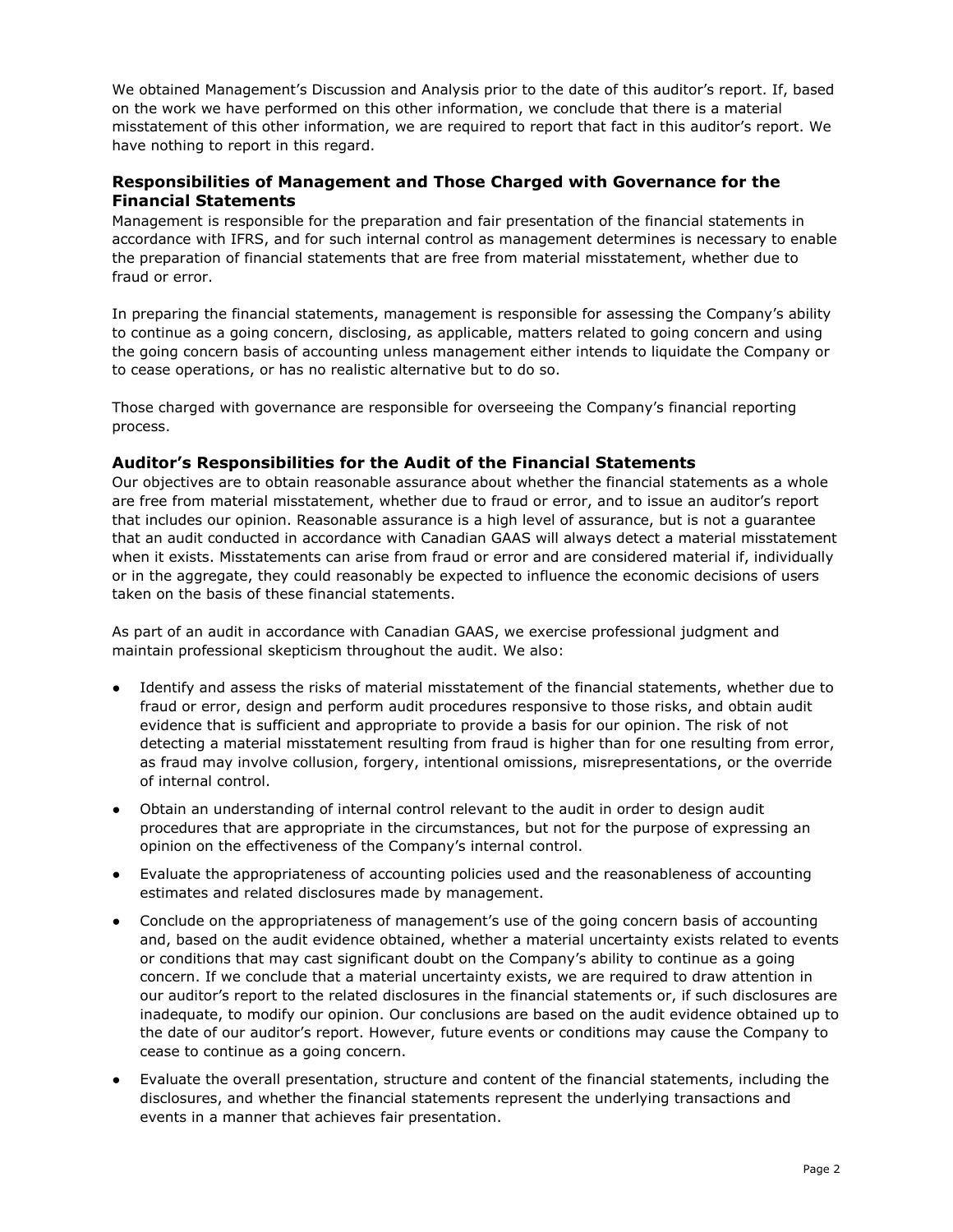● Obtain sufficient appropriate audit evidence regarding the financial information of the entities or business activities within the Company to express an opinion on the financial statements. We are responsible for the direction, supervision and performance of the group audit. We remain solely responsible for our audit opinion.

We communicate with those charged with governance regarding, among other matters, the planned scope and timing of the audit and significant audit findings, including any significant deficiencies in internal control that we identify during our audit.

We also provide those charged with governance with a statement that we have complied with relevant ethical requirements regarding independence, and to communicate with them all relationships and other matters that may reasonably be thought to bear on our independence, and where applicable, related safeguards.

The engagement partner on the audit resulting in this independent auditor's report is Tim Holwill.

Deloitte LLP

Chartered Professional Accountants Vancouver, British Columbia

April 27, 2020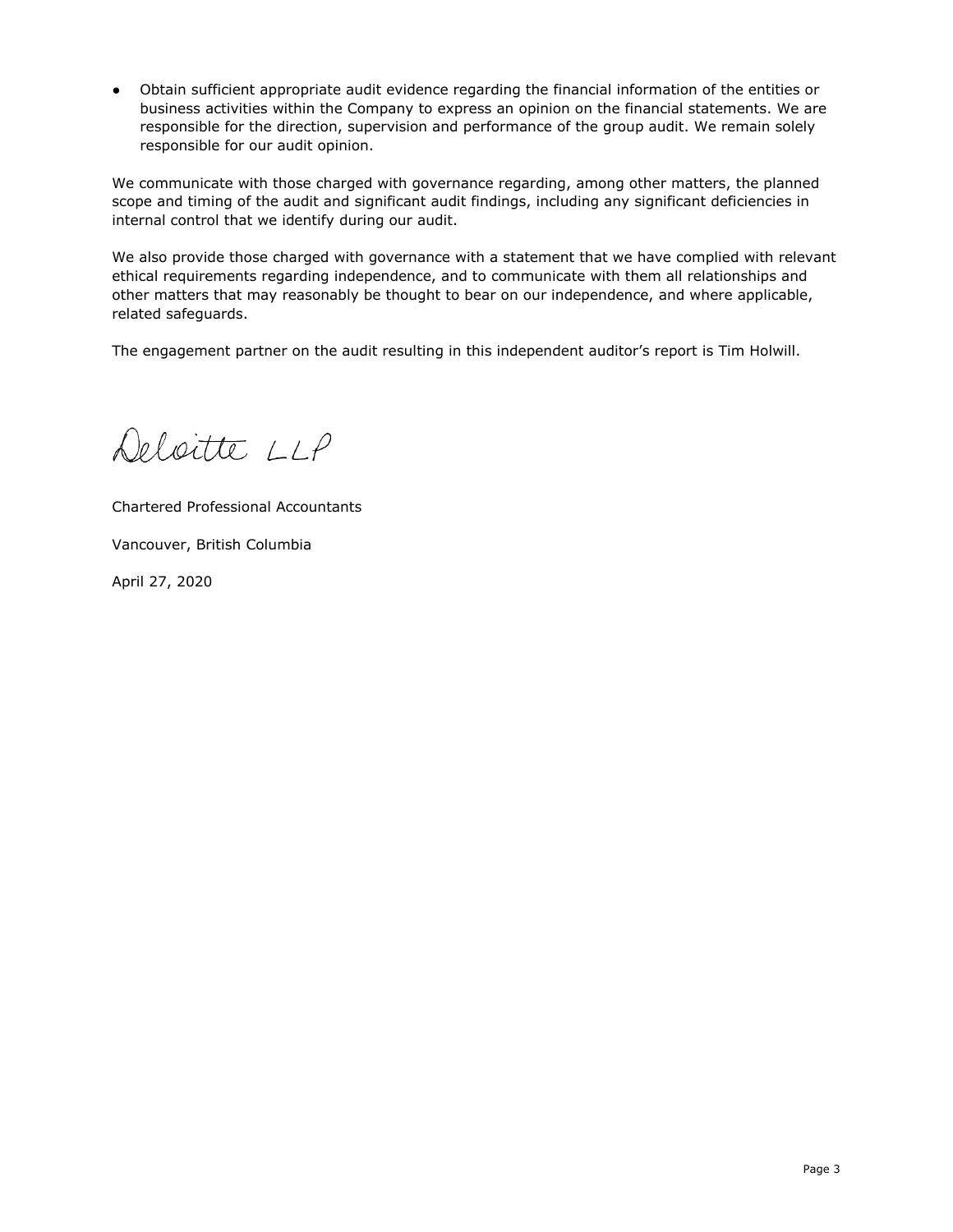## **West Kirkland Mining Inc.**

## **Consolidated Statements of Financial Position**

(Expressed in Canadian dollars)

|                                                | December 31,     | December 31,     |
|------------------------------------------------|------------------|------------------|
|                                                | 2019             | 2018             |
| Assets                                         |                  |                  |
| <b>Current:</b>                                |                  |                  |
| Cash                                           | \$<br>51,642     | \$<br>1,505,400  |
| Accounts receivable                            | 45,201           | 31,768           |
| Prepaid expenses and deposits                  | 23,924           | 24,984           |
| <b>Total current assets</b>                    | 120,767          | 1,562,152        |
| Non-current assets:                            |                  |                  |
| Reclamation bond (Note 3)                      | 210,854          | 221,455          |
| Property and equipment (Note 4)                | 8,155            | 17,130           |
| Mineral properties (Note 5)                    | 42,379,795       | 44,208,475       |
| <b>Total assets</b>                            | \$<br>42,719,571 | \$<br>46,009,212 |
| <b>Liabilities and Equity</b>                  |                  |                  |
| Current:                                       |                  |                  |
| Accounts payable and accrued liabilities       | \$<br>217,794    | \$<br>177,341    |
| <b>Total current liabilities</b>               | 217,794          | 177,341          |
| Non-current liabilities:                       |                  |                  |
| Reclamation provision (Note 7)                 | 71,853           | 71,248           |
| <b>Total liabilities</b>                       | \$<br>289,647    | \$<br>248,589    |
| Equity:                                        |                  |                  |
| Share capital (Note 6)                         | \$<br>56,629,650 | \$<br>56,616,352 |
| Warrant reserve (Note 6)                       |                  | 4,418,817        |
| Share based payment reserve (Note 6)           | 707,874          | 1,185,845        |
| Foreign currency translation reserve           | 6,034,285        | 8,122,346        |
| <b>Deficit</b>                                 | (22,093,543)     | (25, 502, 797)   |
| Total shareholders' equity attributable to the |                  |                  |
| shareholders of West Kirkland Mining Inc.      | \$<br>41,278,266 | \$<br>44,840,563 |
| Non-controlling interest                       | 1,151,658        | 920,060          |
| <b>Total shareholders' equity</b>              | 42,429,924       | 45,760,623       |
| Total liabilities and shareholders' equity     | \$<br>42,719,571 | \$<br>46,009,212 |

Going Concern (Note 1) Commitments and contingencies (Note 12) Subsequent Events (Note 14)

The accompanying notes are an integral part of these consolidated financial statements.

Approved by the Board of Directors and authorized for issue on April 27, 2020.

Director Director **Director** Director /s/ R. Michael Jones /s/ Kevin Falcon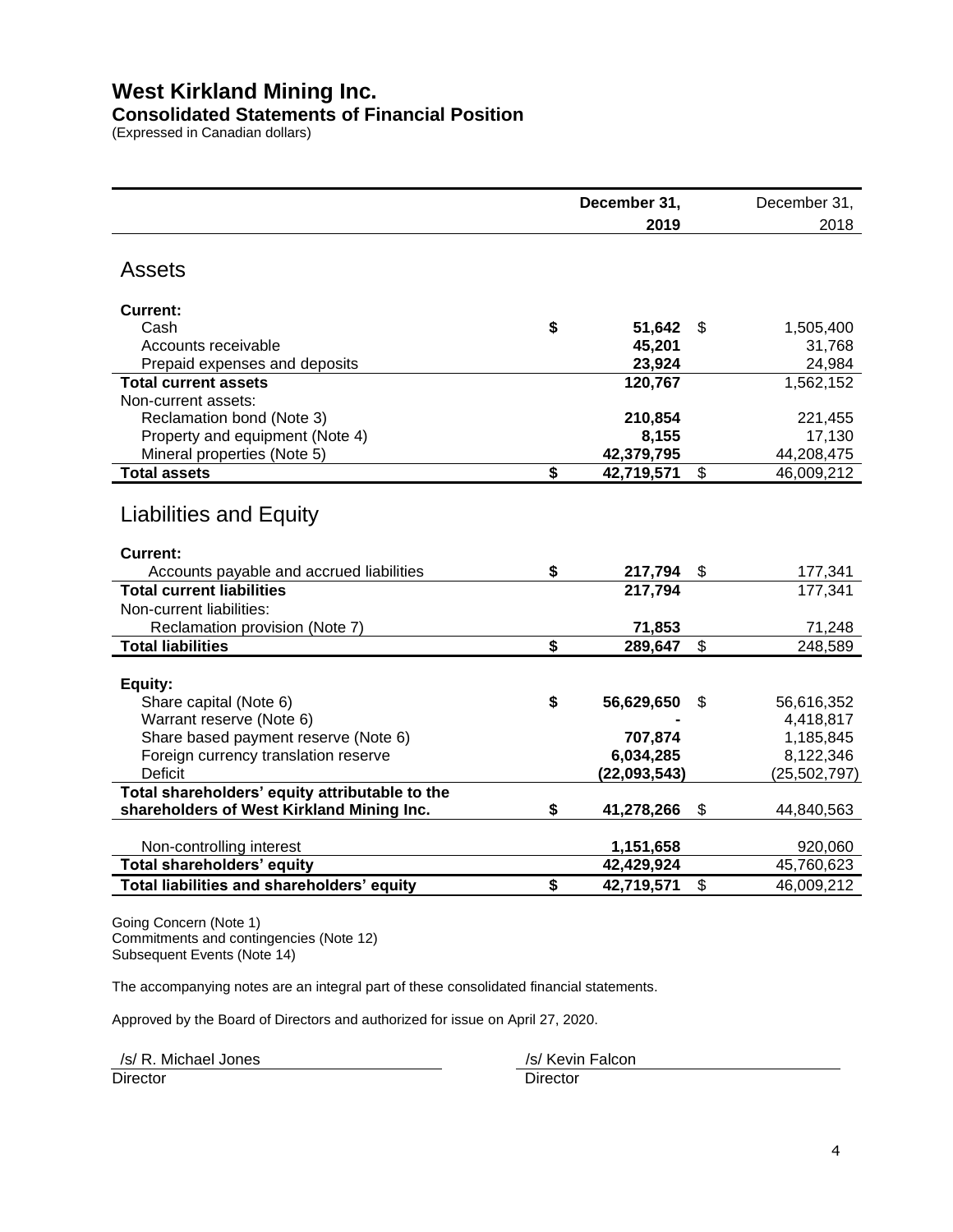## **West Kirkland Mining Inc. Consolidated Statements of Loss and Comprehensive Loss (Income)**

(Expressed in Canadian dollars)

|                                                        | Year ended         |                           | Year ended   |
|--------------------------------------------------------|--------------------|---------------------------|--------------|
|                                                        | December 31,       |                           | December 31, |
|                                                        | 2019               |                           | 2018         |
| <b>Expenses</b>                                        |                    |                           |              |
| Salaries and benefits                                  | \$<br>173,639      | \$                        | 154,712      |
| <b>Professional Fees</b>                               | 111,747            |                           | 135,895      |
| Office and general                                     | 70,766             |                           | 85,471       |
| <b>Consulting fees</b>                                 | 66,000             |                           | 76,141       |
| Filing and transfer agent fees                         | 49,414             |                           | 50,421       |
| Shareholder relations                                  | 25,693             |                           | 37,452       |
| Travel                                                 | 9,810              |                           | 4,622        |
| Share-based compensation expense                       |                    |                           | 209,307      |
| Depreciation                                           |                    |                           | 20,731       |
| Write down of exploration project (Note 5)             | 999,463            |                           |              |
| Loss before finance and other income                   | 1,506,531          |                           | 774,752      |
|                                                        |                    |                           |              |
| <b>Finance and Other Income</b>                        |                    |                           |              |
| Interest income                                        | (16, 899)          |                           | (4, 412)     |
| <b>Net loss</b>                                        | \$<br>1,489,633    | \$                        | 770,340      |
|                                                        |                    |                           |              |
| Item that may be subsequently reclassified to net loss |                    |                           |              |
| Exchange differences on translating foreign            |                    |                           |              |
| operations                                             | 2,134,230          |                           | (3,511,278)  |
|                                                        |                    |                           |              |
| Comprehensive loss (income) for the period             | \$<br>3,623,863    | \$                        | (2,740,938)  |
|                                                        |                    |                           |              |
| Loss attributable to:                                  |                    |                           |              |
| Shareholders of West Kirkland Mining                   | \$<br>1,487,534    | \$                        | 770,076      |
| Non-controlling interest                               | 2,099              |                           | 264          |
| <b>Net Loss</b>                                        | \$<br>1,489,633    | $\boldsymbol{\mathsf{S}}$ | 770,340      |
|                                                        |                    |                           |              |
| Comprehensive loss (income) attributable to:           |                    |                           |              |
| Shareholders of West Kirkland Mining                   | \$<br>3,575,595 \$ |                           | (2,660,867)  |
| Non-controlling interest                               | 48,268             |                           | (80,071)     |
| Comprehensive Loss (Income)                            | \$<br>3,623,863    | \$                        | (2,740,938)  |
|                                                        |                    |                           |              |
| Basic and diluted loss per share                       | \$<br>0.00         | \$                        | 0.00         |
|                                                        |                    |                           |              |
| Weighted average number of common shares               |                    |                           |              |
| outstanding:                                           |                    |                           |              |
| Basic and diluted                                      | 408,619,728        |                           | 369,852,225  |
|                                                        |                    |                           |              |

The accompanying notes are an integral part of these consolidated financial statements.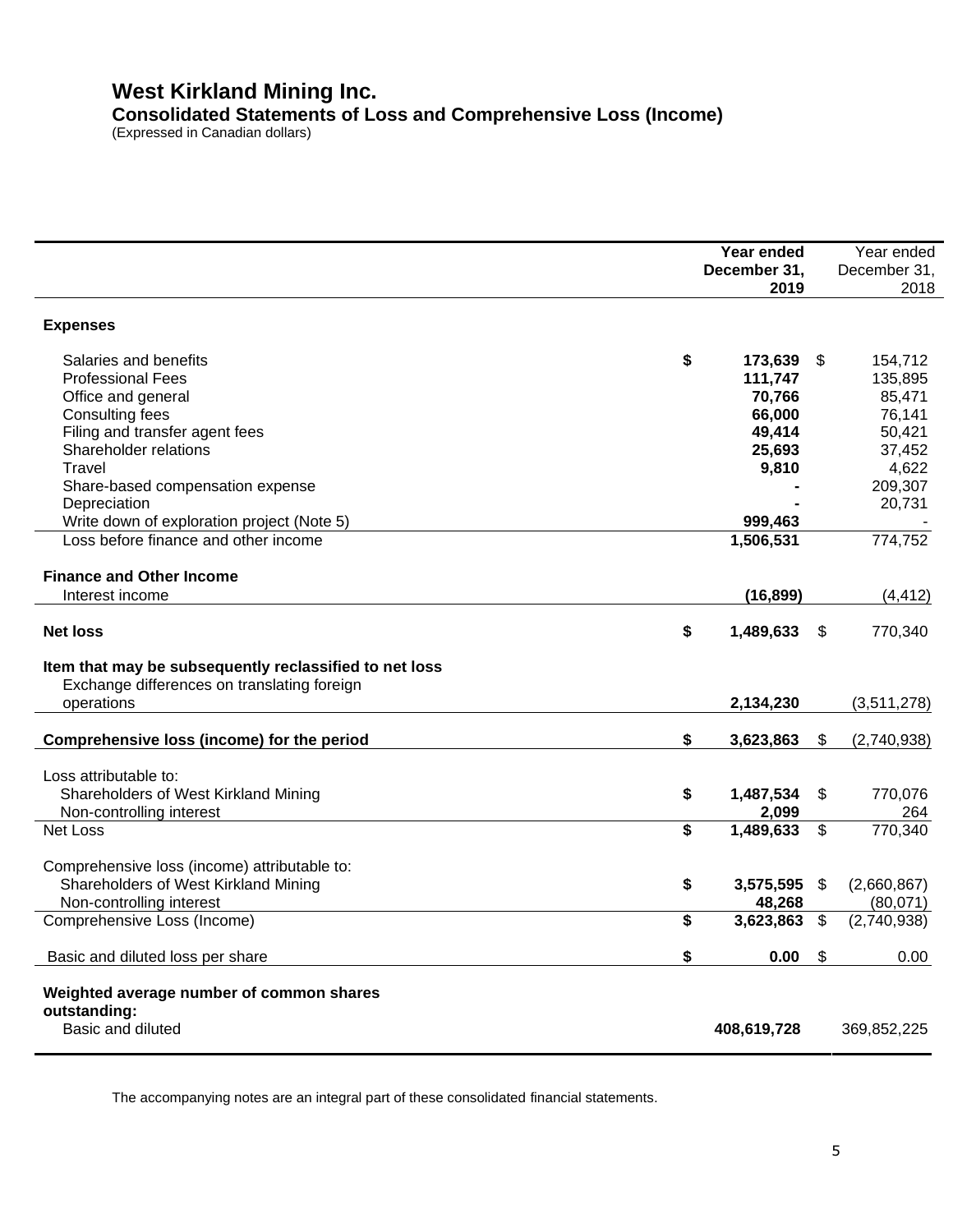## **West Kirkland Mining Inc. Consolidated Statements of Changes in Equity**

(Expressed in Canadian dollars)

|                                                                                                                                                                         | <b>Share Capital</b>  |                                   |                    |                                          |                                                             |                                                      |                                                                                  |      |                                        |   |                                                   |
|-------------------------------------------------------------------------------------------------------------------------------------------------------------------------|-----------------------|-----------------------------------|--------------------|------------------------------------------|-------------------------------------------------------------|------------------------------------------------------|----------------------------------------------------------------------------------|------|----------------------------------------|---|---------------------------------------------------|
|                                                                                                                                                                         | <b>Number</b>         | Amount                            | Warrant<br>Reserve | <b>Share Based</b><br>Payment<br>Reserve | Foreign<br><b>Currency</b><br><b>Translation</b><br>Reserve | <b>Deficit</b>                                       | <b>Attributable</b><br>to the<br><b>Shareholders</b><br>of the Parent<br>Company |      | Non-<br><b>Controlling</b><br>Interest |   | Total                                             |
| Balance at December 31, 2017                                                                                                                                            | 345,388,947           | 53,365,978                        | 4,418,817          | $1,074,510$ \$                           | 4,691,403 \$                                                | $(24,866,248)$ \$                                    | 38,684,460                                                                       | - \$ | 635,431                                | S | 39,319,891                                        |
| Share issuance – water rights (Note 6)<br>Share issuance - financing (Note 6)<br>Share issuance - cost<br>Share based compensation expense                              | 179,446<br>62,900,000 | 12,561<br>3,374,000<br>(136, 187) |                    | $\overline{\phantom{0}}$<br>244,862      |                                                             | $\overline{\phantom{a}}$<br>$\overline{\phantom{a}}$ | 12,561<br>3,374,000<br>(136, 187)<br>244,862                                     |      | $\overline{\phantom{a}}$               |   | 12,561<br>3,374,000<br>(136, 187)<br>244,862      |
| Expired stock options<br>Contributions for project costs<br>Other comprehensive income<br>Net loss                                                                      |                       |                                   |                    | (133, 527)                               | 3,430,943                                                   | 133,527<br>(770, 076)                                | 3,430,943<br>(770, 076)                                                          |      | 204,558<br>80,335<br>(264)             |   | 204,558<br>3,511,278<br>(770, 340)                |
| Balance December 31, 2018                                                                                                                                               | 408,468,393           | 56,616,352                        | 4,418,817          | 1,185,845                                | 8,122,346                                                   | (25, 502, 797)                                       | 44,840,563                                                                       |      | 920,060                                |   | 45,760,623                                        |
| Share issuance – water rights (Note 6)<br>Expired stock options<br><b>Expired warrants</b><br>Contributions for project costs<br>Other comprehensive income<br>Net loss | 204,582               | 13,298                            | (4, 418, 817)      | (477, 971)<br>$\overline{\phantom{0}}$   | (2,088,061)                                                 | 477,971<br>4,418,817<br>(1, 487, 534)                | 13,298<br>(2,088,061)<br>(1,487,534)                                             |      | 279,866<br>(46, 169)<br>(2,099)        |   | 13,298<br>279,866<br>(2, 134, 230)<br>(1,489,633) |
| Balance December 31, 2019                                                                                                                                               | 408,672,975           | 56,629,650                        |                    | 707,874                                  | 6,034,285                                                   | (22,093,543) \$                                      | 41,278,266                                                                       |      | 1,151,658                              |   | 42,429,924                                        |

The accompanying notes are an integral part of these consolidated financial statements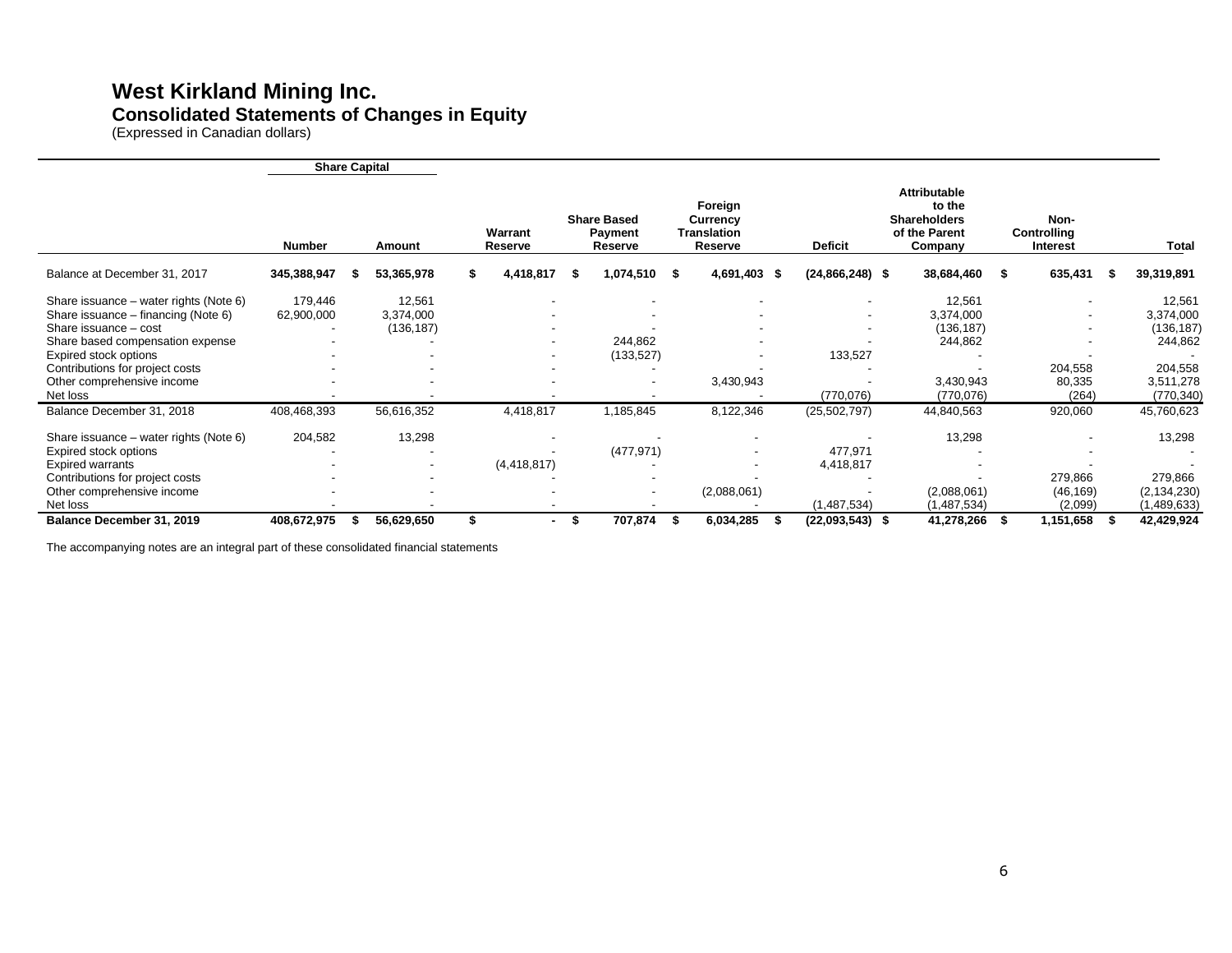## **West Kirkland Mining Inc.**

#### **Consolidated Statements of Cash flows**

(Expressed in Canadian dollars)

|                                                                                                                                      | Year ended<br>December 31, 2019 |                             |    | Year ended<br>December 31, 2018 |
|--------------------------------------------------------------------------------------------------------------------------------------|---------------------------------|-----------------------------|----|---------------------------------|
| Cash flows provided by (used in):                                                                                                    |                                 |                             |    |                                 |
| <b>Operating activities</b><br>Net loss<br>Items not involving cash:                                                                 | \$                              | (1,489,633)                 | \$ | (770, 340)                      |
| Write down exploration property (Note 5)<br>Share-based compensation expense<br>Depreciation<br>Changes in non-cash working capital: |                                 | 999,463                     |    | 209,307<br>20,731               |
| Accounts receivable<br>Prepaid expenses and other<br>Accounts payable and accrued liabilities                                        |                                 | (2,054)<br>21,058<br>43,233 |    | 32,810<br>13,361<br>(10, 770)   |
| Net cash used in operating activities                                                                                                | \$                              | (427, 933)                  | \$ | (504, 901)                      |
| <b>Investing activities</b><br>Expenditures on mineral properties (Note 5)<br>Reclamation bond returned                              | \$                              | (1, 286, 040)               | \$ | (1,842,776)<br>57,960           |
| Net cash used in investing activities                                                                                                | \$                              | (1, 286, 040)               | \$ | (1,784,816)                     |
| <b>Financing Activities</b><br>Issuance of share capital<br>Share issuance costs                                                     | \$                              |                             | \$ | 3,374,000<br>(136, 187)         |
| Cash contributions from non-controlling interest<br>Net cash received from financing activities                                      | \$                              | 267,296<br>267,296          | \$ | 240,958<br>3,478,771            |
| (Decrease) Increase in cash                                                                                                          | \$                              | (1,446,677)                 | \$ | 1,189,054                       |
| Effect of exchange rate changes on cash denominated in<br>a foreign currency                                                         |                                 | (7,081)                     |    | 87,854                          |
| Cash, beginning of year                                                                                                              | \$                              | 1,505,400                   | \$ | 228,492                         |
| Cash, end of year                                                                                                                    | \$                              | 51,642                      | \$ | 1,505,400                       |
| Supplemental disclosure of cash flow information<br>Non-cash activities:                                                             |                                 |                             |    |                                 |
| Depreciation capitalized to mineral properties<br>Share-based compensation capitalized to mineral                                    | \$                              | 8,155                       | \$ | 7,346                           |
| properties<br>Decrease in trade and other payables related to                                                                        |                                 | ٠                           |    | 35,555                          |
| mineral properties                                                                                                                   |                                 | (20,099)                    |    | 28,049                          |

The accompanying notes are an integral part of these consolidated financial statements.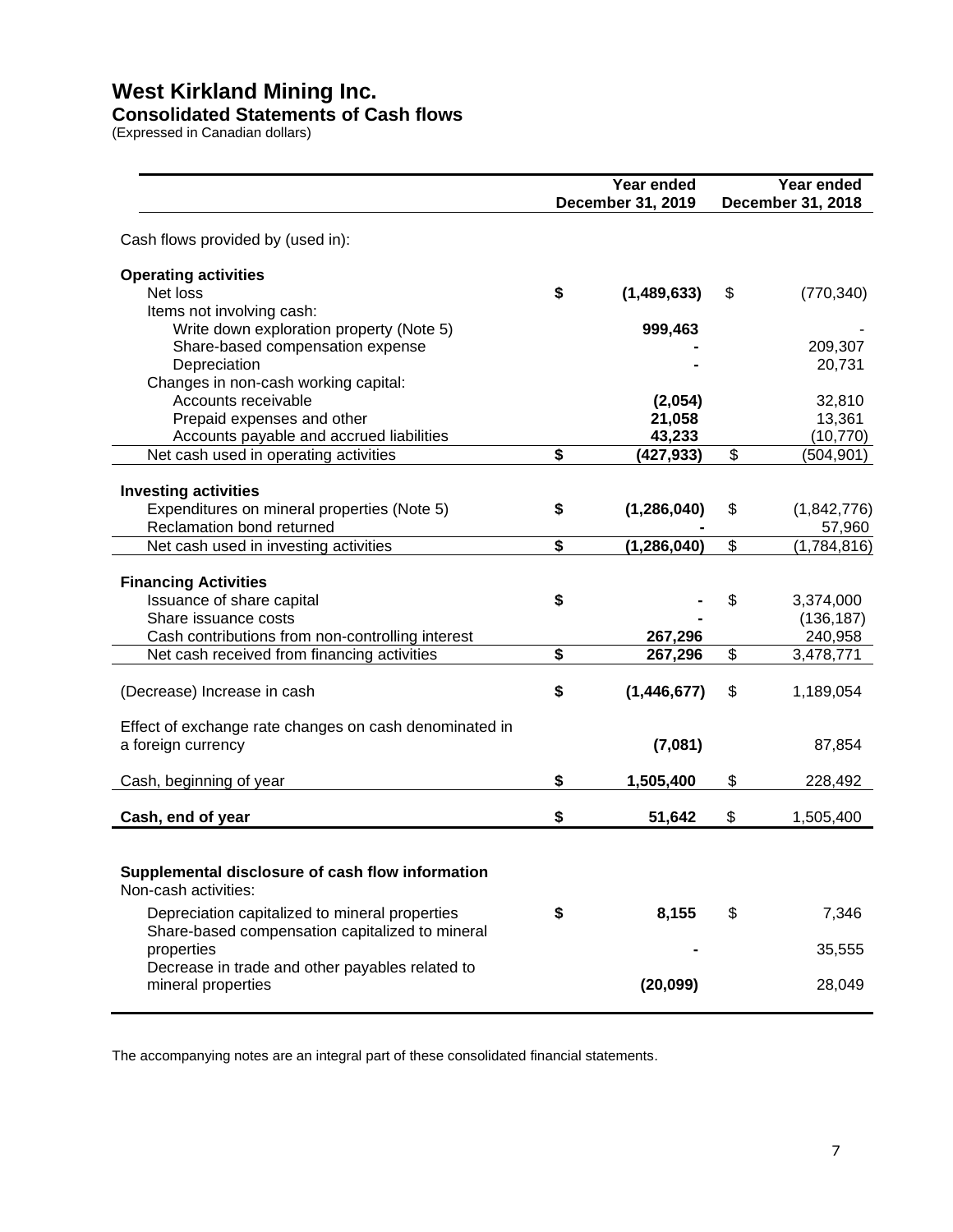(Audited - expressed in Canadian dollars)

#### **1. Nature of Operations and Continuance of Operations**

West Kirkland Mining Inc. ("West Kirkland" or the "Company") was incorporated on April 3, 2007, under the Company Act of the Province of British Columbia, Canada. The Company was a capital pool corporation, and on May 28, 2010, completed its Qualifying Transaction as that term is defined in TSX Venture Exchange Policy 2.4. These consolidated financial statements reflect the financial position, financial performance and cash flows of the Company's legal subsidiaries, WK Mining Corp. ("WKM Corp."), WK Mining (USA) Ltd. ("WK USA Ltd.") and WK-Allied Hasbrouck LLC ("Hasbrouck LLC").

The Company is an exploration and development company working on mineral properties it has staked or acquired in Nevada. At the Hasbrouck Project, an updated pre-feasibility study and declaration of reserves was completed in September 2016. The Company defers all acquisition, exploration and development costs related to the properties on which it is conducting exploration. The recoverability of these amounts is dependent upon the existence of economically recoverable reserves, the ability of the Company to obtain the necessary permitting and financing to complete the development of the interests, and future profitable production, or alternatively, upon the Company's ability to dispose of its interests on a profitable basis.

These financial statements have been prepared in accordance with International Financial Reporting Standards ("IFRS") applicable to a going concern, which assume that the Company will realize its assets and discharge its liabilities in the normal course of business for the foreseeable future. During the year the Company incurred a loss of \$1.5 million and from inception to December 31, 2019 the Company has incurred cumulative losses of approximately \$22.1 million, which may cast significant doubt regarding the Company's ability to continue as a going concern. Should the Company be unable to realize its assets and discharge its liabilities in the normal course of business, the net realizable value of its assets may be materially less than the amounts on the statements of financial position. External financing, predominantly by the issuance of equity to the public, will be sought to finance the operations of the Company; however, there is no certainty that such funds will be available at terms acceptable to the Company. The Company's ability to obtain financing may be impaired due to the recent COVID-19 pandemic (Refer to Note 14 – Subsequent events). These material uncertainties could cast significant doubt upon the Company's ability to continue as a going concern.

#### **2. Significant Accounting Policies and Basis of Presentation**

#### *(a) Statement of Compliance*

These consolidated financial statements have been prepared in accordance with accounting policies in full compliance with IFRS and were approved by the Board of Directors for distribution on April 27, 2020.

#### *(b) Basis of Presentation*

These consolidated financial statements have been prepared on a historical cost basis.

The accounting policies set out below have been applied consistently to all periods presented in these consolidated financial statements and have been applied consistently by the Company and its subsidiaries.

#### *(c) Principles of Consolidation*

These consolidated financial statements include the accounts of the Company and its wholly owned legal subsidiary, WKM Corp, its wholly owned legal subsidiary WKM (USA) Ltd. and its 75% owned subsidiary Hasbrouck LLC, all of which are controlled by the Company. Control is achieved when the Company has power over the investee; is exposed, or has rights, to variable returns from its involvement with the investee; and has the ability to use its power to affect its returns. All material intercompany transactions, balances, revenues and expenses are eliminated on consolidation.

#### *(d) Foreign Currency*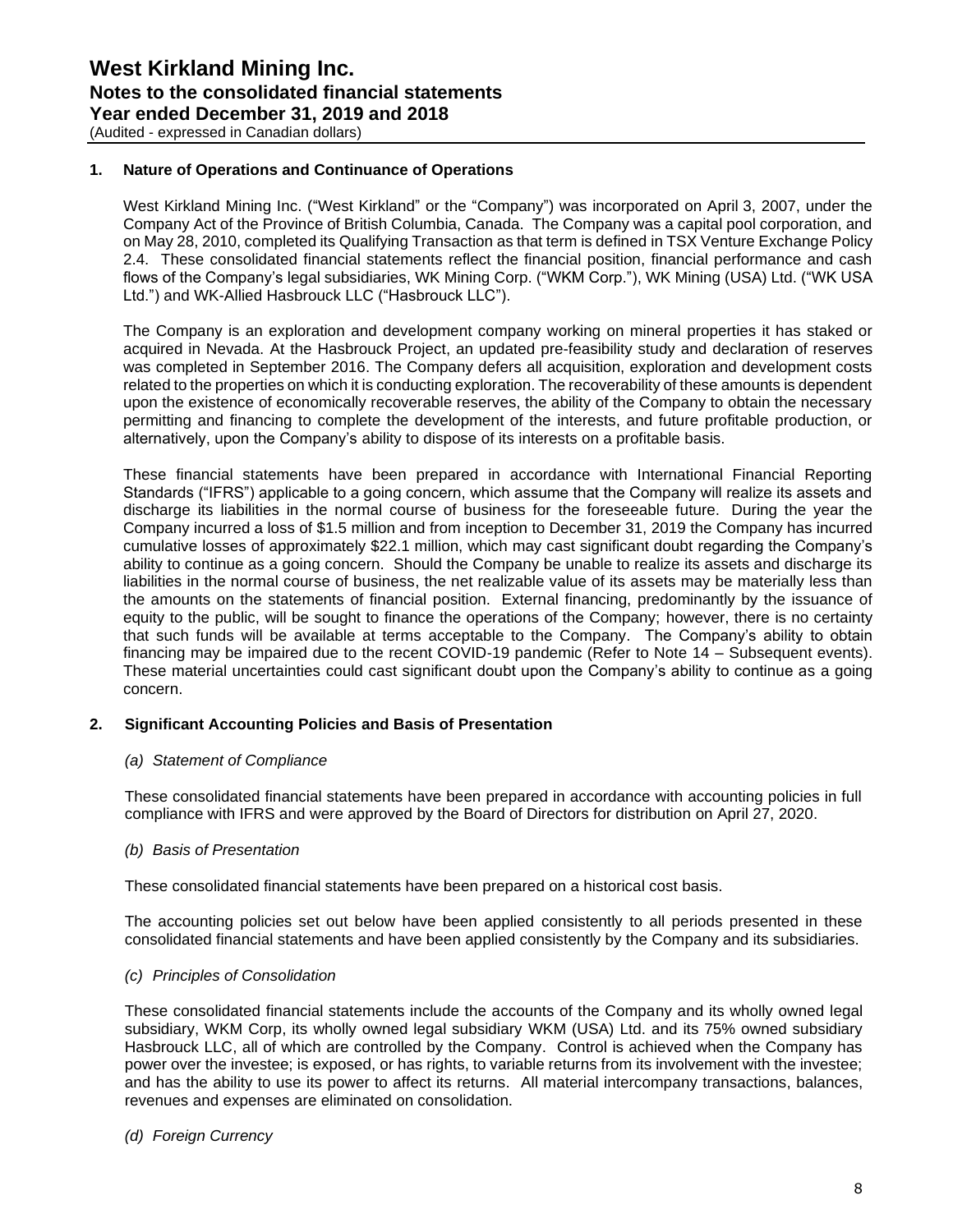(Audited - expressed in Canadian dollars)

Items included in the consolidated financial statements are measured in each entity's functional currency. Each entity's functional currency is determined by the primary environment the entity operates in. The functional currency of the Company's subsidiaries, WKM USA Ltd. and Hasbrouck LLC, is the United States Dollar ("USD") and the functional currency of WKM Corp. and the ultimate parent company is the Canadian Dollar ("CAD").

The presentation currency of the Company is the CAD. For the purpose of presenting the financial statements, assets and liabilities of the Company's foreign subsidiaries are expressed in Canadian dollars using the closing rates at the date of the statement of financial position being presented. Revenue and expense items are translated at average exchange rates of the reporting period. The exchange differences that arise on translation are recognized as a component of other comprehensive income or loss and recorded in equity as "foreign currency translation reserve". Accumulated amounts in the foreign currency translation reserve will be recognized in profit or loss in the period when the foreign operation is disposed of.

Transactions in currencies which are not the entity's functional currency are translated to the functional currency at exchange rates at the date of the transaction. At each financial position reporting date, monetary assets and liabilities that are denominated in foreign currencies are translated at the rates prevailing at the date of the statement of financial position. Non-monetary items that are measured in terms of historical costs in a foreign currency are not retranslated.

The following exchange rates were used when preparing these consolidated financial statements:

| CAD/USD            |                                  |
|--------------------|----------------------------------|
| Year-end rate:     | 1.2988 (Dec 31, 2018 - 1.3642)   |
| Year average rate: | $1.3269$ (Dec 31, 2018 - 1.2957) |

#### *(e) Property and Equipment*

Property and equipment are stated at cost and are depreciated on a straight-line basis based on their estimated remaining useful lives.

The depreciation rates, useful lives and residual values are assessed annually.

#### *(f) Exploration and Evaluation Expenditures*

The Company is in the exploration stage with respect to its investment in mineral properties and accordingly follows the practice of capitalizing all costs relating to the acquisition of, exploration for and development of mineral claims. Such costs include, but are not exclusive to, geological and geophysical studies, exploratory drilling and sampling. Capitalization of costs commences once the Company has obtained legal rights to explore a specific area. The aggregate costs related to abandoned mineral claims are charged to operations at the time of any abandonment or when it has been determined that there is evidence of impairment. An impairment charge relating to a mineral property is subsequently reversed when new exploration results or actual or potential proceeds on sale result in a revised estimate of the recoverable amount but only to the extent that this does not exceed the original carrying value of the property that would have resulted if no impairment had been recognized.

#### *(g) Development and Production Costs*

When technical feasibility and commercial viability of a property is established and the Company determines that it will proceed with development, all exploration and evaluation costs attributable to that area are reclassified to construction in progress within property and equipment or as intangible assets depending on the nature of the expenditure. If economically recoverable ore deposits are developed, the capitalized costs of the related property will be amortized using the unit-of-production method following the commencement of production.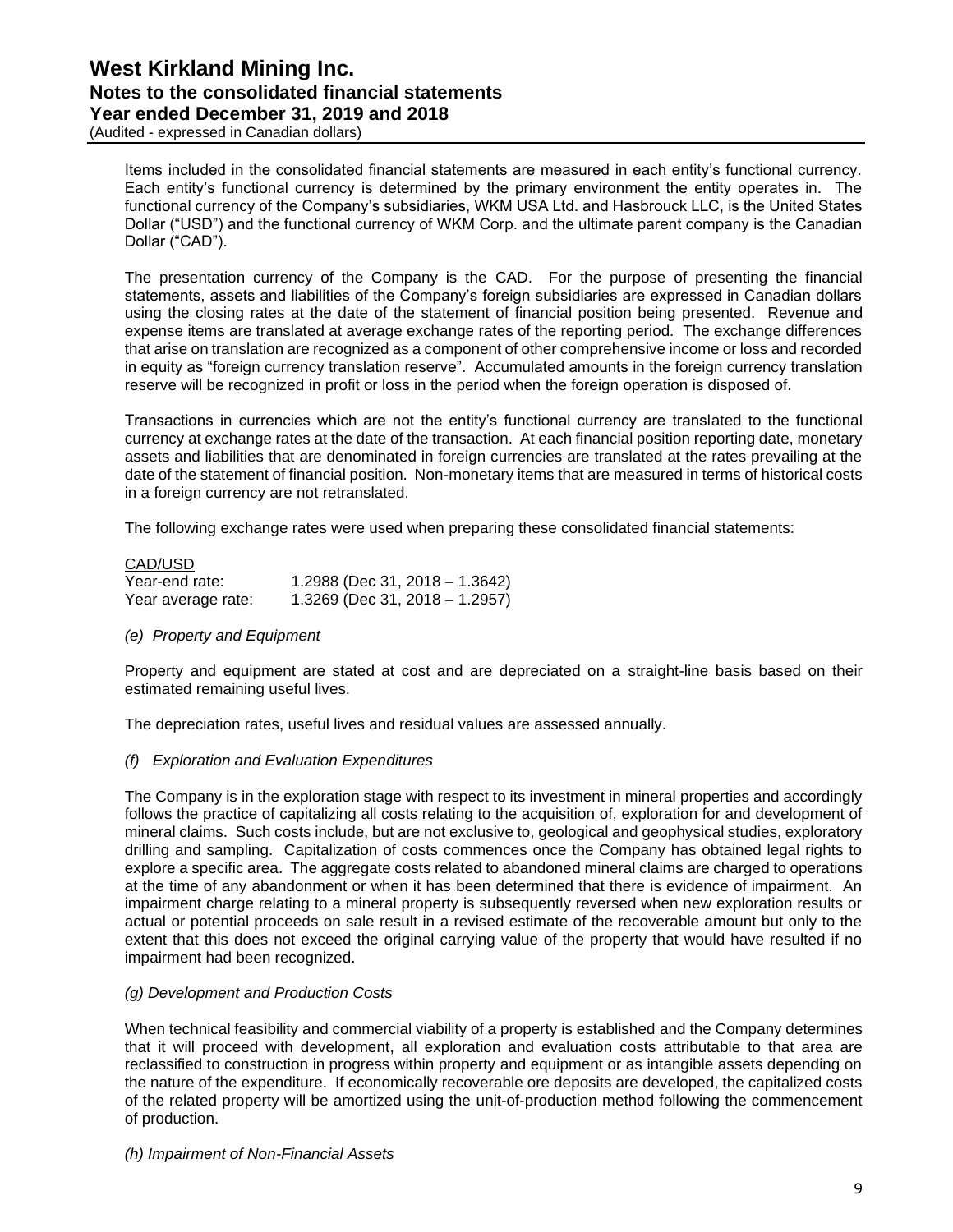(Audited - expressed in Canadian dollars)

Non-financial assets are reviewed each reporting period for any indicators that the carrying amount may not be recoverable. If any such indication is present, the recoverable amount of the asset is estimated in order to determine whether an impairment exists. Where the asset does not generate cash inflows that are independent from other assets, the Company estimates the recoverable amount of the cash-generating unit to which the asset belongs. Goodwill, any intangible asset with an indefinite useful life or any intangible asset not yet available for use is tested for impairment annually and whenever there is an indication that the asset may be impaired.

An asset or cash-generating unit's recoverable amount is the higher of fair value less costs to sell and value in use. In assessing value in use, the estimated future cash inflows are discounted to their present value, using a pre-tax discount rate that reflects current market assessments of the time value of money and the risks specific to the asset for which estimates of future cash flows have not been adjusted.

If the recoverable amount of an asset or cash-generating unit is estimated to be less than its carrying amount, the carrying amount is reduced to the recoverable amount. Impairment is recognized immediately in profit or loss. Where an impairment subsequently reverses, the carrying amount is increased to the revised estimate of recoverable amount but only to the extent that this does not exceed the carrying value that would have been determined if no impairment had previously been recognized.

Industry specific indicators for an impairment review arise typically when one of the following circumstances applies:

- Substantive expenditure on further exploration and development activities is neither budgeted nor planned;
- Title to the asset is compromised;
- Adverse changes in commodity prices and markets; and
- Adverse variations in the exchange rate for the currency of operation.

#### *(i) Share Capital*

Common shares are classified as equity. Incremental costs directly attributable to the issuance of common shares and share options are recognized as a deduction from equity, net of any tax effects. The proceeds from the issuance of units are allocated between common shares and purchase warrants based on the relative fair value method. Under this method, the proceeds are allocated to the components in proportion to their relative fair values. The market price on the date of the issuance of the shares and the market price of the publicly traded warrants on their first day of trading are used to determine the relative fair values.

#### *(j) Share-based Payments*

The share option plan allows the Company's board of directors to grant options to Company employees and consultants to acquire shares of the Company. The fair value of options granted to employees is measured by the Black-Scholes formula options pricing model and is recognized as a share-based compensation expense and recognized over the length of the vesting period of each tranche, while the corresponding amount is recognized in the share-based payments reserve. At each financial reporting date, the number of options recognized as an expense is adjusted to reflect the number of options actually expected to vest going forward. Upon cancellation or expiry, the fair value of the applicable options is transferred to deficit. An individual is classified as an employee when they are an employee for legal purposes, or primarily performing services similar to the services that would be provided by a legal employee.

#### *(k) Loss Per Share*

Basic loss per share is calculated by dividing the loss attributable to common shareholders of the Company by the weighted average number of common shares outstanding during the year. Diluted loss per share is determined by adjusting the loss attributable to common shareholders and the weighted average number of common shares outstanding for the effects of dilutive instruments such as options granted to employees.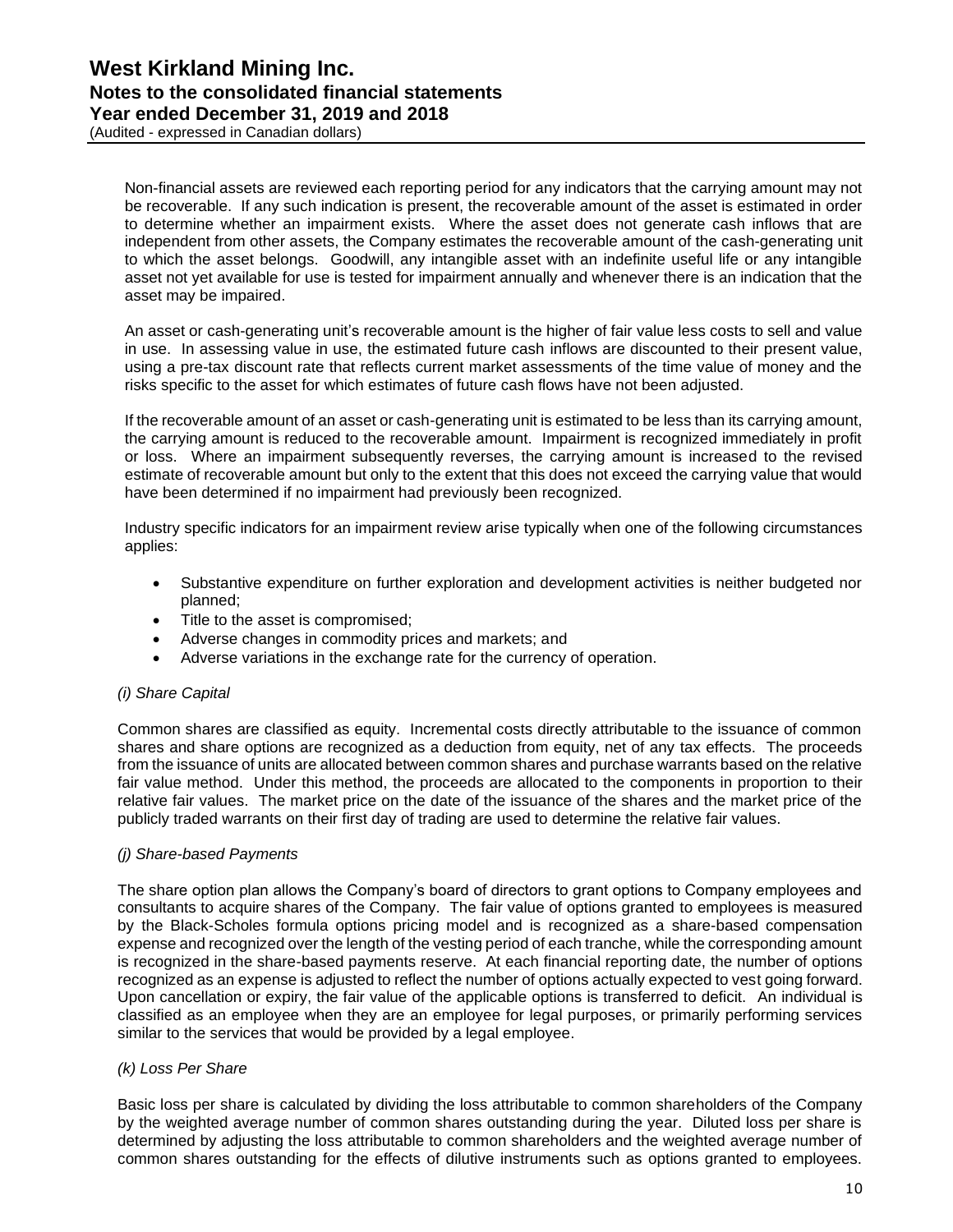(Audited - expressed in Canadian dollars)

During the years ended December 31, 2019 and 2018 all outstanding share options and warrants were antidilutive.

#### *(l) Income Taxes*

Income tax expense comprises current and deferred income taxes. Income tax expense is recognized in profit and loss except to the extent that it relates to items recognized directly in equity or other comprehensive income, in which case it is recognized in equity or other comprehensive income.

Current tax is the expected tax payable on the taxable income for the year, using tax rates enacted or substantively enacted at the reporting date, and any adjustment to tax payable in respect of previous years.

Deferred taxes are recorded using the liability method. Deferred tax assets and liabilities are recognized for future tax consequences attributable to unused tax losses and unused tax credits and differences between the financial statement carrying amounts of existing assets and liabilities and their respective tax bases. The following temporary differences are not provided for: the initial recognition of assets or liabilities in a transaction that affects neither accounting nor taxable loss and is not a business combination; and differences relating to investments in subsidiaries to the extent that they will probably not reverse in the foreseeable future. Deferred tax assets and liabilities are measured using the enacted or substantively enacted tax rates expected to apply when the asset is realized or the liability settled.

A deferred tax asset is recognized to the extent that it is probable that future taxable profits will be available against which the unused tax losses and unused tax credits and temporary differences can be utilized.

#### *(m) Restoration, Rehabilitation and Environmental Obligations*

An obligation to incur restoration, rehabilitation and environmental costs arises when the environmental disturbance is caused by the exploration or development of a mineral property interest. Such costs arising from the decommissioning of plant and other site preparation work, discounted to their net present value, are provided for and capitalized at the start of each project to the carrying amount of the asset, along with a corresponding liability as soon as the obligation to incur such costs arises. The timing of the actual rehabilitation expenditure is dependent on a number of factors such as the life and nature of the asset, the operation license conditions and, when applicable, the environment in which the mine operates.

Discount rates using a pre-tax rate that reflects the time value of money are used to calculate the net present value. The capitalized costs are charged against profit or loss over the economic life of the related asset, through amortization using the unit-of-production method. The corresponding liability is progressively increased as the effect of discounting unwinds creating an expense in profit or loss.

Decommissioning costs are also adjusted for changes in estimates. Those adjustments are accounted for as a change in the corresponding capitalized cost, except where a reduction in costs is greater than the unamortized capitalized cost of the related assets, in which case the capitalized cost is reduced to nil and the remaining adjustment is recognized in profit or loss.

The operations of the Company have been, and may in the future be, affected from time to time in varying degrees by changes in environmental regulations, including those for site restoration costs. Both the likelihood of new regulations and their overall effect upon the Company are not predictable.

#### *(n) Measurement Uncertainties*

#### i) Resource estimates

The Company relies on appropriately qualified persons to estimate mineral resources. The information relating to the geological data on the size, depth and shape of the ore body requires complex geological judgments to interpret the data. Changes in the indicated and inferred mineral resources estimates may impact the carrying value of the mining properties.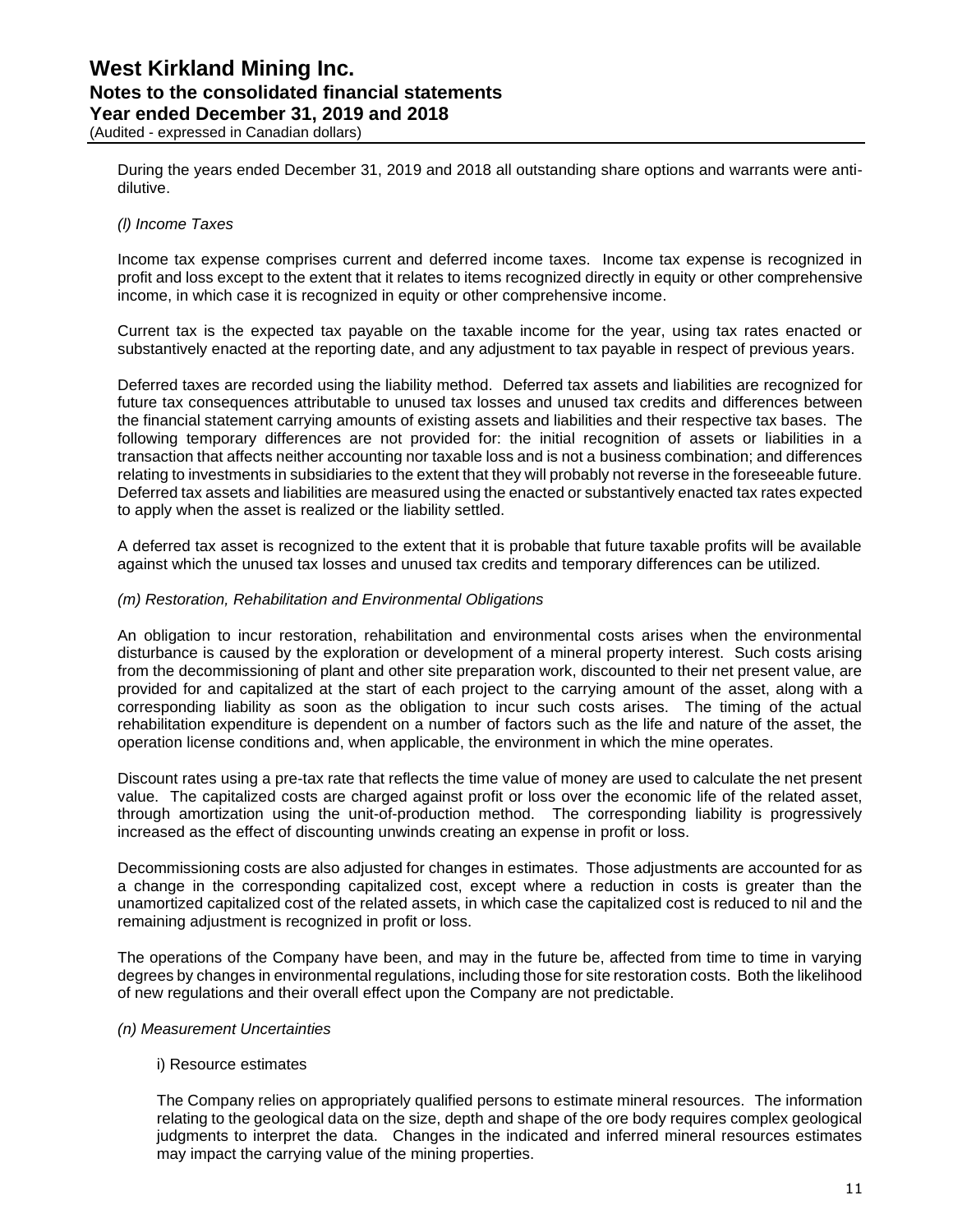#### ii) Share-based payments

The Company follows accounting guidelines in determining the fair value of share-based compensation. The computed amount is not based on historical cost, but is derived based on subjective assumptions input into an option pricing model. The model requires that management make forecasts as to future events, including estimates of the average future period of issued stock options before exercise, expiry or cancellation; future volatility of the Company's share price in the life of the options (using historical volatility as a reference); and the appropriate risk-free rate of interest. Share-based compensation also incorporates an expected forfeiture rate. The expected forfeiture rate is estimated annually based on historical forfeiture rates and expectations of future forfeiture rates.

The resulting value calculated is not necessarily the value that the holder of the options could receive in an arm's length transaction, given that there is no market for the options and they are not transferable.

#### iv) Impairment of mineral properties

The Company assesses its mineral properties quarterly to determine whether any indication of impairment exists. Where an indicator of impairment exists, a formal estimate of the recoverable amount is made, which is considered to be the higher of the fair value less costs to sell and value in use. These assessments require the use of estimates and assumptions such as long-term commodity prices, discount rates, future capital requirements, exploration potential and operating performance.

#### v) Environmental reclamation

The Company must use judgement when it assesses environmental reclamation and closure costs. Costs have been estimated based on the Company's interpretation of current regulatory requirements, however changes in regulatory requirements and new information may result in revisions to estimates. The Company recognizes the fair value of liabilities for reclamation and closure costs in the period in which they are incurred. A corresponding increase to the carrying amount of the related assets is generally recorded and depreciated over the life of the asset.

#### *(o) Significant Accounting Judgments*

The critical judgments that the Company's management has made in the process of applying the Company's accounting policies, apart from those involving estimations (Note 2(n)), that have the most significant effect on the amounts recognized in the Company's consolidated financial statements are related to the economic recoverability of the mineral properties, the determination of functional currency for the Company and its subsidiaries and the assumption that the Company will continue as a going concern.

#### *(p) New accounting standards*

These financial statements have been prepared using accounting policies consistent with those used in the year end financial statements of December 31, 2018 except for the following standard:

*IFRS 16 Leases.* IFRS 16 applies a control model to the identification of leases, distinguishing between a lease and a service contract based on whether the customer controls the asset being leased. IFRS 16 introduces significant changes to the accounting by lessees, introducing a single, on-balance sheet accounting model that is similar to current finance lease accounting, with limited exceptions for short-term leases or leases of low value assets. The standard was effective for annual periods beginning on or after January 1, 2019. The Company adopted this standard using the modified retrospective method and the Company experienced no material effects as a result of implementing this standard.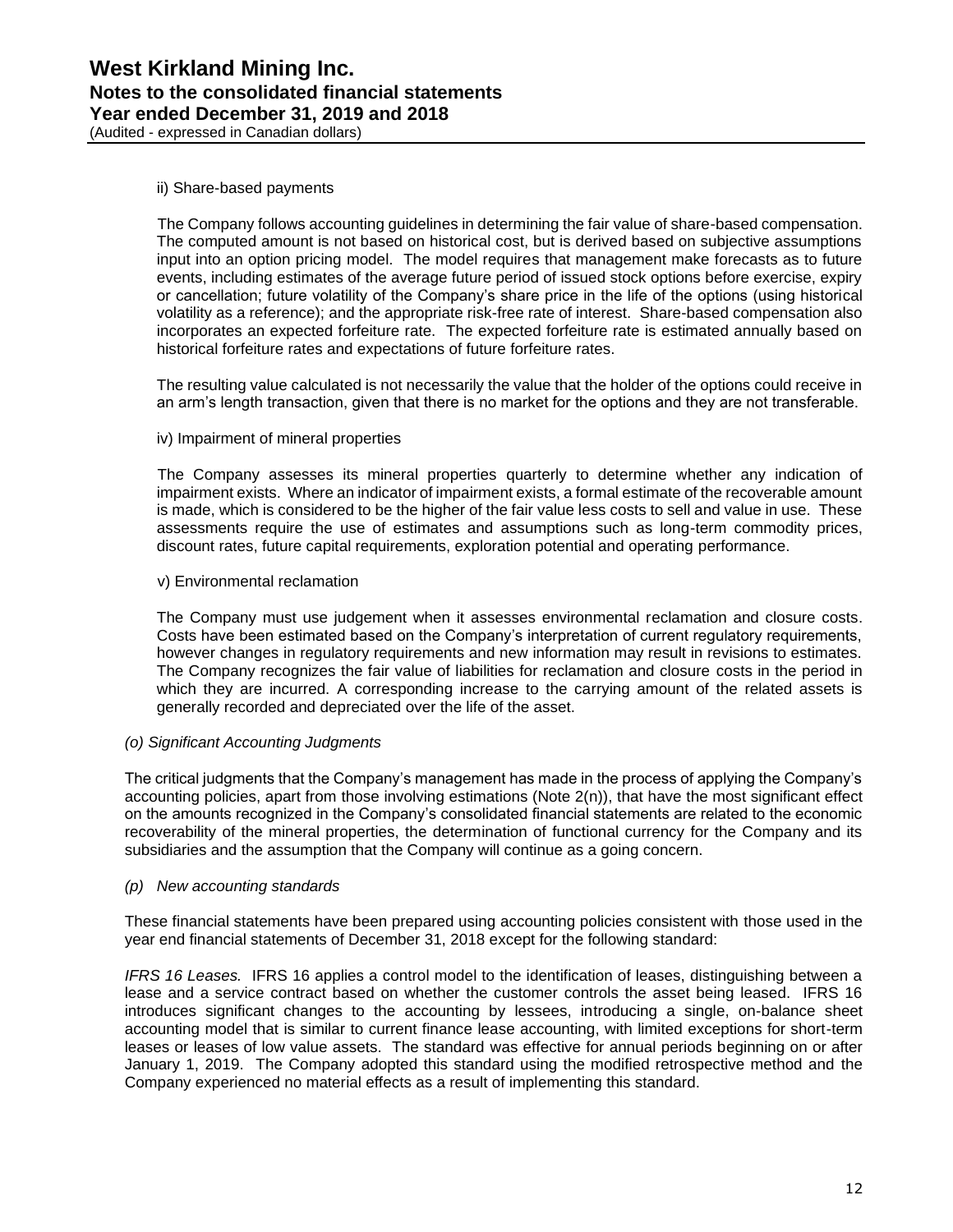(Audited - expressed in Canadian dollars)

#### **3. Reclamation Bonds**

The Company's US subsidiaries, WK USA Ltd. and Hasbrouck LLC have posted total statewide bonds of US\$156,931 to the Bureau of Land Management ("the BLM"), while WKM USA Ltd, has also posted a bond to the Division of Oil, Gas and Mining of Utah ("DOGM") for disturbance of ground required to complete exploration work on the formerly held TUG for US\$5,402 (including interest). Amounts are converted to Canadian dollars as follows:

| At December 31, 2019: |            | <b>BLM – Nevada</b> |            | DOGM - Utah |         |
|-----------------------|------------|---------------------|------------|-------------|---------|
|                       | <b>USD</b> |                     | CAD        | <b>USD</b>  | CAD     |
| WK USA Ltd.           | 37.921     |                     | 49.252     | \$5.414     | \$7.032 |
| Hasbrouck LLC         | 119.010    |                     | 154.570    |             |         |
| Total                 | 156.931    |                     | \$ 203.822 | \$5.414     | \$7.032 |

| At December 31, 2018: | <b>BLM - Nevada</b> |  |         | DOGM - Utah |         |  |  |
|-----------------------|---------------------|--|---------|-------------|---------|--|--|
|                       | USD                 |  | CAD     | USD         | CAD     |  |  |
| WK USA Ltd.           | 37.921              |  | 51.732  | \$5.402     | \$7.370 |  |  |
| Hasbrouck LLC         | 119.010             |  | 162.353 | ۰           |         |  |  |
| Total                 | 156.931             |  | 214.085 | \$5.402     | \$7.370 |  |  |

#### **4. Property and Equipment**

The Company holds the following property and equipment at December 31, 2019:

|                                    |    | <b>Field</b>     | Leasehold           |                 |              |
|------------------------------------|----|------------------|---------------------|-----------------|--------------|
| Cost                               |    | <b>Equipment</b> | <b>Improvements</b> | <b>Vehicles</b> | Total        |
| Balance December 31, 2017          | \$ | 98.445           | \$<br>55,554        | \$101,056       | \$255,055    |
| Foreign exchange movement          |    | 7,760            |                     | 8,837           | 16,597       |
| Balance December 31, 2018          | \$ | 106,205          | \$<br>55,554        | \$109,893       | \$271,652    |
| Foreign exchange movement          |    | (4,625)          |                     | (5,267)         | (9,892)      |
| <b>Balance December 31, 2019</b>   | S  | 101,580          | \$<br>55,554        | \$104,626       | \$261,760    |
|                                    |    |                  |                     |                 |              |
| <b>Accumulated Depreciation</b>    |    |                  |                     |                 |              |
| Balance December 31, 2017          | \$ | 85,575           | \$<br>34,822        | \$<br>94.423    | \$211,820    |
| Additions                          |    | 4,053            | 20,732              | 3,292           | 28,077       |
| Foreign exchange movement          |    | 6,671            |                     | 7,954           | 14,625       |
| Balance December 31, 2018          | \$ | 96,299           | \$<br>55,554        | \$102,669       | \$254,522    |
| Additions                          |    | 4,502            |                     | 3,655           | 8,157        |
| Foreign exchange movement          |    | (4, 173)         |                     | (4,901)         | (9,074)      |
| Balance December 31, 2019          | \$ | 96,628           | \$<br>55,554        | \$101,423       | \$253,605    |
|                                    |    |                  |                     |                 |              |
| Carrying amount, December 31, 2019 | S  | 4,952            | \$                  | 3,203<br>S      | \$8,155      |
|                                    |    |                  |                     |                 |              |
| Carrying amount, December 31, 2018 | S  | 9,906            | \$                  | 7,224<br>S      | 17,130<br>S. |

During the year ended December 31, 2019 and 2018 the Company capitalized depreciation of \$8,155 and \$7,346 respectively

#### **5. Mineral Properties**

The Company's flagship project is primarily comprised of the 75% owned Hasbrouck & Three Hills properties (together the "Hasbrouck Project") which was purchased in April 2014 (see details below). In September 2016 the Hasbrouck Project was placed into a limited liability company Hasbrouck LLC. Since then the management and operation of the project has been conducted pursuant to the terms and conditions of a limited liability agreement (the "LLC Agreement") between WKM USA Ltd. and 25% owner Clover Nevada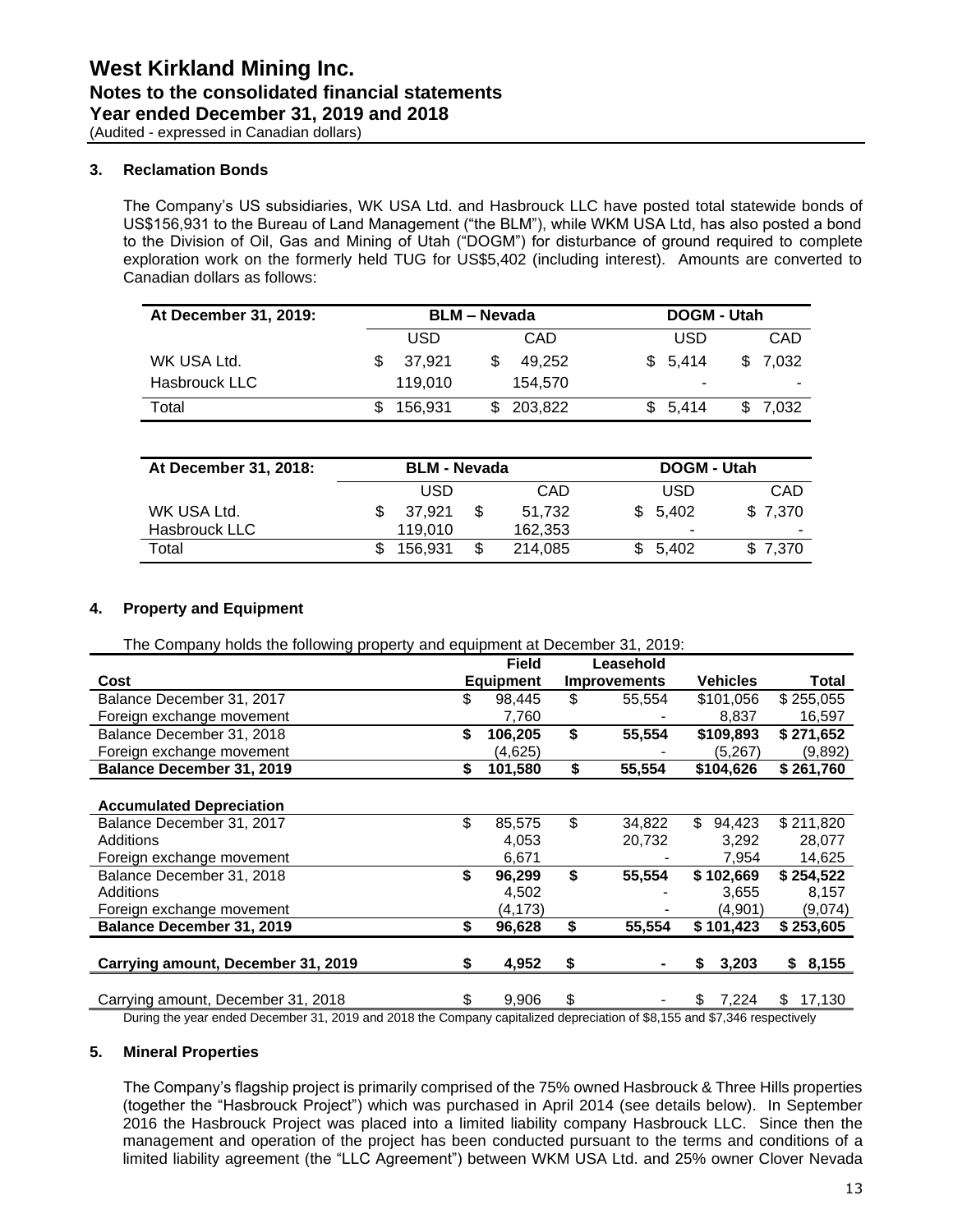(Audited - expressed in Canadian dollars)

LLC, a wholly owned USA subsidiary of Waterton Precious Metals Fund ("Waterton"). All costs incurred at the Hasbrouck Project prior to September 2016, including the Company's acquisition costs and all expenditures on 100% owned Company lands in the vicinity which are held outside of Hasbrouck LLC (including the Company's 100% owned 1.1% Net Smelter Return ("NSR") royalty on the Hasbrouck Project), are presented separately in the table below:

|                                                                                                                                                                                  | Pre September 1,                            | Post September 1,                                                          |                           |                                                                                 |              |                                                                                   |
|----------------------------------------------------------------------------------------------------------------------------------------------------------------------------------|---------------------------------------------|----------------------------------------------------------------------------|---------------------------|---------------------------------------------------------------------------------|--------------|-----------------------------------------------------------------------------------|
|                                                                                                                                                                                  | 2016                                        |                                                                            | 2016                      |                                                                                 |              | Total                                                                             |
|                                                                                                                                                                                  | <b>Hasbrouck</b><br>Project<br>Expenditures | $Non -$<br><b>Hasbrouck</b><br><b>LLC</b><br>Expenditures                  |                           | <b>Hasbrouck</b><br><b>LLC</b><br>Expenditures                                  |              |                                                                                   |
| Balance December 31, 2018                                                                                                                                                        | \$<br>35,118,326                            | \$<br>5,778,8461                                                           | \$                        | 3,311,303                                                                       |              | 44,208,475                                                                        |
| Permitting<br>Salaries and wages<br>Land holding costs<br>Other<br>Write down of exploration property                                                                            | ۰                                           | 26,410<br>99,744<br>17,802<br>(999, 463)                                   |                           | 570,598<br>269,763<br>246,084<br>13,374                                         |              | 597,008<br>269,763<br>345,828<br>31,176<br>(999, 463)                             |
| Foreign exchange movement                                                                                                                                                        | (1,683,579)                                 | (230, 668)                                                                 |                           | (158, 744)                                                                      |              | (2,072,992)                                                                       |
| Total December 31, 2019                                                                                                                                                          | \$<br>33,434,747                            | \$<br>4,692,671                                                            | \$                        | 4,252,378                                                                       | $\mathsf{s}$ | 42,379,795                                                                        |
| Balance December 31, 2017                                                                                                                                                        | \$<br>32,294,341                            | \$<br>4,331,620                                                            | $\boldsymbol{\mathsf{s}}$ | 2,281,965                                                                       | \$           | 38,907,926                                                                        |
| Acquisition costs - mineral properties<br>Engineering<br>Permitting<br>Drilling - non-exploration<br>Drilling - exploration<br>Salaries and wages<br>Land holding costs<br>Other | ۰<br>۰<br>۰<br>۰<br>۰                       | 189,429<br>2,952<br>9,649<br>8,813<br>772,753<br>38,454<br>36,883<br>9,514 |                           | 13,642<br>42,350<br>217,949<br>11,138<br>10,558<br>302,008<br>215,645<br>16,501 |              | 203,071<br>45,302<br>227,598<br>19,951<br>783,311<br>340,462<br>252,528<br>26,015 |
| Foreign exchange movement                                                                                                                                                        | 2,823,985                                   | 378,779                                                                    |                           | 199,547                                                                         |              | 3,402,311                                                                         |
| Total December 31, 2018                                                                                                                                                          | \$<br>35,118,326                            | \$<br>5,778,846                                                            | \$                        | 3,311,303                                                                       | \$           | 44,208,475                                                                        |

**<sup>1</sup>** Balance includes \$4.2 million for the Hasbrouck royalty, \$1.0 million for Tonopah Divide and \$0.2 million for the Hill of Gold

#### **(a) Hasbrouck LLC**

On January 24, 2014, the Company signed a purchase agreement (the "Hasbrouck PA") with Allied Nevada Gold Corp. ("ANV") to acquire a 75% interest in ANV's Hasbrouck Project. The Company made a nonrefundable US\$500,000 cash deposit upon execution of the letter agreement and an additional US\$19.5 million payment on April 23, 2014 at which time the Company's purchase of a 75% interest in the properties was completed.

On March 10, 2015, ANV announced that it had filed for Chapter 11 bankruptcy protection in the U.S. and was implementing a financial restructuring of its debt. On June 19, 2015, Waterton acquired all of ANV's exploration properties and related assets (including ANV's remaining 25% interest in the Hasbrouck Project and excluding ANV's Hycroft operation) for US\$17.5 million. The bankruptcy of ANV and subsequent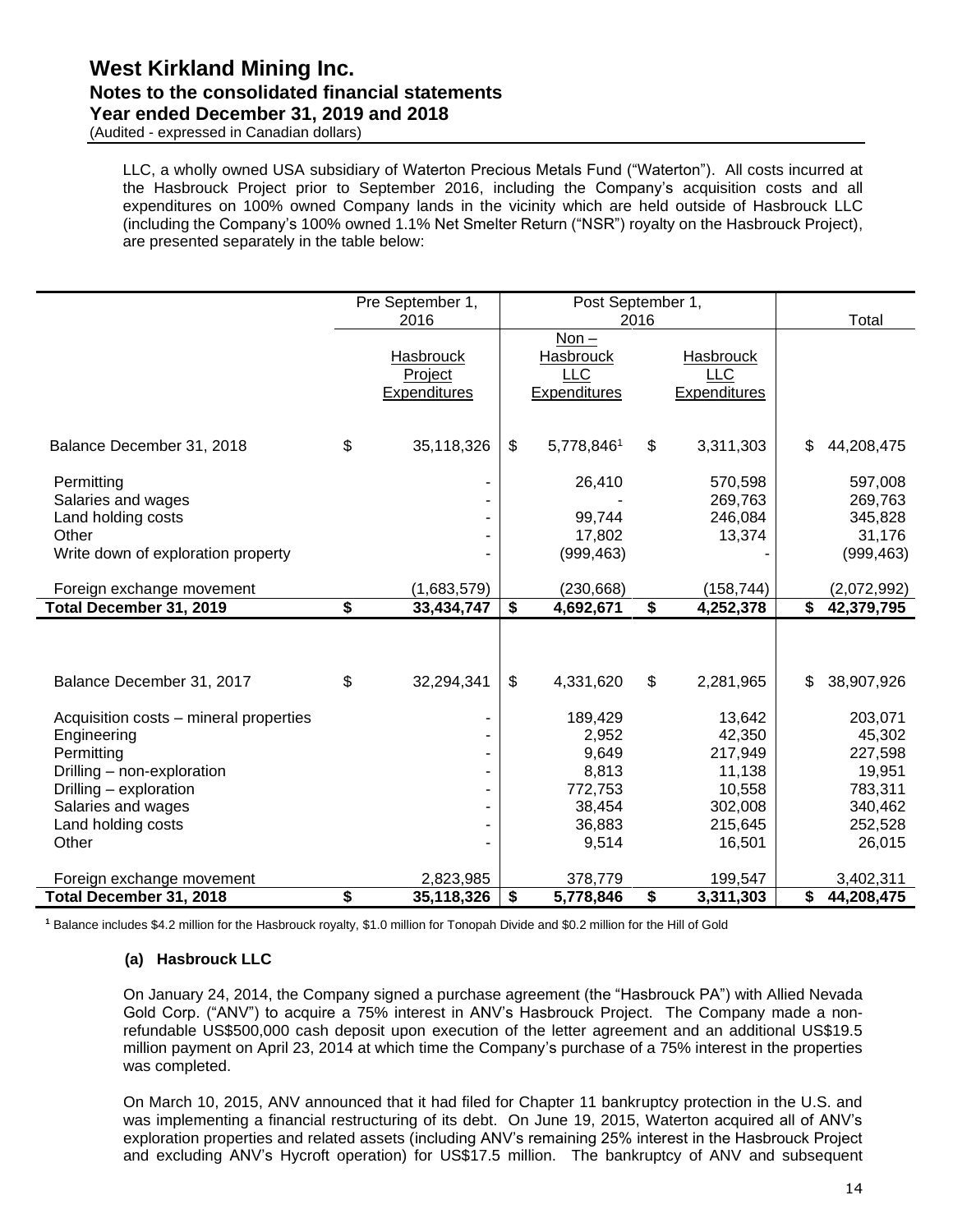(Audited - expressed in Canadian dollars)

acquisition of the 25% interest in the Hasbrouck Project by Waterton does not alter the Company's legal rights or interests in the Hasbrouck Project.

As required by the Hasbrouck PA, 100% title to the mineral rights underlying the Hasbrouck Project has been transferred into a limited liability corporation, Hasbrouck LLC, for ownership and operating purposes. Effective September 1, 2016, the Company transferred a 25% interest in Hasbrouck LLC to Waterton and retained the remaining 75% interest. According to the terms of the Hasbrouck PA, the LLC Agreement was also executed during the year. Under the terms of the LLC Agreement, Waterton is required to fund their 25% share of expenditures for Hasbrouck LLC incurred subsequent to September 1, 2016. To date, Waterton has been funding their share of expenditures. However, should Waterton choose not to fund their share of expenditures, their interest will be diluted according to a prescribed formula in the LLC Agreement. At December 31, 2019 the Company has recorded in accounts receivable an amount of \$38,956 (US\$29,994) representing Waterton's 25% share of Hasbrouck LLC expenses from October 1, 2019 to December 31, 2019 (December 31, 2018 \$24,770 (US\$18,410).

The transfer of rights into Hasbrouck LLC and the execution of the LLC Agreement has not altered or affected the existing royalty structure on the Hasbrouck Project, being approximately an aggregate 3.5% over the claims hosting the Hasbrouck Project's proven and probable reserves. (More details in (b) and (c) below.)

#### **(b) Non-Hasbrouck LLC Properties and Royalties**

The Company itself holds royalties over the Hasbrouck Project and properties in the immediate area adjacent to the Hasbrouck Project which are held as possible sources of heap leach ore to augment the Hasbrouck Project. These adjacent properties are not currently expected to become stand-alone future operations. The following properties and royalties are held 100% by the Company and are not included, owned or covered in Hasbrouck LLC:

#### 1.1% Hasbrouck Royalty

In May 2017 the Company purchased an existing 1.1% NSR royalty on the Hasbrouck Project, plus the rights to US\$1.0 million in payments due upon commercial production at the Hasbrouck Project. The Company traded its former property TUG for this royalty. This 1.1% royalty is a component of the total 3.5% NSR royalty existing on the property and is 100% owned by the Company.

#### Hill of Gold Property

On November 29, 2016 the Company announced that it had signed a ten-year Mineral Lease and Option to Purchase Agreement (the "HOG Lease") for a 100% interest in the Hill of Gold property near Tonopah, Nevada. The Hill of Gold property is located midway between the Three Hills and the Hasbrouck properties. The HOG Lease terms allow for mining and involve annual lease payments as pre-payments on a 2% NSR royalty of US\$25,000 for the first three years and thereafter US\$30,000 per year, with the option of buying the mining claims and royalty for US\$500,000 at any time during the lease term. The lease is for 25 mining claims on approximately 500 acres of unpatented land. The most recent lease payment of US\$30,000 was paid when due in November 2019.

#### Tonopah Divide Property

On December 18, 2017 the Company announced it had entered into a lease agreement with the Tonopah Divide Mining Company ("TDMC") for a 100% working interest on mining patents and mineral claims located adjacent to the Hasbrouck property. In consideration the Company was to pay optional US\$75,000 annual advance royalty payments to TDMC and complete US\$100,000 of annual work from 2018 to 2022, increasing to US\$200,000 per year from 2023 to 2028. TDMC was to receive an approximate 3% NSR royalty from any production from the property, less any underlying royalty payments and the advance royalties already paid.

In total the Company paid US\$150,000 in advance royalty payments and completed US\$603,231 in work on the property. On October 3, 2019 the Company delivered formal notice to TDMC that it would not make further lease payments or complete additional annual work on the property, thereby terminating the lease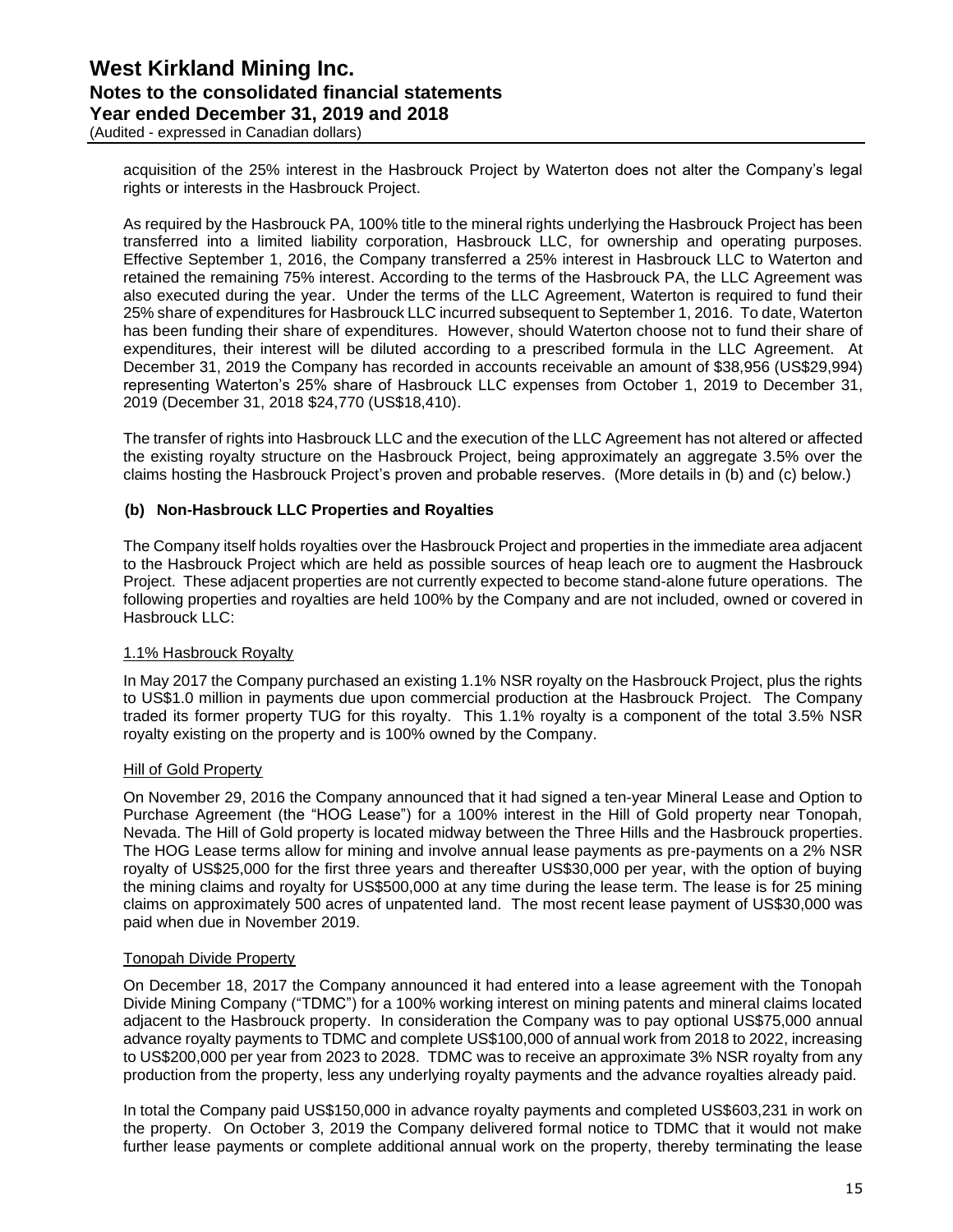(Audited - expressed in Canadian dollars)

agreement. Capitalized costs of US\$753,231 (C\$999,463) related to the Tonopah Divide Project were written off in 2019.

#### **6. Share Capital**

The authorized share capital consists of an unlimited number of common shares without par value. At December 31, 2019, the Company had 408,672,975 shares outstanding.

On April 5, 2019 the Company issued 204,582 common shares (worth US\$10,000) to Liberty Moly in consideration for leased water rights on the Hasbrouck Project.

On December 10, 2018, the Company closed a non-brokered private placement of 40,000,000 shares at a price of \$0.05 per share for gross proceeds of \$2,000,000. Finders fees, legal and exchange fees of \$67,732 were incurred.

On March 13, 2018, the Company closed a non-brokered private placement of 22,900,000 shares at a price of \$0.06 per share for gross proceeds of \$1,374,000. Finders fees, legal and exchange fees of \$68,455 were incurred.

On February 3, 2018 the Company issued 179,446 common shares (worth US\$10,000) to Liberty Moly in consideration for leased water rights on the Hasbrouck Project.

#### *Warrant Reserve*

In 2014, the Company issued 220,940,833 warrants. Each warrant was exercisable for one common share at a price of \$0.30 at any time prior to April 17, 2019. The \$4,418,817 fair value of these warrants was estimated using the relative fair value method using the share price on the date of issue of the shares and the warrant price from the first day of public trading. These warrants expired during the current period and their value was transferred to retained earnings.

#### *Share based payment reserve*

The Company established a stock option plan (the "Plan") on May 1, 2007, whereby options can be granted to directors, officers, employees and consultants at the discretion of the Board of Directors. The number of options that can be granted is limited to 10% of the total shares issued and outstanding.

The following table summarizes the Company's outstanding share options:

| <b>Exercise Price</b> | <b>Number Outstanding</b><br>at December 31, 2019 | <b>Weighted Average</b><br>Remaining<br><b>Contractual Life</b><br>(Years) | <b>Number Exercisable at</b><br>December 31, 2019 |
|-----------------------|---------------------------------------------------|----------------------------------------------------------------------------|---------------------------------------------------|
| \$0.11                | 3,450,000                                         | 2.01                                                                       | 3,450,000                                         |
| \$0.10                | 3,400,000                                         | 1.28                                                                       | 3,400,000                                         |
| \$0.06                | 7,125,000                                         | 3.28                                                                       | 7,125,000                                         |
|                       | 13,975,000                                        | 2.48                                                                       | 13,975,000                                        |

The weighted average remaining contractual life of the options outstanding at December 31, 2019 is 2.48 years.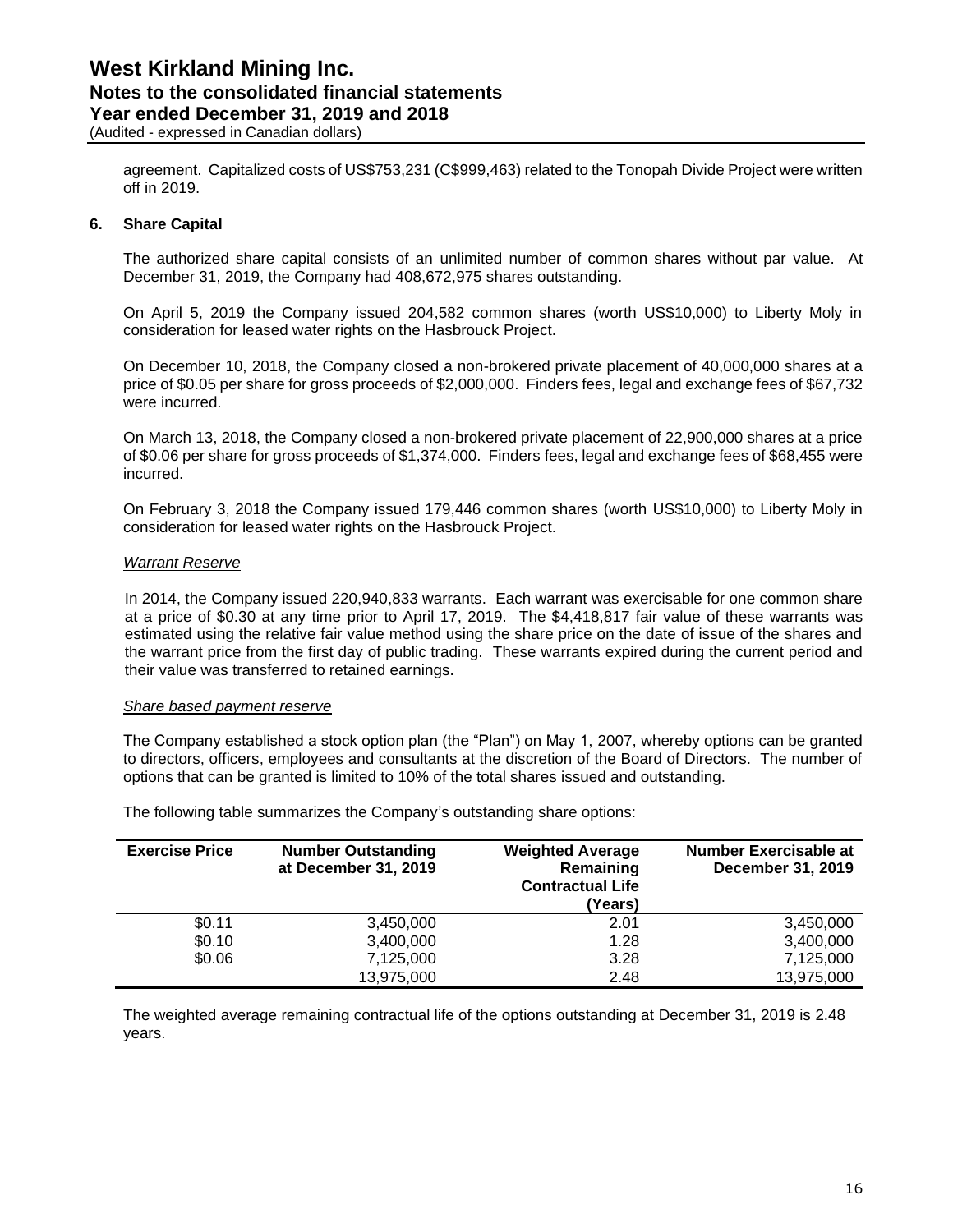(Audited - expressed in Canadian dollars)

The following table summarizes the Company's share-based payment reserve:

| <b>Balance December 31, 2017</b> | 1,074,510  |
|----------------------------------|------------|
| Share-based compensation expense | 244.862    |
| Share options expired            | (133, 527) |
| <b>Balance December 31, 2018</b> | 1,185,845  |
| Share options expired            | (477, 971) |
| <b>Balance December 31, 2019</b> | 707,874    |

During the year, 5,575,000 stock options expired at a fair value of \$477,971. The fair value of these options was transferred from share-based payment reserve to deficit.

On April 12, 2018, 7,125,000 incentive stock options were granted to various officers and employees of the Company. Each option is exercisable at a price of \$0.06 per share for a period of five years and vest immediately. The Company expensed \$209,307 related to these options and capitalized \$35,555 to mineral properties.

The fair value of the options granted in 2018 was estimated using the Black-Scholes model with the following weighted average assumptions:

| Expected life                    | 5.00 years |
|----------------------------------|------------|
| Risk-free interest rate          | 2.08%      |
| Expected volatility <sup>1</sup> | 67%        |

<sup>1</sup>Expected volatility is based on the trading history of the Company. The Company's expected volatility is similar to a comparable peer group of companies.

|                   | <b>Number</b> | <b>Weighted average</b><br>exercise price |
|-------------------|---------------|-------------------------------------------|
| December 31, 2017 | 13,800,000    | \$0.13                                    |
| Granted           | 7,125,000     | \$0.06                                    |
| Cancelled         | (1,375,000)   | \$0.15                                    |
| December 31, 2018 | 19,550,000    | \$0.10                                    |
| Cancelled         | (5,575,000)   | \$0.15                                    |
| December 31, 2019 | 13,975,000    | \$0.08                                    |

The weighted average exercise price for the outstanding and exercisable share purchase options at December 31, 2019 is \$0.08.

#### **7. Reclamation Provision**

The reclamation provision represents the estimated costs required to provide adequate restoration and rehabilitation of drilling activities in Nevada and Utah. The Company measures the reclamation costs at fair value, which is based on the net present value of future cash expenditures upon reclamation of drilling sites and related lands. Reclamation costs are capitalized to mineral properties and will be amortized over the life of the related mine once the mine commences commercial production.

At December 31, 2019 the provision of \$71,853 (2018 - \$71,248) for reclamation cost obligations has been adjusted to reflect risk and foreign exchange. The estimate has been discounted at its present value at a rate of approximately 1.69% per annum (2018 – 2.69%) being an estimate of the long-term, risk-free, pre-tax cost of borrowing. The undiscounted balance of the reclamation provision is \$64,940 (2018 - \$68,210) and is expected to be incurred between 2020 and 2029.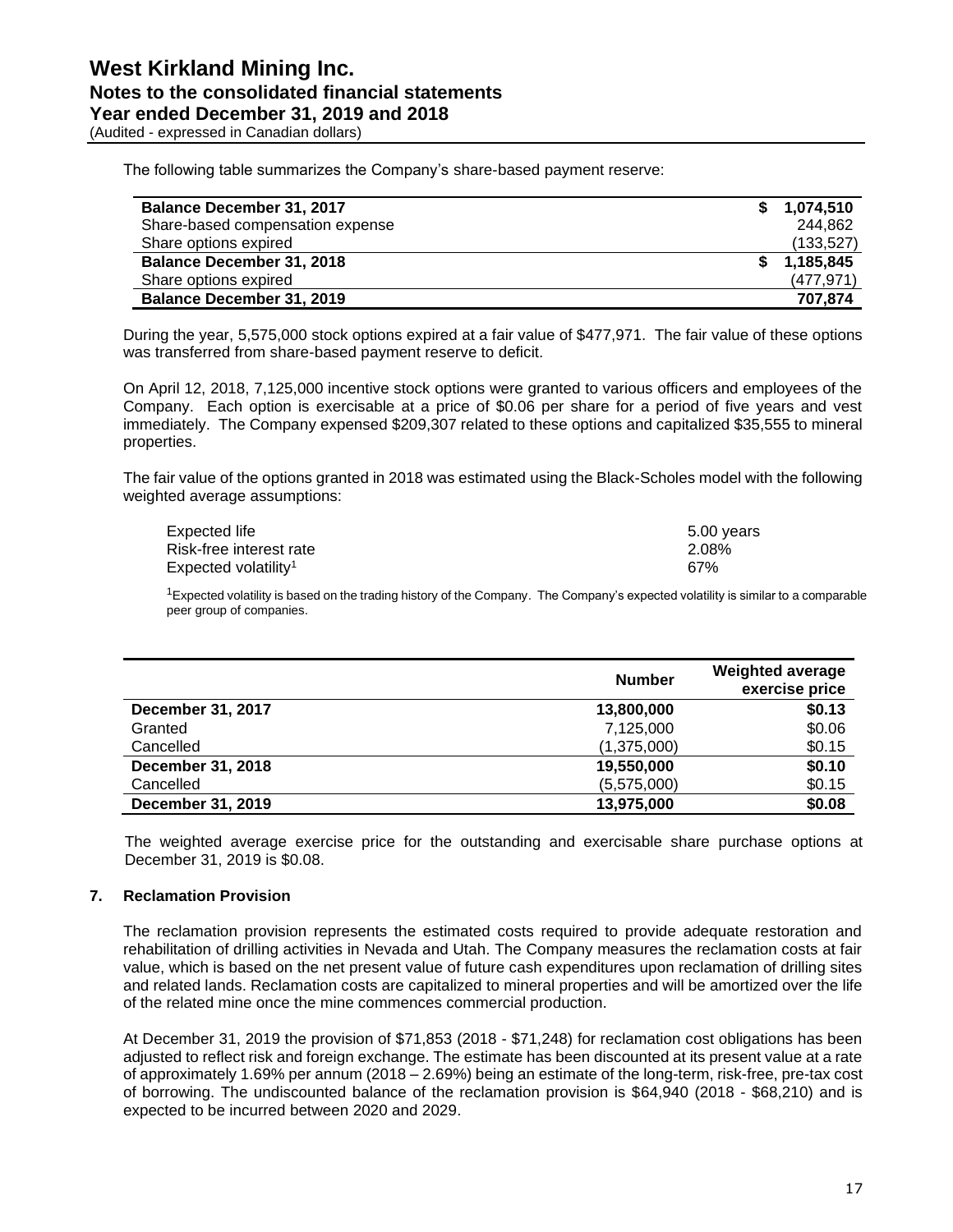(Audited - expressed in Canadian dollars)

#### **8. Capital Risk Management**

The Company's objectives in managing its liquidity and capital are to safeguard the Company's ability to continue as a going concern and to provide financial capacity to meet its strategic objectives. The capital structure of the Company consists of equity attributable to common shareholders, comprised of issued share capital, reserves and accumulated deficit.

The Company manages the capital structure and makes adjustments to it in light of changes in economic conditions and the risk characteristics of the underlying assets. To maintain or adjust the capital structure, the Company may attempt to issue new shares, issue new debt and acquire or dispose of mineral rights.

As at December 31, 2019 the Company does not have any long-term debt and is not subject to any externally imposed capital requirements.

#### **9. Financial Risk Management**

The Company examines the various financial instrument risks to which it is exposed and assesses the impact and likelihood of those risks.

#### **(a) Fair Value**

As at December 31, 2019 the Company's financial instruments consist of cash, accounts receivable, reclamation bonds, accounts payable and accrued liabilities. The fair values of accounts receivable, accounts payable and accrued liabilities approximate their carrying values due to the short-term nature of these instruments and the fair value of the reclamation bonds approximates their fair value due to the fact they earn interest at rates approximating market rates.

#### **(b) Interest Rate Risk**

Interest rate risk is the risk that the fair value or future cash flows of a financial instrument will fluctuate because of changes in market interest rates. The Company is exposed to the short-term interest rates through the interest earned on cash balances; however, management does not believe this exposure is significant.

#### **(c) Credit Risk**

Credit risk is the risk of financial loss to the Company if a customer fails to meet its contractual obligations. The Company is exposed to credit risk through its cash, which is held in large Canadian financial institutions and accounts receivable. The Company believes this credit risk is insignificant.

#### **(d) Foreign Currency Risk**

Foreign currency risk is the risk that the fair value of financial instruments or future cash flows will fluctuate as a result of changes in foreign exchange rates. The Company operates in Canada and the United States and is therefore exposed to foreign currency risk arising from transactions denominated in U.S. dollars. Certain amounts of the Company's accounts payable and accrued liabilities are denominated in U.S. dollars. A 10% change in the exchange rate between the Canadian and United States dollar would have an effect on the loss before income taxes as at December 31, 2019 of approximately \$4,424 (December 31, 2018, \$5,402). The Company monitors its net exposure to foreign currency fluctuations and adjusts its cash held in U.S. dollars accordingly. The following table lists the Canadian dollar equivalent of financial instruments and other current assets denominated in U.S. dollars as of December 31, 2019: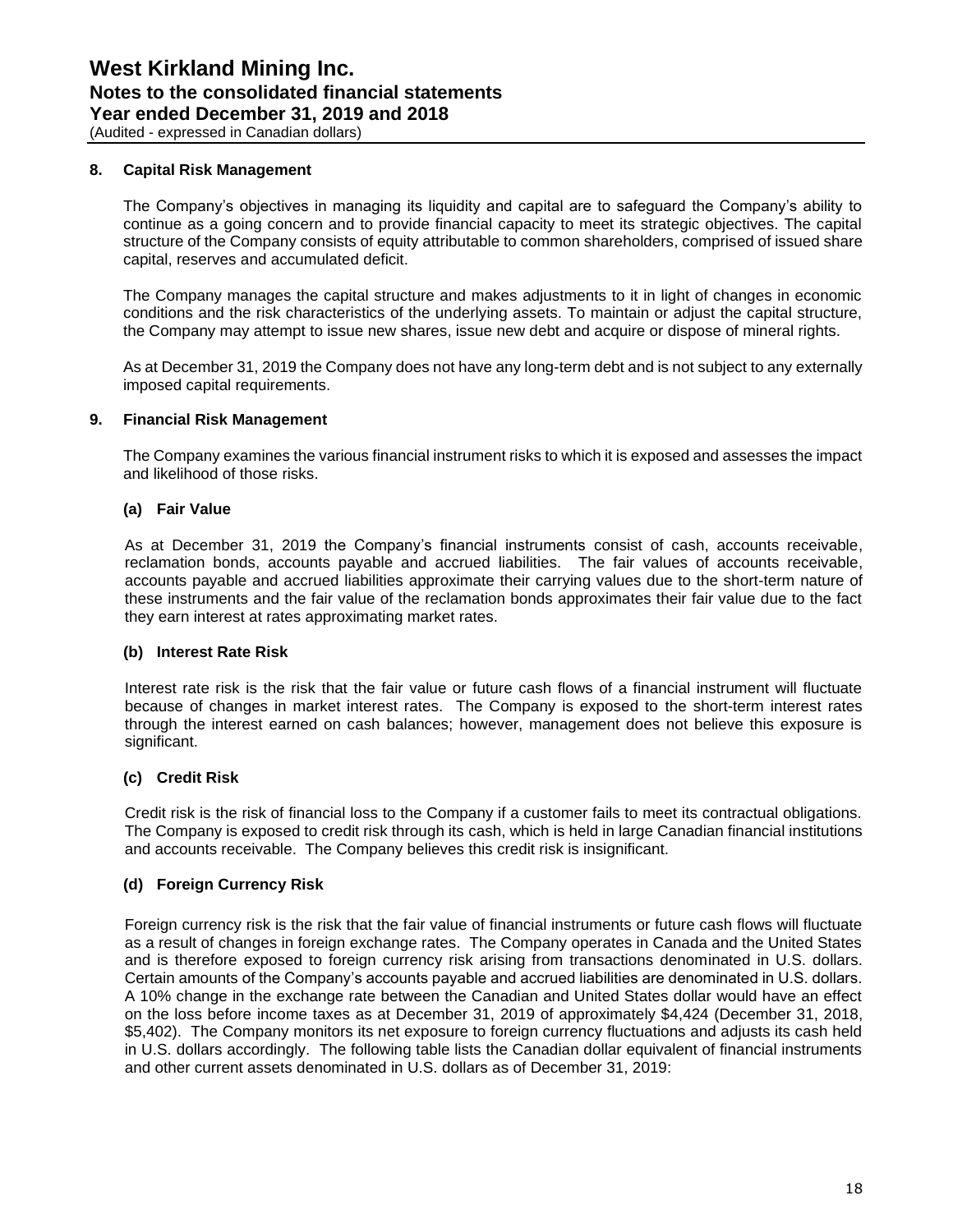## **West Kirkland Mining Inc. Notes to the consolidated financial statements**

**Year ended December 31, 2019 and 2018**

(Audited - expressed in Canadian dollars)

|                                          |   | December 31, 2019 | December 31, 2018 |         |  |
|------------------------------------------|---|-------------------|-------------------|---------|--|
|                                          |   |                   |                   |         |  |
| Cash                                     | S | 31.542            | \$                | 114.039 |  |
| Accounts receivable                      |   | 38.956            |                   | 24.770  |  |
| Prepaid expenses and other               |   | 1,688             |                   | 1.773   |  |
| Reclamation bond                         |   | 210,854           |                   | 221,455 |  |
| Accounts payable and accrued liabilities |   | 39,769            |                   | 8,882   |  |

#### **(e) Liquidity Risk**

Liquidity risk is the risk that the Company will not be able to meet its financial obligations as they fall due. The Company manages liquidity risk through the management of its capital structure.

Accounts payable and accrued liabilities are due within the current operation period.

#### **10. Segmented Information**

The Company operates in one segment being the exploration and development of mineral properties in Nevada. The Company operates in two geographical areas being Nevada and Canada. All of the Company's non-current assets are held in Nevada.

| As at December 31, 2019                  |    | Canada  | United States | Total         |
|------------------------------------------|----|---------|---------------|---------------|
| <b>Current Assets</b>                    | \$ | 48.625  | \$<br>72.142  | \$<br>120.767 |
| <b>Mineral Properties</b>                |    | ۰       | 42,379,795    | 42,379,795    |
| <b>Other Assets</b>                      |    | ۰       | 219,009       | 219,009       |
| <b>Total Assets</b>                      |    | 48.625  | 42,670,946    | 42,719,571    |
| Accounts Payable and accrued liabilities |    | 178,024 | 39,770        | 217,794       |
| Net loss                                 |    | 445,931 | 1,043,702     | 1,489,633     |

| As at December 31, 2018                  | Canada          | United States | Total      |
|------------------------------------------|-----------------|---------------|------------|
| <b>Current Assets</b>                    | \$<br>1,390,185 | \$<br>171.967 | 1,562,152  |
| <b>Mineral Properties</b>                | ۰               | 44,208,475    | 44,208,475 |
| <b>Other Assets</b>                      | ۰               | 238,585       | 238,585    |
| <b>Total Assets</b>                      | 1,390,185       | 44,619,027    | 46,009,212 |
| Accounts Payable and accrued liabilities | 166,292         | 11.049        | 177.341    |
| Net loss                                 | 716,332         | 54,018        | 770,340    |

#### **11. Related Party Transactions**

The Company paid remuneration for the following items with companies related by way of directors in common:

|                                                                                  | Year ended<br>December<br>31, 2019    |     | Year ended<br>December<br>31, 2018   |
|----------------------------------------------------------------------------------|---------------------------------------|-----|--------------------------------------|
| \$<br><b>General Administration</b><br>Accounting fees<br>Rent<br>Directors Fees | 24,000<br>48,000<br>25,128<br>101,750 | \$  | 24,000<br>48,000<br>25,194<br>94,250 |
| <b>Total Related Party Transactions</b><br>\$                                    | 198,878                               | \$. | 191,444                              |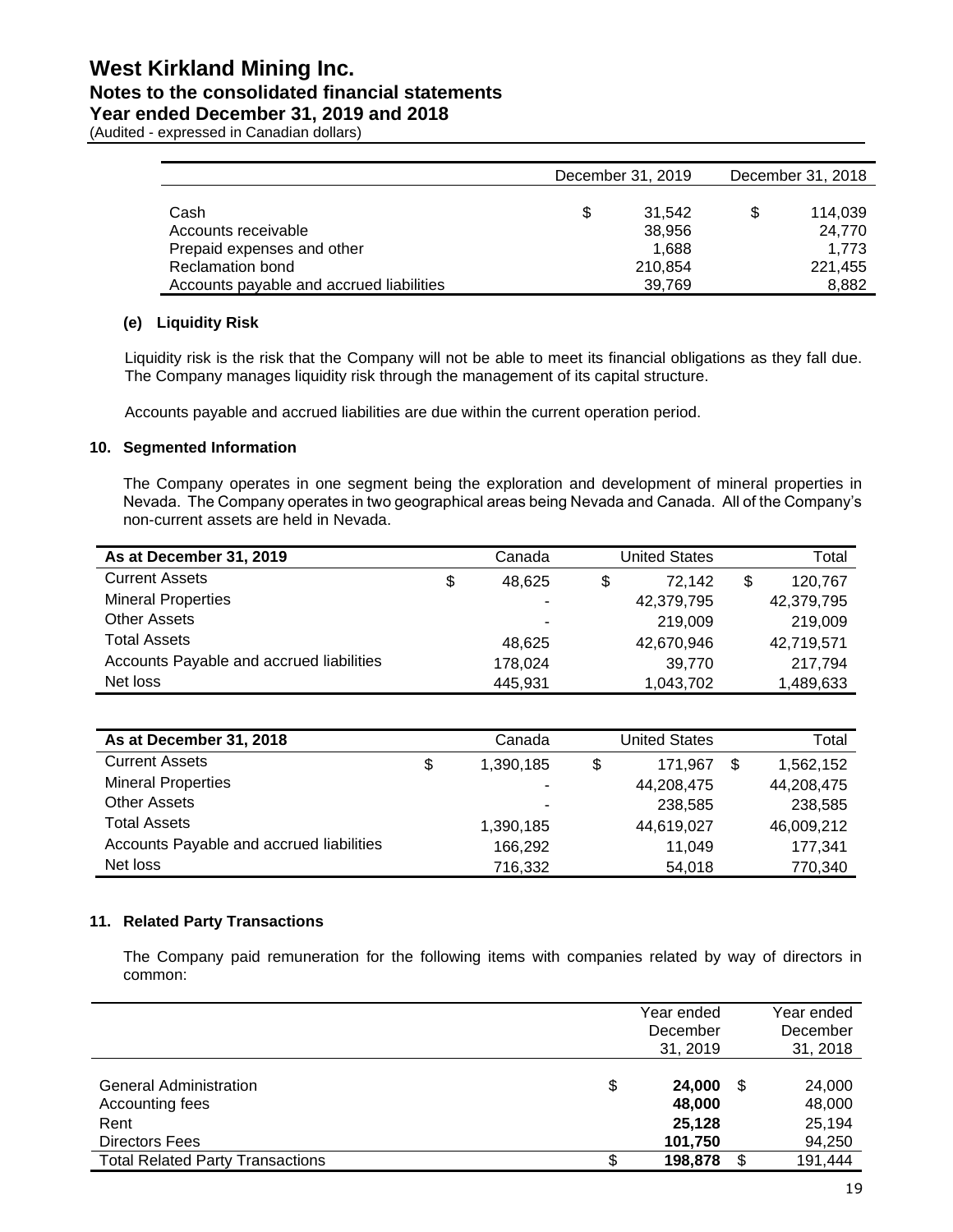(Audited - expressed in Canadian dollars)

For the year ended December 31, 2019 the Company accrued and paid \$24,000 (December 31, 2018 - \$24,000) for day-to-day administration, reception and secretarial services and \$48,000 (December 31, 2018 - \$48,000) for accounting services; and \$25,128 (December 31, 2018 - \$25,194) for rent to Platinum Group Metals Ltd., a company related by virtue of common directors and officers. Amounts payable at period end include an amount of \$36,234 payable to Platinum Group Metals (December 31, 2018 \$9,043).

These transactions are in the normal course of operations and are measured at the exchange amount of consideration established and agreed to by the parties.

#### Compensation of Key Management Personnel

|                                                                        | 12 months<br>ended<br>December<br>31, 2019 | 12 months<br>ended<br>December<br>31, 2018 |
|------------------------------------------------------------------------|--------------------------------------------|--------------------------------------------|
| Salaries and management fees<br>Directors fees<br>Share-based payments | \$<br>312,900<br>101,750                   | \$<br>310,000<br>94,250<br>170,048         |
| <b>Total Related Party Transactions</b>                                | 414,650                                    | \$<br>574,298                              |

#### **12. Commitments and Contingencies**

To acquire certain other mineral property interests or to continue to hold current properties in Nevada the Company must make optional acquisition and exploration expenditures in order to satisfy the terms of existing option agreements, failing which the rights to such mineral properties will revert to the property vendors. For details of the Company's mineral property acquisitions and optional expenditure commitments see Note 5. The Company has no other identified commitments or contingencies.

#### **13. Deferred Taxes**

Income tax expense reported differs from the amount computed by applying the combined Canadian federal and provincial income tax rates, applicable to West Kirkland Mining Inc., to the loss before the tax provision due to the following:

|                                                         |     | 2019             | 2018       |
|---------------------------------------------------------|-----|------------------|------------|
| Net loss before income taxes                            | \$  | $(1,489,633)$ \$ | (770, 341) |
| Canadian federal and provincial income tax rates        |     | <b>27%</b>       | 27%        |
|                                                         |     |                  |            |
| Income tax expense based on Canadian federal and        |     |                  |            |
| provincial income tax rates                             |     | (402, 201)       | (207,992)  |
| Increase (decrease) attributable to:                    |     |                  |            |
| Non-deductible expenditures                             |     | (2,504)          | 5,422      |
| Non-deductible share-based payments                     |     |                  | 56,513     |
| Changes in unrecognized deferred tax assets             |     | 167,832          | 495.541    |
| Effects of different statutory tax rates on earnings of |     |                  |            |
| subsidiaries                                            |     | 146,298          | 1,552      |
| Effect of foreign currency exchange rate change         |     | 91,584           | (152, 882) |
| Impact of change in DIT rates                           |     | (1,769)          | (158, 065) |
| Other                                                   |     | 760              | (40,089)   |
| Income tax recovery                                     | \$. |                  |            |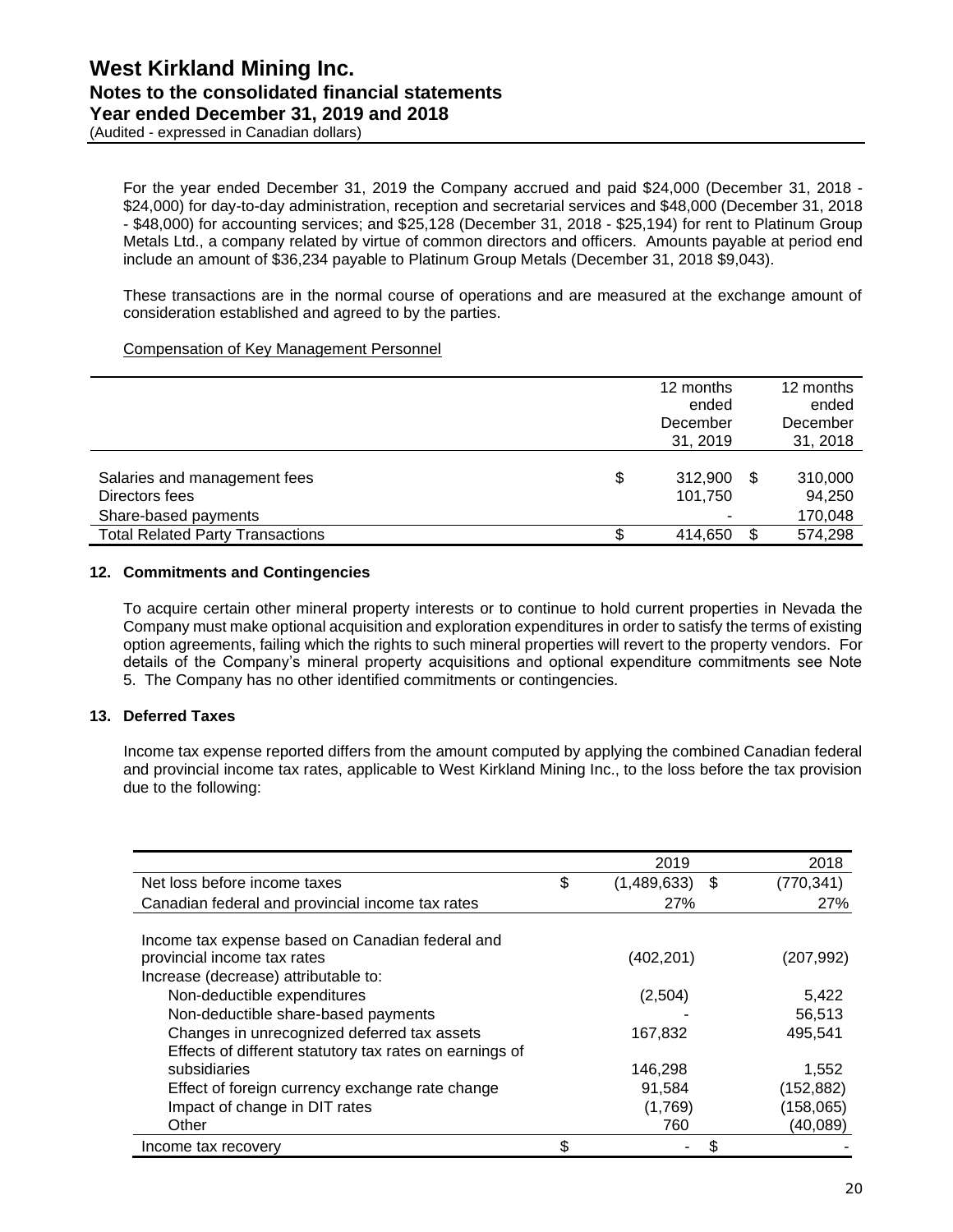(Audited - expressed in Canadian dollars)

The significant components of the Company's deferred tax assets and liabilities are as follows:

|                                                   | December 31,<br>2019 |    | December 31,<br>2018 |
|---------------------------------------------------|----------------------|----|----------------------|
| Deferred tax assets                               |                      |    |                      |
| Non-capital and net operating loss carry forwards | 2,791,568            | \$ | 2,955,635            |
| Total deferred tax assets                         | 2,791,568            |    | 2,955,635            |
|                                                   |                      |    |                      |
| Deferred tax liabilities                          |                      |    |                      |
| Mineral properties                                | \$<br>(2,791,568)    | \$ | (2,955,635)          |
| Total deferred tax liabilities                    | (2,791,568)          |    | (2,955,635)          |
|                                                   |                      |    |                      |
| Net deferred taxes                                | \$<br>۰              | S  |                      |

Unrecognized deductible temporary differences, unused tax losses, and unused tax credits are attributable to the following:

|                                                                | 2019             |    | 2018       |
|----------------------------------------------------------------|------------------|----|------------|
| Non-capital and net operating loss carry forwards <sup>1</sup> | \$<br>37,707,634 | \$ | 37,794,398 |
| Share issuance costs                                           | 95.476           |    | 138,131    |
| Mineral properties                                             | 1,771,919        |    | 1,771,919  |
| Pre-production investment tax credits                          | 86,537           |    | 86,537     |
| Tax value of property and equipment in excess of book          | 150,484          |    | 150,484    |
| Other temporary differences                                    | 184,985          |    | 181,889    |
|                                                                | \$<br>39,997,035 | S  | 40,123,358 |

<sup>1</sup>The unrecognized tax losses and investment tax credits will begin to expire in 2029.

#### **14. Subsequent Events**

1)On January 21, 2020 the Company announced it had closed a private placement of common shares where the Company issued 16,673,334 common shares at a price of \$0.06 per share for gross proceeds of \$1,000,400. The private placement was completed with two of its major shareholders and six investors. A 6% cash finders fee amount of \$21,360 was paid on a portion of the private placement which was otherwise arranged by management.

2)Subsequent to year end various measures have been implemented in Canada, the United States and the rest of the world in response to the increased impact of the COVID-19 virus. Various lockdowns and social distancing measures are being and continue to be implemented in British Columbia and Nevada. These measures could slow the permitting process and further development at the Hasbrouck Project.

While the impact of COVID-19 is expected to be temporary, the current circumstances are dynamic and the impacts of COVID-19 on our business operations, including development at Hasbrouck can not be reasonably estimated at this time. The pandemic could have material adverse impacts on our business, liquidity, results of operations and financial position in 2020.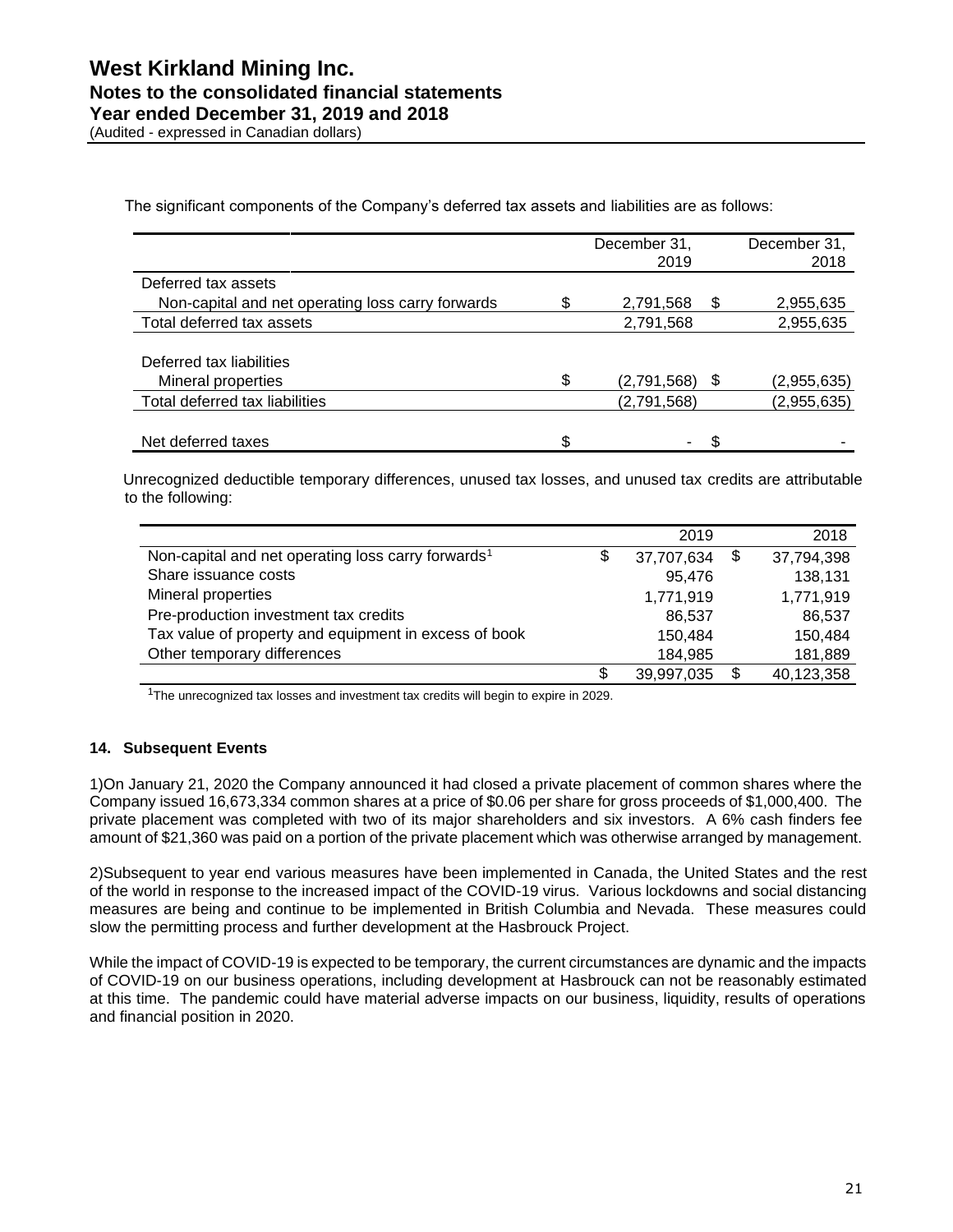

## **MANAGEMENT'S DISCUSSION AND ANALYSIS**

## **WEST KIRKLAND MINING INC.**

**For the year ended December 31, 2019**

Office: Suite 838 1100 Melville Street Vancouver, BC V6E 4A6 Canada

TSXV: WKM Phone: (604) 685-8311 Fax: (604) 484-4710 [info@wkmining.com](mailto:info@wkmining.com) www.wkmining.com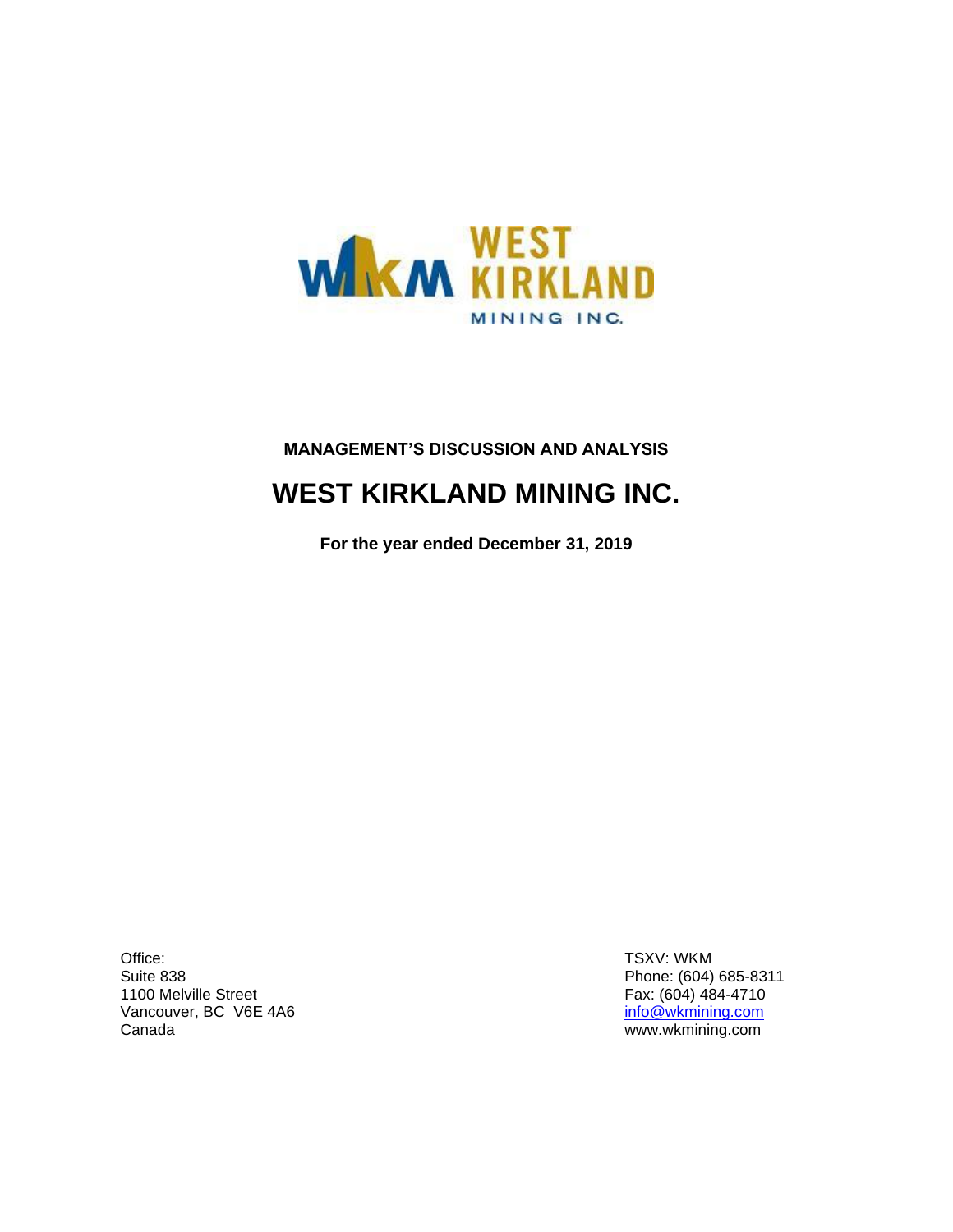#### **Overview**

West Kirkland Mining Inc. ("West Kirkland" or the "Company") is a mineral exploration and development company focused on the development of gold projects in Nevada with its flagship asset being the Hasbrouck heap-leach gold project, which consists of the Hasbrouck Mine and Three Hills Mine (the "Hasbrouck Gold Project"). The Company has been focused in 2020 on completing the federal permitting process for the phase 2 Hasbrouck pit of the Hasbrouck gold project. The Company is based in Vancouver, British Columbia, Canada and its common shares trade on the TSX Venture Exchange under the symbol, "WKM". The Company is a reporting issuer in each of the provinces of Canada except Quebec.

The following Management Discussion and Analysis ("MD&A") focuses on the financial condition and results of operations of the Company for the period ended December 31, 2019. This MD&A is prepared as of April 27, 2020 and should be read in conjunction with the Company's consolidated financial statements and related notes thereto for the year ended December 31, 2019.

The Company prepares its financial statements in accordance with International Financial Reporting Standards ("IFRS"). All dollar figures included therein and in the following discussion and analysis are quoted in Canadian dollars unless otherwise noted.

#### **Forward-Looking Information**

Certain statements made and information contained herein may constitute "forward-looking statements" or "forward-looking information" within the meaning of applicable securities legislation (collectively, "Forward-Looking Statements"). Forward-Looking Statements are typically identified by words such as: believe, expect, anticipate, intend, estimate, postulate and similar expressions, or are those, which, by their nature, refer to future events. Forward-Looking Statements in this MD&A include, but are not limited to, statements with regard to:

- Planned permitting activity for the Hasbrouck properties;
- The Company's ability to obtain additional financing on satisfactory terms;
- Planned exploration activity including both expected drilling and geological and geophysical related activities;
- Impact of increasing competition;
- Future foreign currency exchange rates;
- Future sources of liquidity, cash flows and their uses; and

Forward-Looking Statements are necessarily based on a number of estimates and assumptions that, while considered reasonable by the Company based on the information available to it, are inherently subject to significant business, economic and competitive uncertainties and contingences. The Company cautions investors that any Forward-Looking Statements provided by the Company are not a guarantee of future results or performance, and that actual results may differ materially from those in Forward-Looking Statements as a result of various estimates, assumptions, risks, and uncertainties, including, but not limited to, the state of the financial markets for the Company's equity securities, the state of the market for gold or other minerals that may be produced generally, recent market volatility; variations in the nature, quality and quantity of any mineral deposits that may be located, the Company's ability to obtain any necessary permits, consents or authorizations required for its activities, to raise the necessary capital or to be fully able to implement its business strategies and other risks associated with the exploration and development of mineral properties.

Although the Company has attempted to identify risks and uncertainties (section 10) that may cause actual actions, events or results to differ materially from those described in Forward-Looking Statements, there may be other factors that cause actual results, performances, achievements or events to not be as anticipated, estimated or intended. Also, many of the factors are beyond the Company's control. As actual results and future events could differ materially from those anticipated in Forward-Looking Statements, readers should not place undue reliance on such statements. Except as may be required by law, the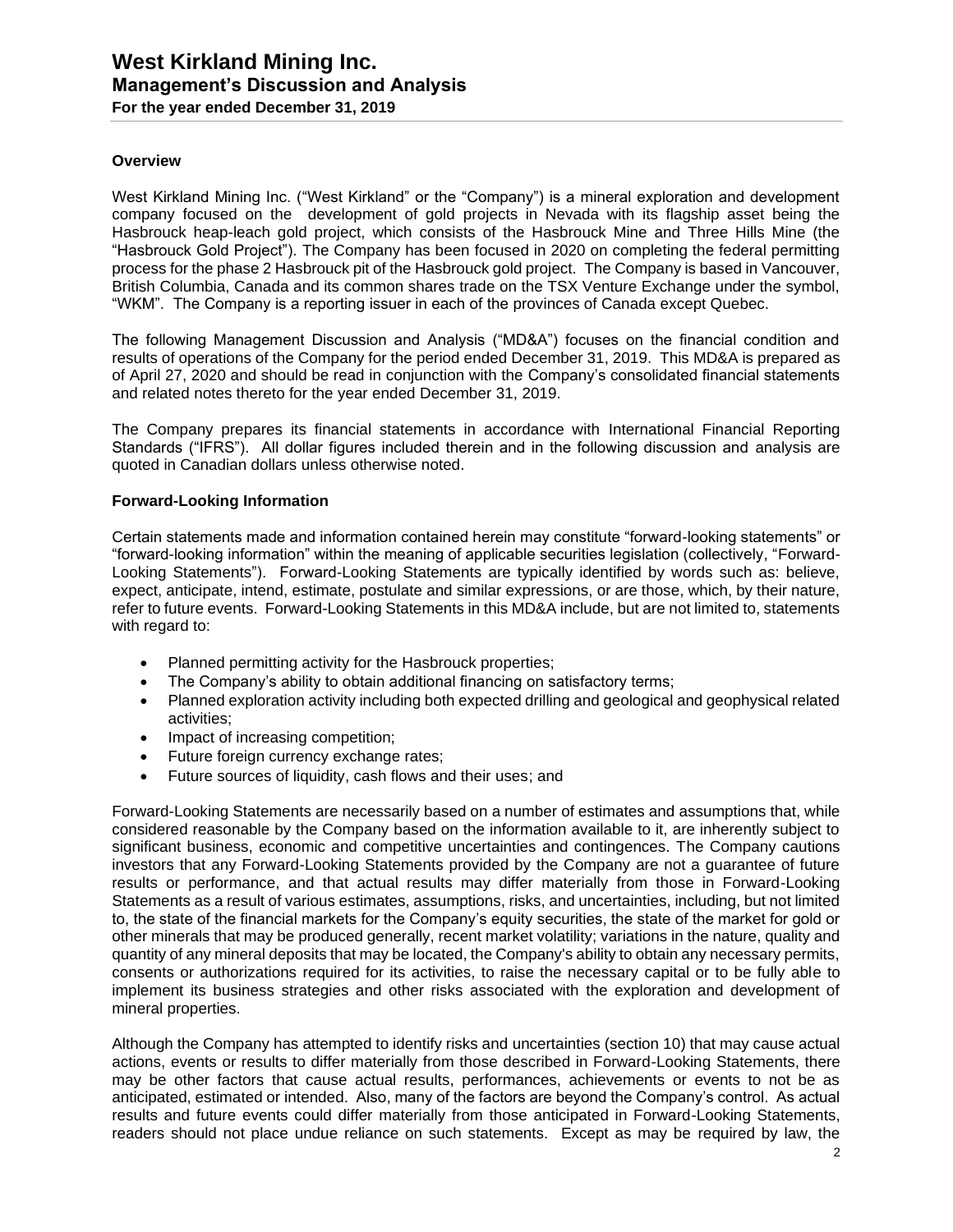Company undertakes no obligation to publicly update or revise any Forward-Looking Statements, whether as a result of new information, future events or otherwise.

#### **Recent Activities in the Company**

On March 5, 2020 the Company announced the Bureau of Land Management ("BLM") had accepted the Hasbrouck Gold Project's Mine Plan of Operations ("MPO") and will commence the analysis of the MPO under an Environmental Assessment, ("EA"). This decision follows a 28-month process involving multiple BLM specialists who analysed the MPO.

On January 21, 2020 the Company announced it had closed a private placement of common shares where the Company issued 16,673,334 common shares at a price of \$0.06 per share for gross proceeds of \$1,000,400. The private placement was completed with two of its major shareholders and six investors. A 6% cash finders fee amount of \$21,360 was paid on a portion of the private placement which was otherwise arranged by management.

On August 12, 2019 the Company announced a revised strategic plan to amplify the Company's strengths while reducing holding costs and dilution risks for shareholders. Key objectives of the Company's revised strategic plan include:

- Holding permitted gold Reserves in Nevada;
- Minimizing holding and overhead costs;
- Protecting and enhancing shareholder value;
- Developing the Hasbrouck Gold Project if and only if market conditions are compelling and financial risks are low; and
- Returning capital to shareholders.

#### **Discussion of Operations and Financial Results**

#### **1. Results of Operations**

#### *For the year ended December 31, 2019*

For the year ended December 31, 2019, the Company incurred a net loss of \$1,489,633 (December 31, 2018 - \$770,340). The larger net loss in the current year is due to the write-off of the Tonopah Divide Mining Company exploration project in the current year of \$999,463 as opposed to \$Nil in the previous year. The other relatively large difference is due to the share-based compensation expense of \$Nil in the current period as compared to \$209,307 in the previous comparable period. Expenditures on mineral properties in the period totaled \$1,286,040 (December 31, 2018 - \$1,842,776) with the reduction compared to the prior year being due to the current focus on permitting work, resulting in little or no exploration cost being incurred in the year ended December 31, 2019. Exchange differences on the translation of foreign operations resulted in a loss of \$2.1 million (December 31, 2018- \$3.5 million gain) due to a rise the value of the Canadian Dollar relative to the US Dollar in the current period.

#### *For the three-month period ended December 31, 2019*

For the three-month period ended December 31, 2019, the Company incurred a net loss of \$139,438 (December 31, 2018 - \$163,467). The smaller net loss in the current period is due to the accrual of professional fees in the prior comparable quarter. Professional fees decreased from \$62,913 at December 31, 2018 to \$42,152 at December 31, 2019 due to increased audit accruals in the previous comparable period. Expenditures on mineral properties totaled \$222,792 (December 31, 2018 - \$438,723) with the reduction in expenditures due to the current focus on permitting, resulting in little or no exploration cost being incurred during the period. Exchange differences on the translation of foreign operations resulted in a loss of \$0.8 million (December 31, 2018- \$2.3 million gain) due to a rise in the value of the Canadian Dollar relative to the US Dollar in the current period.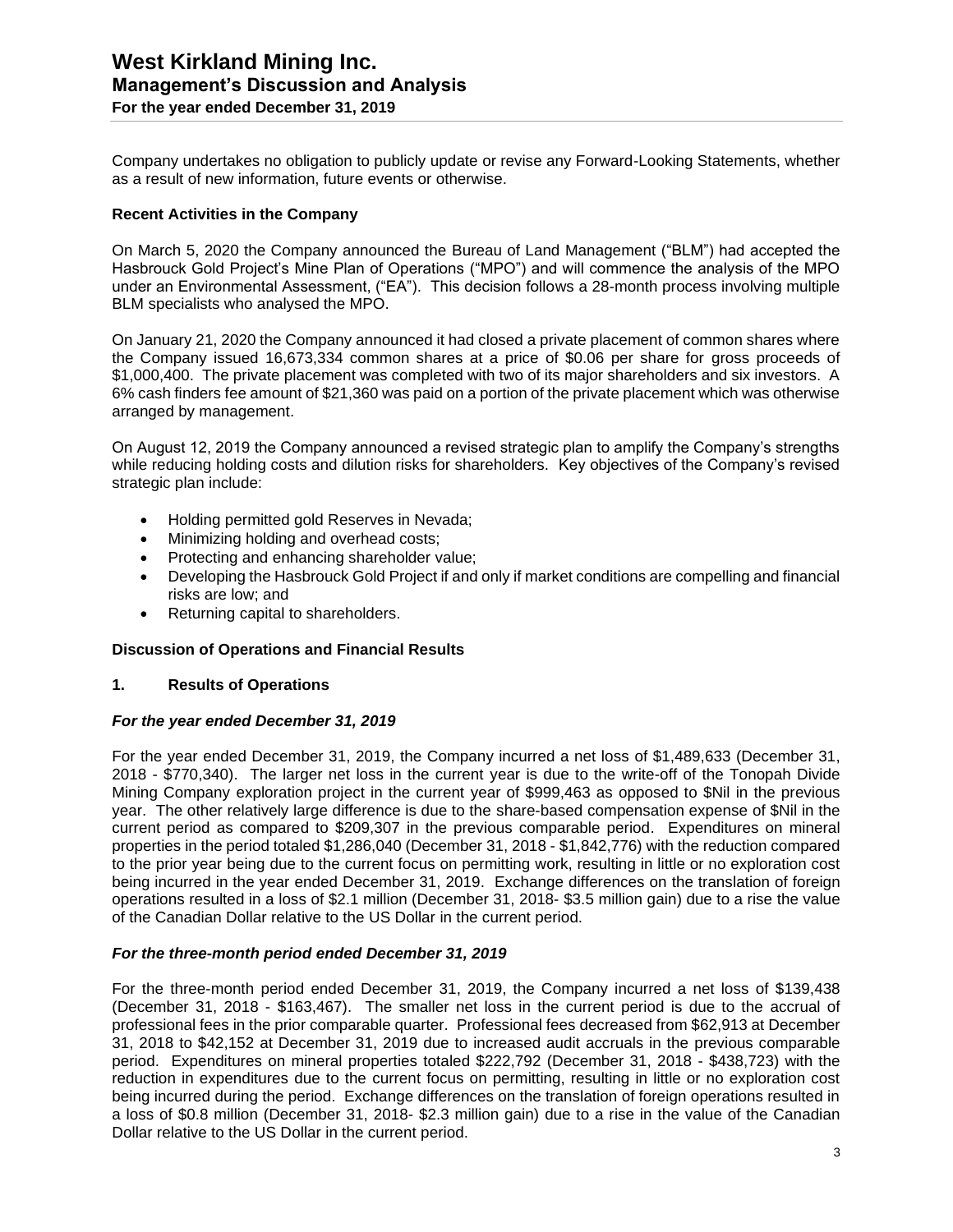#### *Selected Information*

The following tables set forth selected financial data from the Company's consolidated financial statements and should be read in conjunction with those financial statements:

|                                  |   | <b>Year Ended</b><br>December 31,<br>2019 |     | <b>Year Ended</b><br>December 31,<br>2018 |    | <b>Year Ended</b><br>December 31,<br>2017 |
|----------------------------------|---|-------------------------------------------|-----|-------------------------------------------|----|-------------------------------------------|
| Interest Income                  |   | 16,899                                    |     | 4.412                                     | S  | 4,958                                     |
| Comprehensive Loss (Income)      |   | 3,623,863                                 | S   | (2,740,938)                               | \$ | 3,701,929                                 |
| Basic and Diluted Loss per Share | Φ | 0.00                                      |     | 0.00                                      | \$ | 0.00                                      |
| <b>Total Assets</b>              |   | 42,719,571                                |     | 46,009,212                                | \$ | 39,567,013                                |
| Long Term Debt                   |   | Nil                                       | -S  | Nil                                       | J  | Nil                                       |
| <b>Dividends</b>                 |   | Nil                                       | \$. | Nil                                       | S  | Nil                                       |

The following table sets forth selected quarterly financial information for each of the last eight (8) quarters:

| <b>Quarter Ending</b> |    | <b>Interest &amp; Other</b><br><b>Income</b> | Net Loss <sup>(a)</sup> |    | <b>Comprehensive Loss</b><br>$(Gain)^{(b)}$ | <b>Net Basic Loss</b><br>per Share |
|-----------------------|----|----------------------------------------------|-------------------------|----|---------------------------------------------|------------------------------------|
| December 31, 2019     |    | 920                                          | \$<br>139,438           | \$ | 973,542                                     | \$<br>0.00                         |
| September 30, 2019    | \$ | 3,233                                        | \$<br>1,124,031         | \$ | 603,544                                     | \$<br>0.00                         |
| June 30, 2019         | \$ | 5,711                                        | \$<br>112,368           | \$ | 1,023,565                                   | \$<br>0.00                         |
| March 31, 2019        |    | 7,035                                        | \$<br>113,796           | S  | 1,023,212                                   | \$<br>0.00                         |
| December 31, 2018     | \$ | 72                                           | \$<br>163,467           | \$ | (2,097,028)                                 | \$<br>0.00                         |
| September 30, 2018    | \$ | 1,244                                        | \$<br>112,857           | \$ | 831,383                                     | \$<br>0.00                         |
| June 30, 2018         | \$ | 2,811                                        | \$<br>381,442           | \$ | (497, 776)                                  | \$<br>0.00                         |
| March 31, 2018        | S  | 285                                          | \$<br>112,574           | \$ | (977,517)                                   | \$<br>0.00                         |

#### **Notes:**

a) Quarterly Net Loss is often materially affected by the timing and recognition of large non-cash expenses.

b) Comprehensive (gain) loss by quarter is often materially affected by changes in foreign exchange rates.

#### **2. Exploration Programs and Expenditures**

#### *Hasbrouck Gold Project*

On January 24, 2014, the Company entered into a purchase agreement to acquire 75% of the Hasbrouck and Three Hills properties in southwestern Nevada for consideration of US\$20 million from Allied Nevada Gold Corp. ("ANV"). A US\$0.5 million non-refundable cash deposit was paid to ANV and a further US\$19.5 million cash payment was paid on April 23, 2014, at which time the Company acquired a 75% interest in the properties.

On March 10, 2015, ANV announced that it had filed for Chapter 11 bankruptcy protection in the U.S. and was implementing a financial restructuring of its debt. On June 19, 2015, Waterton Precious Metals Fund II Cayman, LP ("Waterton") acquired all of ANV's exploration properties and related assets (excluding the Hycroft operation) for US\$17.5 million.

As outlined in the purchase agreement, 100% title to the mineral rights underlying the Hasbrouck Gold Project was transferred into the LLC on September 1, 2016 with the Company retaining its 75% interest and Waterton its 25% interest for ownership and operating purposes.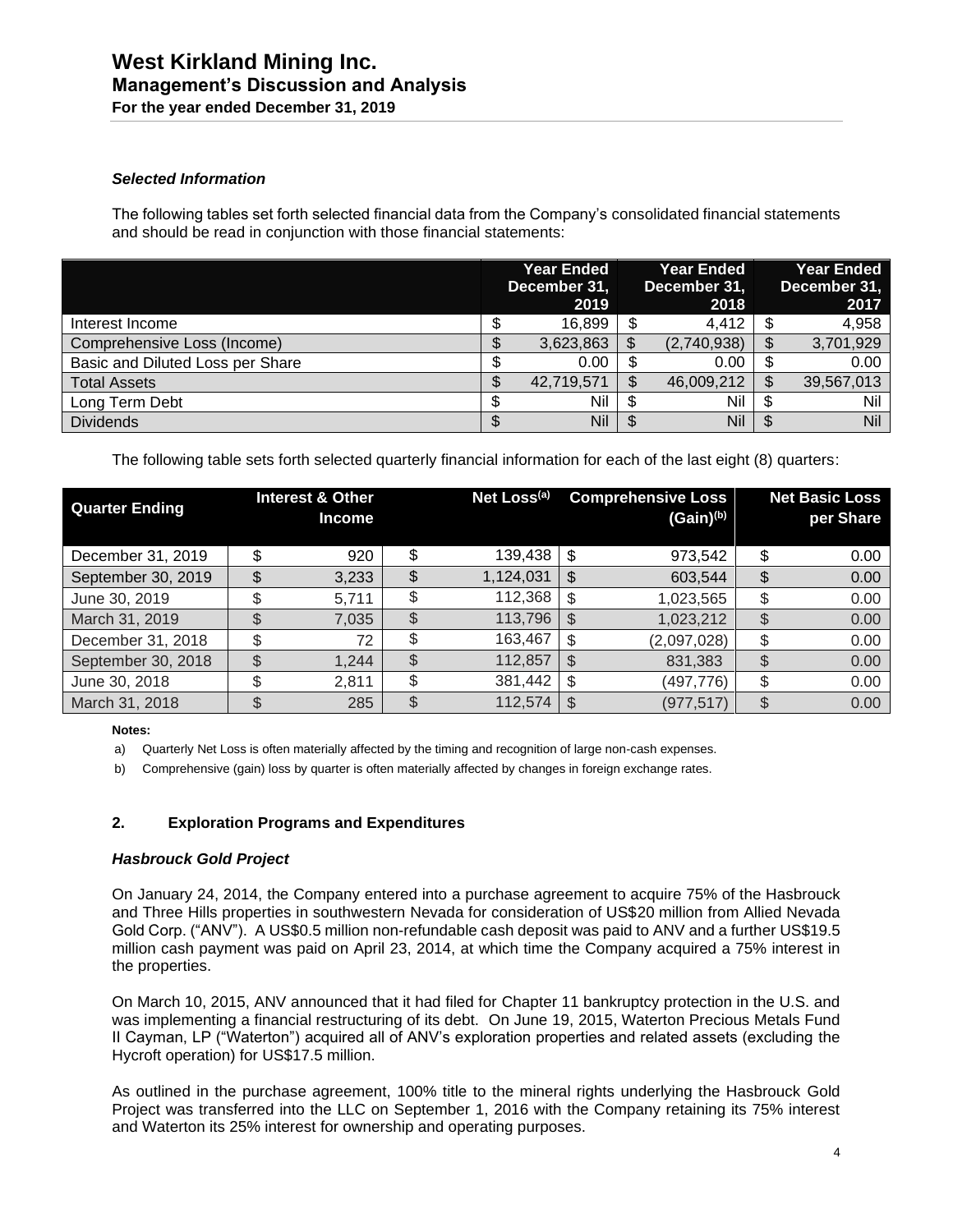On March 30, 2017 a formal LLC agreement, effective as at September 1, 2016, was executed between the Company and Waterton. Under the terms of the LLC agreement Waterton is required to fund their 25% share of expenditures on the Hasbrouck Gold Project incurred subsequent to September 1, 2016. To date, Waterton has been funding their share of expenditures. However, should Waterton choose not to fund their share of expenditures, their interest will be diluted according to a prescribed formula in the LLC agreement. At December 31, 2019 the Company recorded an amount receivable of \$38,956 (US\$29,994) representing Waterton's 25% share of LLC expenses incurred from October to December 2019.

The Company has advanced the Hasbrouck Gold Project to a pre-feasibility study level. Permitting to allow mine development at the Hasbrouck Mine is underway. On November 27, 2015, the Company announced the receipt of a Decision Record and Finding of No Significant Impact for an environmental assessment report ("EA") at the Three Hills Mine. The last key permit necessary for construction and operation at Three Hills was issued in June 2016.

Since acquiring its 75% interest in the Hasbrouck properties in April 2014 the Company has conducted exploration and condemnation drilling, geotechnical and hydrological investigations and metallurgical studies. Pre-feasibility engineering and modelling as well as permitting activities continued into 2016, culminating with the completion of an updated PFS as announced September 1, 2016 and filed September 15, 2016 on SEDAR.

On January 12, 2017 the Company announced that it had exercised an option with Eastfield Resources (USA) Inc. ("Eastfield") to purchase 7 patented mining claims comprising approximately 140 acres over a portion of the Hasbrouck Gold Project. On September 11, 2014, the Company entered a mining lease and purchase agreement with Eastfield for the patented mining claims, including surface rights. Total consideration paid was \$285,000. The purchase of these patented claims and surface rights is in accordance with the fully-permitted Plan of Operations for the Three Hills Mine.

#### *Properties held outside of Hasbrouck LLC*

#### *Tonopah Divide Mining Company Property*

On December 18, 2017 the Company announced it had entered into a lease agreement with the Tonopah Divide Mining Company ("TDMC") for a 100% working interest on mining patents and mineral claims located adjacent to the Hasbrouck Mine. In consideration the Company agreed to pay US\$75,000 annual advance royalty payments to TDMC and complete US\$100,000 of annual work from 2018 to 2022, increasing to US\$200,000 per year from 2023 to 2028. TDMC was to receive an approximate 3% NSR royalty from any production from the property, less any already-paid advance royalties. The Company paid US\$150,000 in annual lease payments and completed US\$603,231 in work on the property.

The Company completed a Geographic Information System ("GIS") compilation of previous exploration work on the property, with an estimated historical cost of more than \$4.0 million, along with historical underground level plans and data going back to 1915. This data was combined with recent exploration, sampling and assay data. New targets for at surface gold were identified from this work, however, the The Company has decided not to pursue further exploration on the property and will instead focus on completing required permitting for the Hasbrouck Mine.

On October 3, 2019 the Company delivered formal notice to TDMC that it would not make further lease payments or complete additional annual work on the property, thereby terminating the lease agreement with TDMC. Total capitalized costs of US\$753,231 (C\$999,463) were written off in 2019.

#### *Hill of Gold*

On November 29, 2016 the Company announced that it had signed a ten-year Mineral Lease and Option to Purchase Agreement (the "HOG Lease") for a 100% interest in the Hill of Gold property near Tonopah,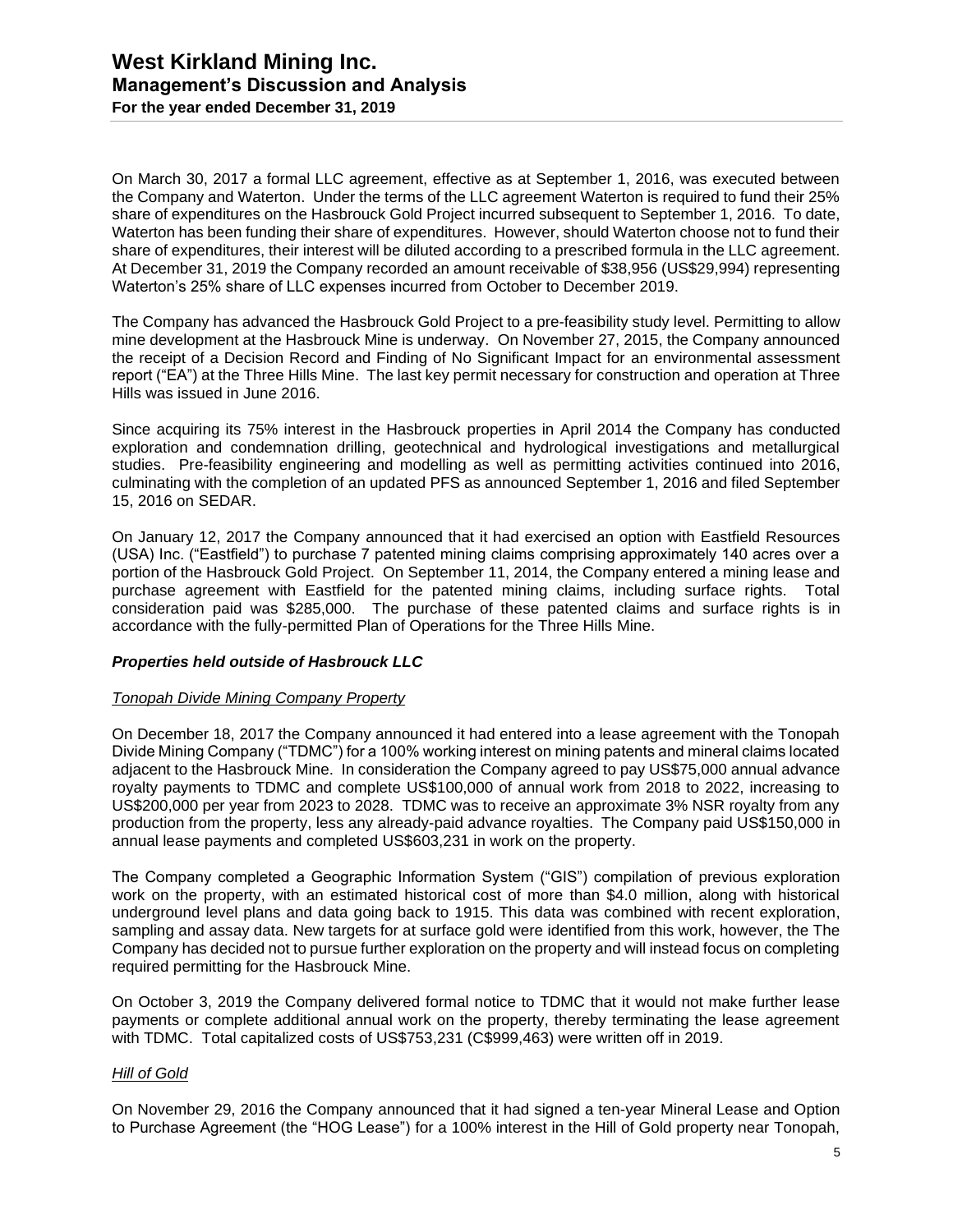### **West Kirkland Mining Inc. Management's Discussion and Analysis For the year ended December 31, 2019**

Nevada. The Hill of Gold property is located midway between the Three Hills Mine and the Hasbrouck Mine. The HOG Lease terms allow for mining and involve annual lease payments as pre-payments on a 2% NSR royalty of US\$25,000 for the first three years and thereafter US\$30,000 per year, with the option of buying the mining claims and royalty for US\$500,000 at any time during the lease term. The most recent lease payment was made in November 2019. The lease is for 25 mining claims on approximately 500 acres of unpatented land. Although adjacent to the Hasbrouck Gold Project, Hill of Gold is 100% owned by the Company.

At Hill of Gold permitting work will be directed at defining an open-pit that can add mine life to the permitted Three Hills Mine. Historical drilling at Hill of Gold consisted of 29,926 feet from 83 reverse circulation holes and 6 core holes. The Hill of Gold host rocks and geological setting are similar to those found at the Three Hills deposit.

#### *West Kirkland's Royalty on Hasbrouck Gold Project*

On May 9, 2017 the Company announced it had purchased from Newmont an approximate 1.1% NSR royalty on the Hasbrouck Gold Project, plus the rights to US\$1.0 million in payments due upon commercial production at the Hasbrouck Gold Project and the extinguishment of US\$194,000 in existing land fees due to Newmont in exchange for the Company's TUG property interest (see below for further details). Newmont sold the 1.25% NSR royalty that they retained to Maverix Metals in 2018, which extinguished the Company's right to purchase said 1.25% royalty. The Company now owns for its own account approximately a 1.1% NSR royalty, or 31.4% of the existing 3.5% NSR royalties on the Hasbrouck Gold Project. The existing NSR royalties are over claims hosting the Proven and Probable Reserves and have not been altered by way of this transaction.

#### *Permitting*

#### *Three Hills Mine Permitting Update*

On November 27, 2015, the Company announced the receipt of a positive Decision Record and Finding of No Significant Impact for the federal Environmental Assessment ("EA") of the Three Hills Mine. The receipt of the positive Decision Record signifies completion of the National Environmental Policy Act ("NEPA") process and Environmental Assessment process and is the final major permitting step necessary for construction at the Three Hills Mine to begin. The last key state permit necessary for construction and operation at the Three Hills Mine was issued in June 2016.

Three Hills Mine was assessed under an EA rather than the lengthier and costlier Environmental Impact Statement ("EIS") due to its footprint of less than a square mile and the absence of "significant impacts" as determined by the BLM. West Kirkland plans to operate the Three Hills Mine for at least two years which allows, time to build the Hasbrouck Mine. Hasbrouck Mine's capital costs are projected to be largely if not entirely funded by cash flow from the Three Hills Mine. The possibility exists that the ore body at Three Hills Mine can be extended through exploration performed while under construction and in operation, which would generate additional cash flow over and above that required for construction of the Hasbrouck Mine. Drilling completed in 2017 did not yield further economically recoverable ore.

#### *Hasbrouck Mine Permitting Update*

The Company has chosen to focus on obtaining federal permits at Hasbrouck Mine as a method of adding to the project value and reducing schedule risk.

The mine plan for Hasbrouck Mine, as outlined in the 2016 PFS, will require the usual amount of permits for a typical mining operation in Nevada, and will proceed under an EA which was granted in March of 2020. Estimated savings off the overall project schedule (as previously estimated in the PFS under an EIS) is estimated at \$2 million and a year off the project schedule.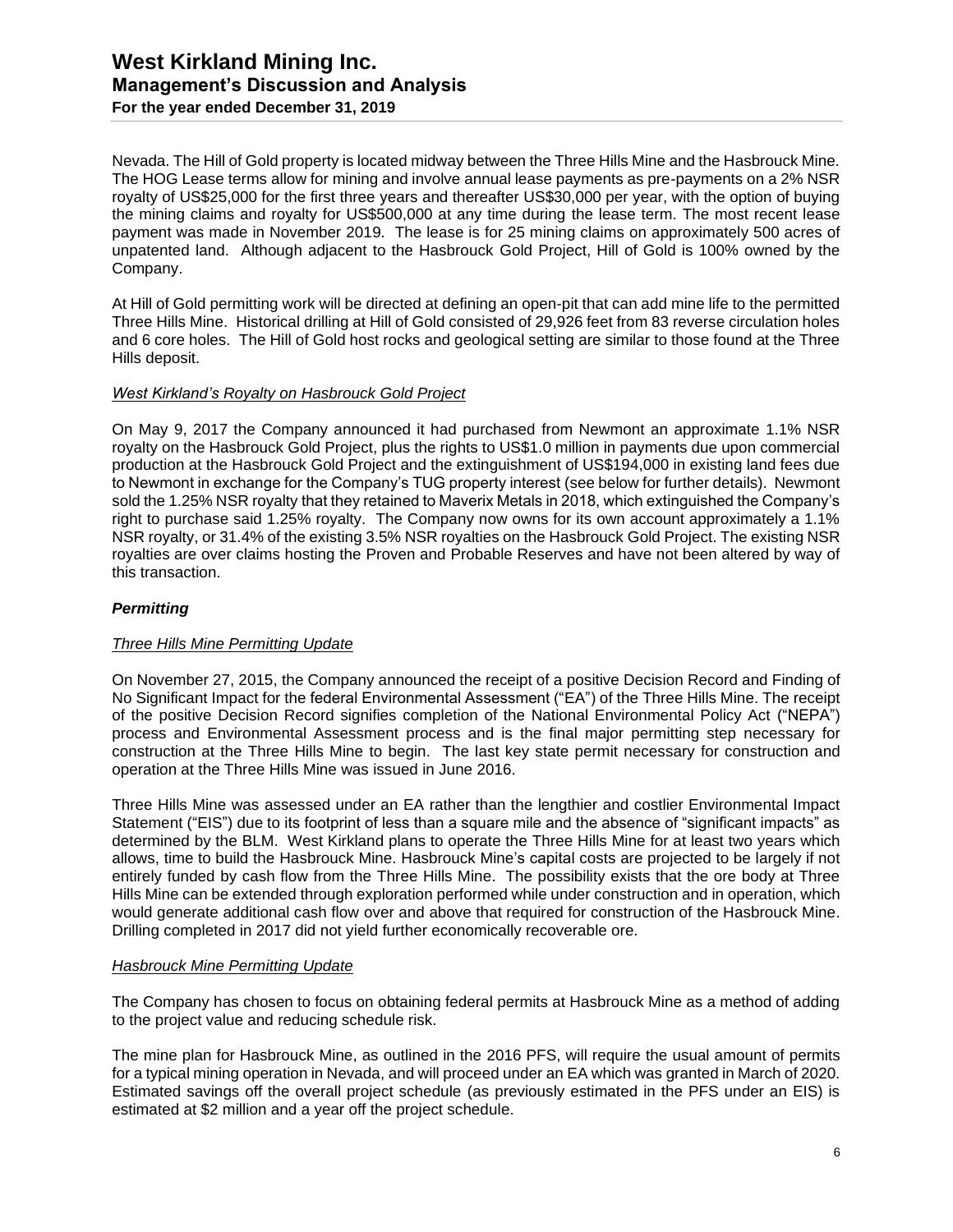The Company submitted the Hasbrouck Mine Plan of Operation to the BLM in September 2017. There are no identified biological, cultural, hydrology, or geochemistry issues that would delay or disrupt the timely process of applications for permits. The Company has continued work towards the completion of permitting at Hasbrouck Mine in advance of the completion of project financing and the commencement of construction at Three Hills Mine, reducing the time gap between the commencement of production at Three Hills Mine and completion of permitting at Hasbrouck Mine.

#### *Hasbrouck Gold Project Updated Pre-feasibility Study*

The Hasbrouck Gold Project's base case, as reported in the 2016 PFS, has an after-tax IRR of 43% and a US\$120 million after-tax NPV at a 5% discount rate (NPV 5%) at a US\$1,275/oz gold price and a US\$18.21/oz silver price (all figures are based on 100% of the project). Processing is planned at an average 6.1 million ore tons per year for 74,000 ounces annual gold-equivalent production for eight years.

In the 2016 PFS base case a Carbon-In-Columns ("CIC") plant will be installed at the Three Hills. Gold loaded on carbon at the Three Hills Mine will be stripped by an off-site contractor. In contrast an Adsorption-Desorption-Recovery plant (ADR) complete with CIC will be installed at the Hasbrouck Mine, necessary there to handle the greater amount of silver in that deposit which effectively eliminates the option of shipping loaded carbon off-site for stripping.

Initial capital to construct the Three Hills Mine is estimated at US\$47 million. Further capital expenditures of \$83 million to construct the larger Hasbrouck Mine are modelled to come from free cashflow from operations at the Three Hills Mine.

The 2016 PFS includes a timeline which shows the Three Hills Mine operating for approximately two years followed by six years of operations at the Hasbrouck Mine to produce 594,000 equivalent gold ounces over eight years. The life of mine stripping ratio will be 1:1. Adjusted Operating Costs net of by-products as defined by the World Gold Council will be US\$661 per ounce of gold, with All-in Sustaining Costs net of byproducts of US\$709 per ounce of gold.

Three Hills Mine is planned as a run-of-mine heap-leach operation using conventional open-pit, truck-andshovel mining. Run-of-mine ore will be placed on the leach pad at 15,000 tons per day. A large-scale metallurgical test using a 20 ton sample of representative un-crushed ore predicted 81.5% gold recovery and 11% silver recovery at the Three Hills Mine.

The Hasbrouck Mine is designed as a 17,500 ton-per-day heap-leach operation. Crushing will be by a primary jaw crusher, two secondary cone-crushers, and a tertiary high pressure grinding roll (HPGR). Crushed product will be agglomerated with cement in a pug mill and conveyed to a leach pad. Metallurgical tests on Hasbrouck Mine ore in a lab-scale HPGR predict that using an HPGR for tertiary crushing will result in a gold recovery of 74% and silver recovery of 11%. Gold and silver will be leached using an industrystandard dilute cyanide solution which will be passed through carbon columns to extract the dissolved precious metals.

The 2016 PFS National Instrument 43-101 Standards of Disclosure for Mineral Projects ("NI 43-101") compliant technical report was filed on SEDAR on September 15, 2016. The filed report is entitled "Technical Report and Updated Preliminary Feasibility Study: Hasbrouck and Three Hills Gold-Silver Project, Esmeralda County, Nevada," is dated September 14, 2016 and was prepared by Thomas L. Dyer, P.E. and Paul Tietz, C.P.G. of Mine Development Associates ("MDA") of Reno, Nevada, who are WKM's Independent Qualified Persons as defined under NI 43-101. A copy of the report can be found at www.sedar.com and on the Company's website. This latest technical report is an update to the earlier 2015 PFS technical report dated effective June 19, 2015, which was prepared by the same Qualified Persons as the 2016 PFS. Mineral Resource and Reserve estimates have not changed since June 19, 2015.

#### *Water*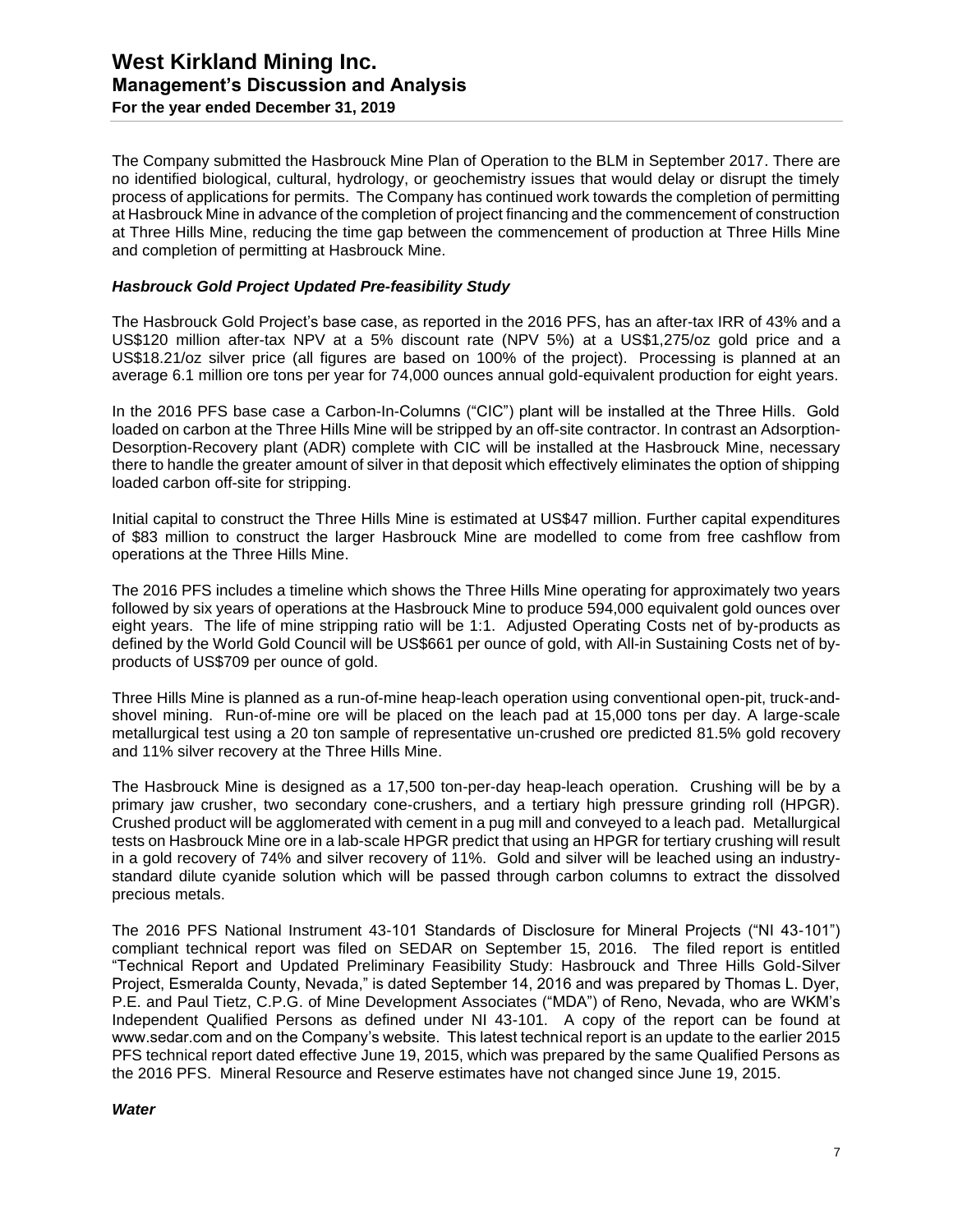Water for the first-phase Three Hills Mine will be obtained from a well that will be sunk on the mine property just north of the Three Hills Mine open pit. Historic reports of strong water inflows into several underground mines at the location of the intended well provide good hydrogeological evidence that such a well will be sufficiently productive.

To allow the legal appropriation of ground-water, the Company leased a water right from Liberty Moly LLC ("Liberty Moly") on February 21, 2017, which allows the Company to appropriate ground-water at the Three Hills Mine. Liberty Moly holds certain water rights which allow it to appropriate ground-water within Hydrographic Basin 137a for use at their Liberty Moly project, located 30 km north of WKM's Hasbrouck Gold Project. The lease allows WKM to appropriate 800 acre feet of ground-water annually at a diversion rate of 1.522 cubic feet per second (500 gallons per minute). The quantity of water leased by WKM is a small portion of Liberty Moly's aggregated water rights of 6,200 acre feet annually and is sufficient for WKM`s water needs at both the Three Hills Mine and Hasbrouck Mine.

As initial compensation for the leased water rights, WKM has issued to Liberty Moly US\$100,000 worth of WKM common shares (1,454,778 common shares) at a price of \$0.09 per share calculated on the last closing price of one WKM common share on the TSX Venture Exchange (the "TSXV") on February 13, 2017, converted into U.S. dollars based on the noon buying rate reported by the Bank of Canada on February 14, 2017. On each anniversary date during the term of the Lease, WKM is to pay Liberty Moly either US\$10,000 in cash or the equivalent value in common shares calculated by dividing US\$10,000 by the last closing price of one WKM common share on the TSXV immediately preceding the anniversary date, converted into U.S. dollars based on the foreign exchange rate reported by the Bank of Canada on the applicable payment anniversary. Accordingly, 179,446 shares were issued to Liberty Moly on March 2, 2018 and 204,582 shares were issued to Liberty Moly on April 5, 2019 to settle the US\$10,000 owed on each anniversary date.

Water for the Hasbrouck Mine will come from the aforementioned well that will be installed at the Three Hills mine, and which will be piped from Three Hills Mine to Hasbrouck Mine via a 5-mile, 12-inch diameter pipeline, to be installed on public land. Pumping costs will be minimal as Hasbrouck Mine is at approximately 700 ft lower elevation than Three Hills Mine.

The Three Hills and Hasbrouck Mines are located in different hydrographic basins. Approval to transfer water from one basin to another is required under Nevada regulations; such approval was obtained from Nevada's state engineer in early 2019. Approval to pipe water from the Three Hills Mine to the Hasbrouck Mine eight km to the south effectively finalizes the Company's water supply plans for the project as a whole.

#### *Hasbrouck Gold Project Resources*

No change to Mineral Resources or Reserves has occurred since the 2015 PFS. Resources reported below are as at November 3, 2014 and are inclusive of Reserves and are based on 100% of the project.

| Hasbrouck Deposit Reported Mineral Resources* November 3, 2014,<br>Mine Development Associates (0.006oz AuEq/ton Cutoff) |                  |                  |                 |                 |            |  |  |  |
|--------------------------------------------------------------------------------------------------------------------------|------------------|------------------|-----------------|-----------------|------------|--|--|--|
| <b>Class</b>                                                                                                             | Tons             | oz Au/ton ∣oz Au |                 | oz Ag/ton oz Ag |            |  |  |  |
| Measured                                                                                                                 | 8,261,000        | 0.017            | 143,000 0.357   |                 | 2,949,000  |  |  |  |
| Indicated                                                                                                                | 45,924,000 0.013 |                  | 595,000 0.243   |                 | 11,147,000 |  |  |  |
| $M+1$                                                                                                                    | 54,185,000 0.014 |                  | 738,000 0.260   |                 | 14,096,000 |  |  |  |
| Inferred                                                                                                                 | 11,772,000 0.009 |                  | $104,000$ 0.191 |                 | 2,249,000  |  |  |  |
| Notes: $oz AuEq/ton = oz Au/ton + (oz Ag/ton x 0.000417)$                                                                |                  |                  |                 |                 |            |  |  |  |

**Three Hills Reported Mineral Resources\*** August 4, 2014, Mine Development Associates **(0.005oz Au/ton Cutoff)**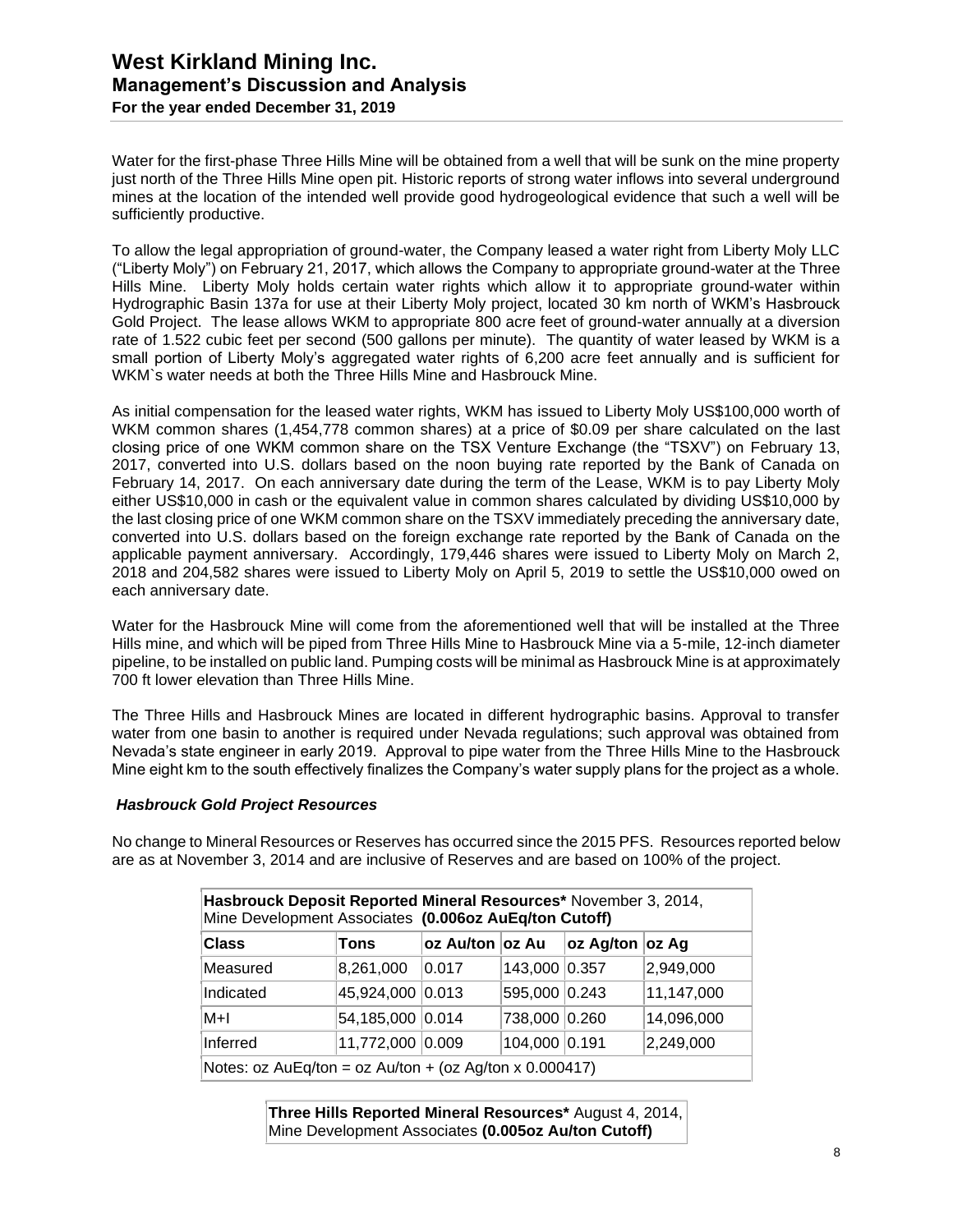### **West Kirkland Mining Inc. Management's Discussion and Analysis For the year ended December 31, 2019**

| <b>Class</b>     | Tons       | ∣oz Au/ton | loz Au  |
|------------------|------------|------------|---------|
| <b>Indicated</b> | 10,897,000 | 0.017      | 189,000 |
| ∣Inferred        | 2,568,000  | 0.013      | 32,000  |

#### **Notes:**

- a) CIM definitions are followed for classification of Mineral Resources.
- b) Mineral Resources are estimated using a gold price of US\$1,300 per oz and a silver price of US\$22 per oz.
- c) Totals may not represent the sum of the parts due to rounding.
- d) The Mineral Resources have been prepared by Paul Tietz, C.P.G of Mine Development Associates in conformity with CIM "Estimation of Mineral Resource and Mineral Reserves Best Practices" guidelines and are reported in accordance with the Canadian Securities Administrators NI43-101. Mineral resources are not Mineral Reserves and do not have demonstrated economic viability. There is no certainty that all Mineral Resource will be converted into Mineral Reserve.

#### *Hasbrouck Gold Project Reserves*

The 2015 PFS, Mineral Resource and Mineral Reserves Estimates were prepared in conformance with NI 43-101 by Mine Development Associates of Reno, Nevada ("MDA"). Proven and Probable Reserves (based on 100% of the project) are 45.3 million tons containing 762,000 ounces gold and 10.6 million ounces silver and are detailed below**:**

| Hasbrouck Gold Project Reserves* June 3, 2015, Mine Development Associates (1, 2) |               |               |                       |         |           |         |  |  |  |
|-----------------------------------------------------------------------------------|---------------|---------------|-----------------------|---------|-----------|---------|--|--|--|
| Three Hills                                                                       |               | <b>K</b> tons | Grade<br>(oz Au/ ton) | K oz Au | oz Ag/ton | K oz Ag |  |  |  |
| 0.005<br>Au cutoff                                                                | opt Proven    | ۰             |                       |         |           |         |  |  |  |
|                                                                                   | Probable      | 9,653         | 0.018                 | 175     | ٠         | ۰       |  |  |  |
|                                                                                   | P&P           | 9,653         | 0.018                 | 175     |           | ۰       |  |  |  |
| <b>Hasbrouck</b>                                                                  |               |               |                       |         |           |         |  |  |  |
| Variable <sup>(3)</sup>                                                           | <b>Proven</b> | 6,242         | 0.020                 | 127     | 0.410     | 2,562   |  |  |  |
|                                                                                   | Probable      | 29,374        | 0.016                 | 461     | 0.273     | 8,007   |  |  |  |
|                                                                                   | P&P           | 35,617        | 0.017                 | 588     | 0.297     | 10,569  |  |  |  |
| <b>Total Hasbrouck Gold Project</b>                                               |               |               |                       |         |           |         |  |  |  |
| Variable $(3)$                                                                    | <b>Proven</b> | 6,242         | 0.020                 | 127     | 0.410     | 2,562   |  |  |  |
|                                                                                   | Probable      | 39,028        | 0.016                 | 635     | 0.205     | 8,007   |  |  |  |
|                                                                                   | P&P           | 45,270        | 0.017                 | 762     | 0.233     | 10,569  |  |  |  |

#### **Notes:**

- 1. The estimation and classification of Proven and Probable Reserves have been prepared by Thomas L. Dyer, P.E., of Mine Development Associates following CIM standards.
- 2. Reserves are estimated based on \$1,225/oz gold and \$17.50/oz silver.
- 3. Cutoff grades used for reserves are: Three Hills 0.005 oz Au/ton, Hasbrouck Upper Siebert 0.008 oz Au/ton, and Hasbrouck Lower Siebert 0.007 oz Au/ton.
- 4. It is MDA's opinion that the sampling, assaying, and security procedures used at Three Hills and Hasbrouck follow industry standard procedures, and are adequate for the estimation of the current Mineral Reserves.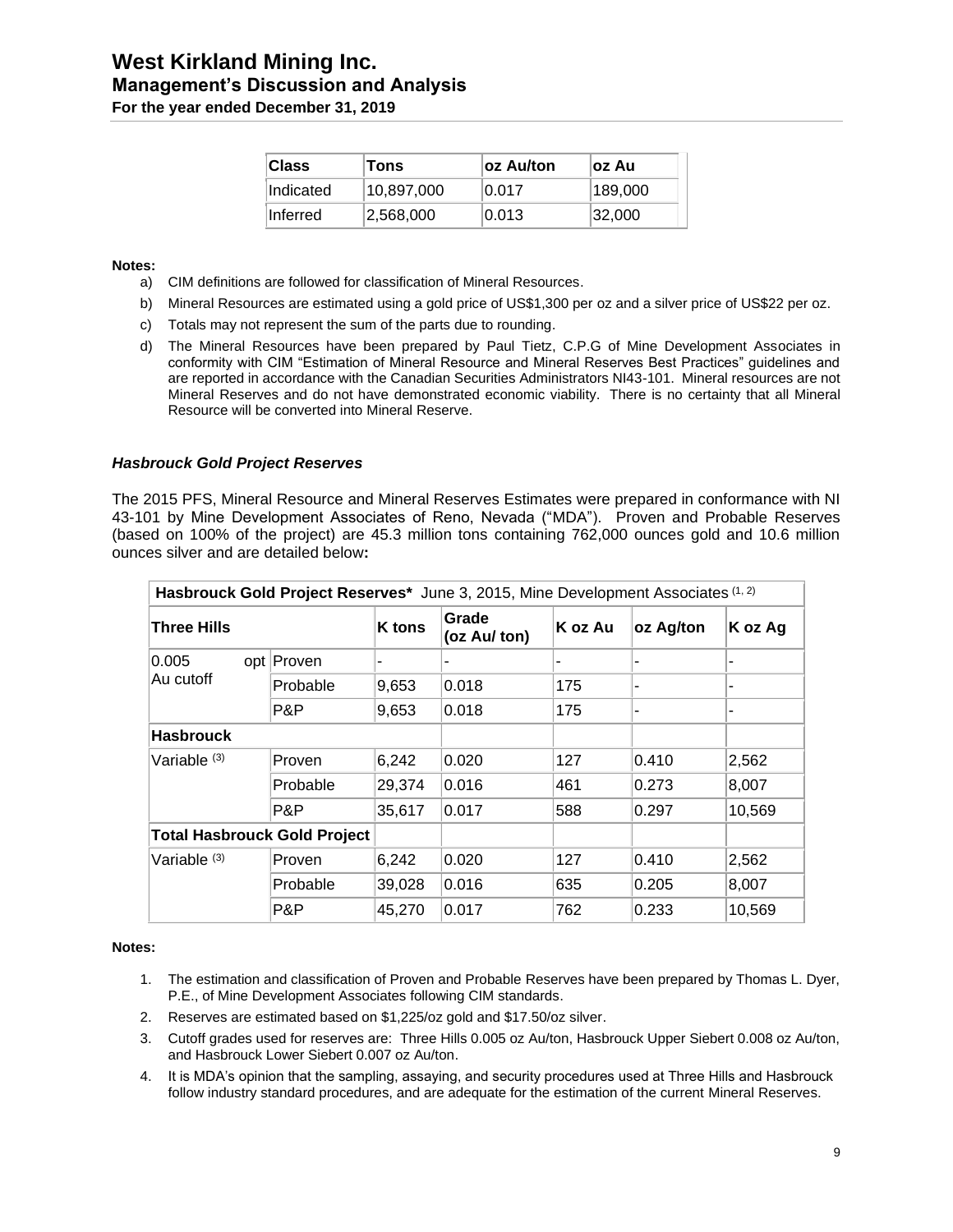- 5. MDA completed audits of the database, performed a site visit, reviewed QAQC data and confirmed historic assays. After performing their review, they consider the assay data to be adequate for the estimation of the current Mineral Reserves.
- 6. MDA has reviewed and verified the data disclosed in the above table to be in conformity with generally accepted CIM "Estimation of Mineral Resource and Mineral Reserves Best Practices" guidelines in accordance with NI 43-101.

#### **3. Liquidity and Capital Resources**

On January 21, 2020 the Company announced it had closed a private placement of common shares where the Company issued 16,673,334 common shares at a price of \$0.06 per share for gross proceeds of \$1,000,400.

In March 2018, the Company closed a private placement for 22,900,000 common shares at a price of \$0.06 per share for aggregate gross proceeds of \$1,374,000.

In December 2018, the Company closed a private placement for 40,000,000 common shares at a price of \$0.05 per share for aggregate gross proceeds of \$2,000,000

The Company has no sources of operating income at present. The Company's ability to continue as a going concern is dependent upon its ability to raise funds primarily through the issuance of shares or through obtaining alternative financing, in which it has been successful in the past. In addition, if the Company is to begin construction on the Hasbrouck Gold Project, it will be necessary to obtain additional financing. If the Company is unable to obtain this additional financing, management may be required to curtail development at the Hasbrouck Gold Project. The Company has proactively taken steps to lower its overhead, staff costs and its land-holding costs to conserve working capital.

The financial statements are prepared on the basis of a going concern which contemplates the realization of assets and satisfaction of liabilities in the normal course of business. If the Company was unable to continue as a going concern, there would be changes in the carrying amounts of assets and liabilities and the statement of financial position classifications used.

#### **4. Off Balance Sheet Arrangements**

The Company does not have any special purpose entities nor is it party to any arrangements that would be excluded from the balance sheet.

#### **5. Transactions with Related Parties**

The Company paid remuneration for the following items with companies related by way of directors in common:

|                                                                                   |     | 12 months<br>ended<br>December<br>31, 2019 | 12 months<br>ended<br>December<br>31, 2018 |
|-----------------------------------------------------------------------------------|-----|--------------------------------------------|--------------------------------------------|
| <b>General Administration</b><br>Accounting fees<br>Rent<br><b>Directors Fees</b> | \$  | 24,000<br>48,000<br>25,128<br>101,750      | \$<br>24,000<br>48,000<br>25,194<br>94,250 |
| <b>Total Related Party Transactions</b>                                           | \$. | 198,878                                    | \$<br>191,444                              |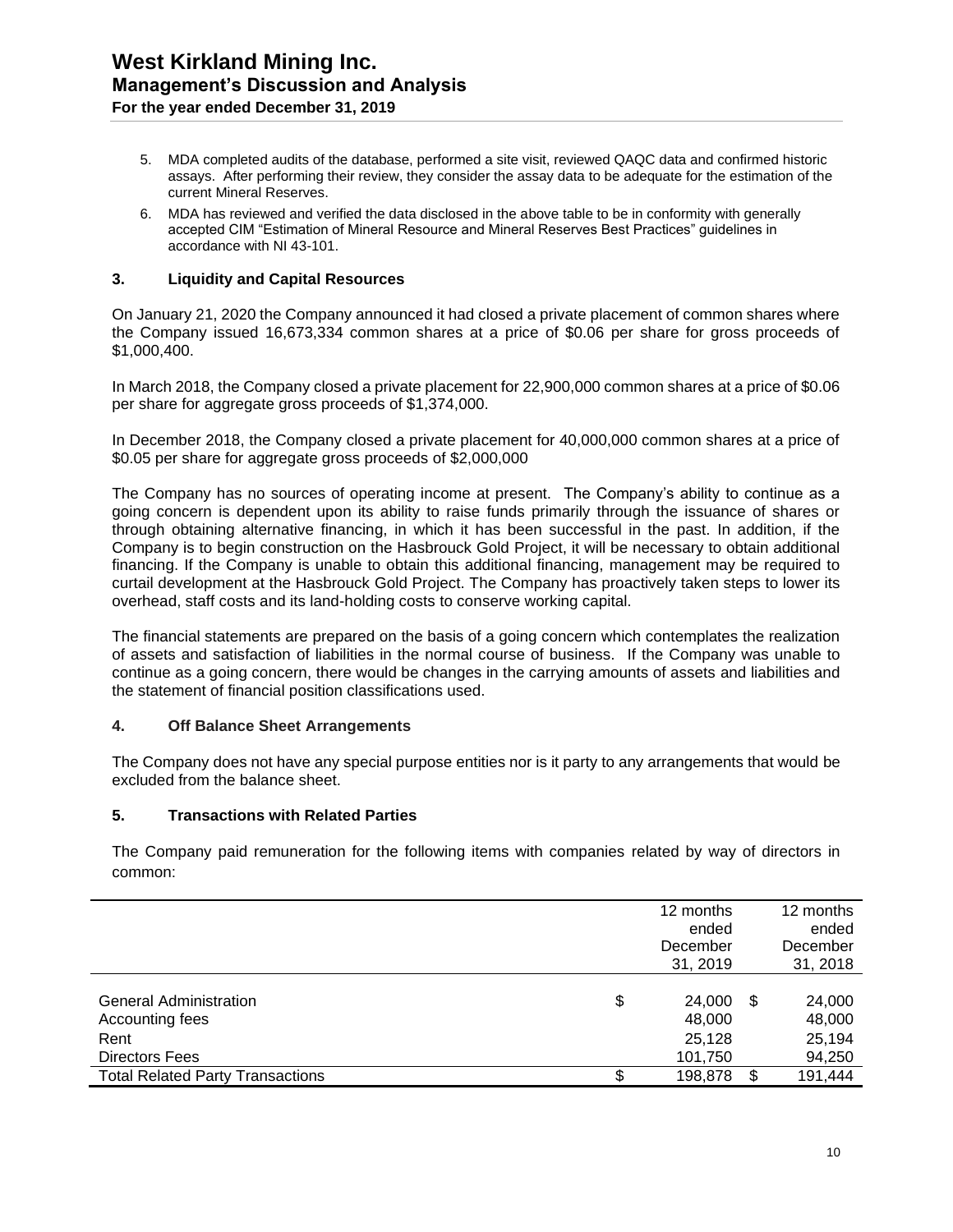### **West Kirkland Mining Inc. Management's Discussion and Analysis For the year ended December 31, 2019**

For the year ended December 31, 2019 the Company accrued and paid \$24,000 (December 31, 2018 - \$24,000) for day-to-day administration, reception and secretarial services and \$48,000 (December 31, 2018 - \$48,000) for accounting services; and \$25,128 (December 31, 2018 - \$25,194) for office-space rent to Platinum Group Metals Ltd., a company related by virtue of common directors and officers. Amounts payable at period end include an amount of \$36,234 payable to Platinum Group Metals (December 31, 2018 \$9,043).

These transactions are in the normal course of operations and are measured at the exchange amount of consideration established and agreed to by the parties.

#### **6. Proposed Transactions**

As is typical of the mineral exploration and development industry, the Company periodically reviews potential merger, acquisition, investment, joint venture and other opportunities that could enhance shareholder value.

#### **7. Critical Accounting Estimates**

The preparation of financial statements in conformity with IFRS requires management to make estimates and assumptions that affect the reported amount of assets and liabilities and disclosure of contingent liabilities at the date of the financial statements, and the reported amounts of revenues and expenditures during the reporting period. Management has identified (i) mineral property acquisition and deferred exploration costs (ii) provision for environmental reclamation and closure costs, (iii) deferred tax provision (iv) share-based compensation and (v) recoverability of its interest in mineral properties as the main estimates for the following discussion. Please refer to Note 2 of the Company's 2019 audited annual consolidated financial statements for a description of the significant accounting policies and critical accounting estimates.

Under IFRS, the Company defers all costs relating to the acquisition and exploration of its mineral properties. Any revenues received from such properties are credited against the costs of the property. When commercial production commences on any of the Company's properties, any previously capitalized costs would be charged to operations using a unit-of-production method. The Company reviews the carrying value of its mineral properties for recoverability when events or changes in circumstances indicate that the properties may be impaired. If such a condition exists and the carrying value of a property exceeds the estimated net recoverable amount, provision is made for impairment in value.

The existence of uncertainties during the exploration stage and the lack of definitive empirical evidence with respect to the feasibility of successful commercial development of any exploration property does create measurement uncertainty concerning the estimate of the amount of impairment and related fair value of any mineral property. The Company relies on its own or independent estimates of further geological prospects of a particular property and also considers the likely proceeds from a sale or assignment of the rights before determining whether or not impairment in value has occurred.

Environmental reclamation and closure costs have been estimated based on the Company's interpretation of current regulatory requirements, however changes in regulatory requirements and new information may result in revisions to estimates. The Company recognizes the fair value of liabilities for reclamation and closure costs in the period in which they are incurred. A corresponding increase to the carrying amount of the related assets is generally recorded and depreciated over the life of the asset.

The deferred tax provision is based on the liability method. Future taxes arise from the recognition of the tax consequences of temporary differences by applying enacted or substantively enacted tax rates applicable to future years to differences between the financial statement carrying amounts and the tax bases of certain assets and liabilities. The Company does not recognize any deferred tax assets unless it is probable that the deferred tax amount will be realized in the foreseeable future.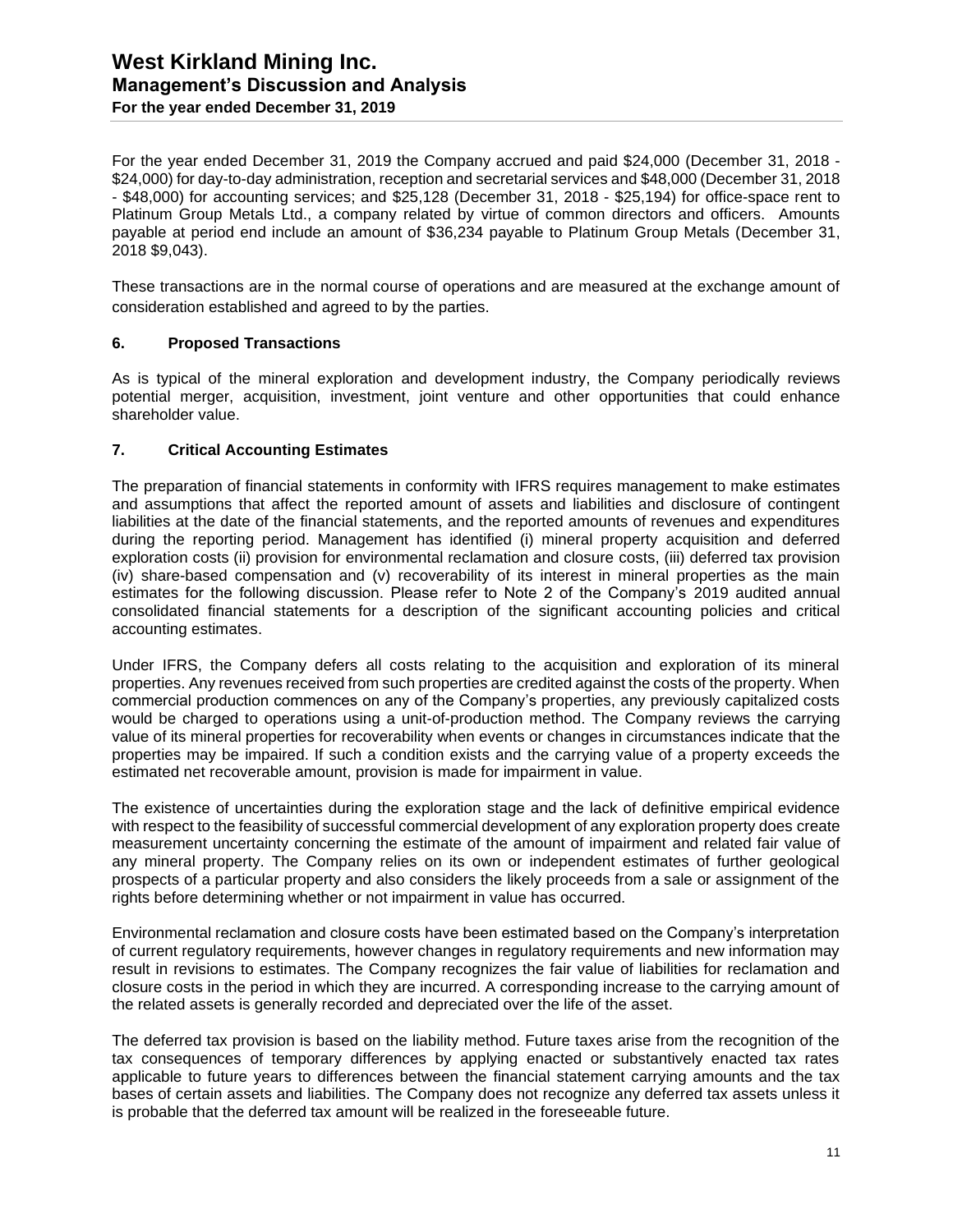#### **8. Changes in Accounting Policies**

The accounting policies applied in preparation of the consolidated financial statements are consistent with those applied and disclosed in the Company's consolidated financial statements for the year ended December 31, 2018 except for the change outlined below:

#### *i) IFRS 16 Leases*

The Company adopted all the requirements of IFRS 16 *Leases* ("IFRS 16") as of January 1, 2019. IFRS 16 replaces IAS 17 *Leases*. IFRS 16 eliminates the dual accounting model for lessees, which distinguishes between on-balance sheet finance leases and off-balance sheet operating leases. Instead, IFRS 16 requires a single, on-balance sheet accounting model that is similar to finance lease accounting. Lease assets and lease liabilities are presented on the balance sheet by lessees for those leases that were previously classified as operating leases.

The change had no effect on the Company's consolidated financial statements.

#### **9. Financial Instruments and Other Instruments**

The Company has designated its cash, accounts receivable and reclamation bonds as fair value through profit and loss, all of which are adjusted for current exchange rates as applicable. Trades payable and other liabilities are recorded and measured at amortized cost. Unless otherwise noted, it is management's opinion that the Company is not exposed to significant interest, currency or credit risks arising from financial instruments. The fair value of these financial instruments approximates their carrying value due to their capacity for prompt liquidation.

#### **10. Risks and Uncertainties**

#### Impact of COVID-19

COVID-19 was declared a worldwide pandemic by the World Health Organization on March 11, 2020. The speed and extent of the spread of COVID-19, and the duration and intensity of resulting business disruption and related financial and social impact, are uncertain. Further, the extent and manner to which COVID-19, and measures taken by governments, the Company or others to attempt to reduce the spread of COVID-19, may affect the Company and cannot be predicted with certainty.

COVID-19 and the related measures taken by government have had and may continue to have an adverse impact on many aspects of the Company's business including, employee health, workforce productivity and availability, travel restrictions, contractor availability, supply availability, the Company's ability to maintain its controls and procedures regarding financial and disclosure matters and the availability of insurance and the costs thereof, some of which, individually or when aggregated with other impacts, may be material to the Company.

In addition, the actual or threatened spread of COVID-19 globally, and responses of governments and others to such actual or threatened spread, could also have a material adverse effect on the global economy, could continue to negatively affect financial markets, including the price of gold and the trading price of the Company's shares, could adversely affect the Company's ability to raise capital, and could cause continued interest rate volatility and movements that could make obtaining financing more challenging or more expensive.

#### Other Risks and Uncertainties

The Company's securities should be considered a highly speculative investment and investors should carefully consider all of the information disclosed in the Company's Canadian regulatory filings prior to making an investment in the Company. For a discussion of risk factors applicable to the Company, see the section entitled "Risk Factors" in the Company's most recent annual information form filed with the Canadian provincial securities regulators.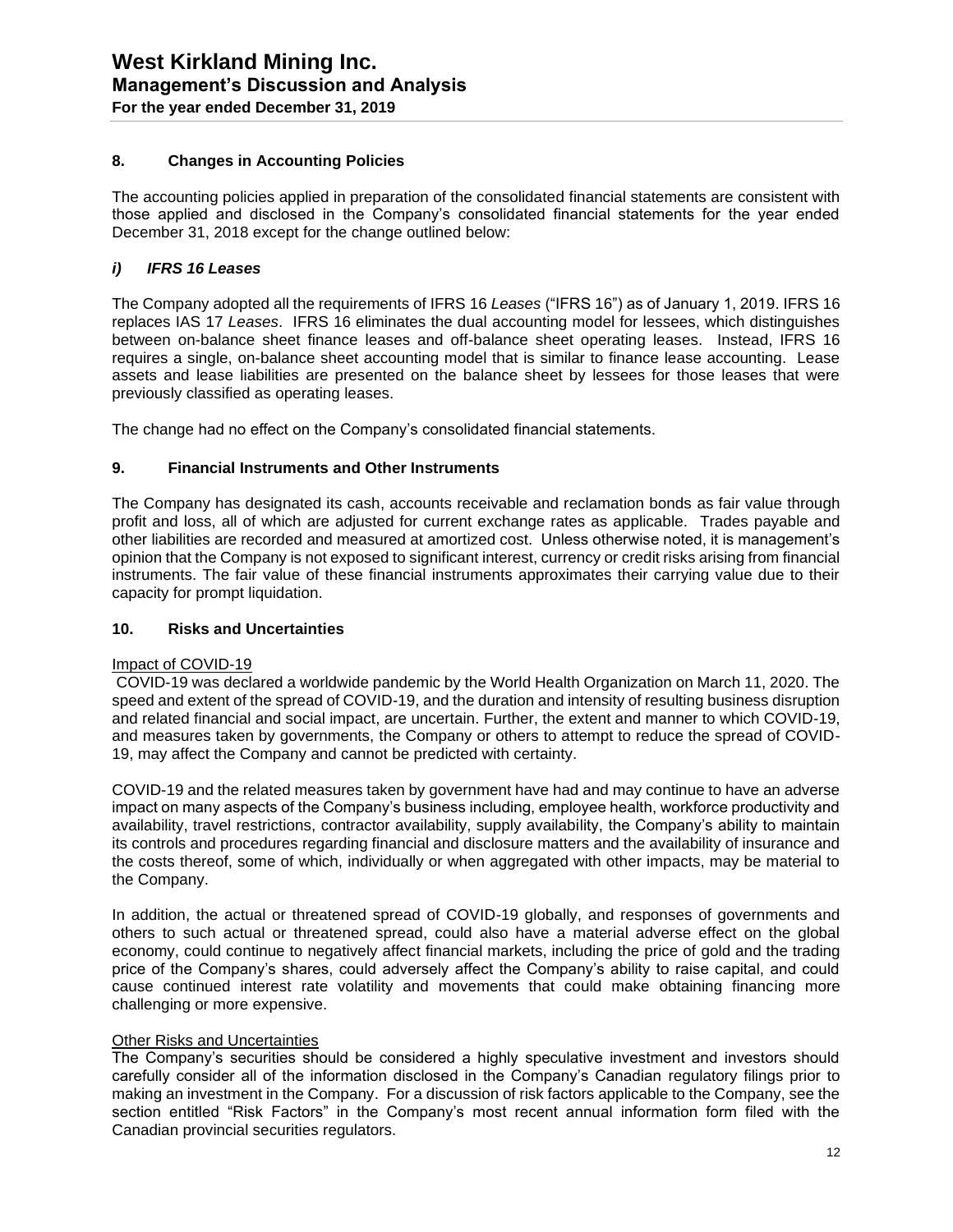Without limiting the foregoing, the most significant risks and uncertainties faced by the Company are: the inherent risk associated with mineral exploration and development activities; the uncertainty of mineral resources and their development into mineable reserves; uncertainty as to potential project delays from circumstances beyond the Company's control; as well as title risks; political risks; risks associated with fluctuations in foreign exchange rates; risks associated with fluctuations in metal prices; risks associated with the possible failure to obtain mining licenses and/or obtain the capital required for project and mine development.

#### **11. Disclosure on Internal Controls**

Management has established processes to provide them sufficient knowledge to support representations that they have exercised reasonable diligence that (i) the consolidated financial statements do not contain any untrue statement of material fact or omit to state a material fact required to be stated or that is necessary to make a statement not misleading in light of the circumstances under which it is made, as of the date of and for the periods presented by the audited financial statements; and (ii) the consolidated financial statements fairly present in all material respects the financial condition, results of operations and cash flows of the Company, as of the date of and for the periods presented.

In contrast to the certificate required for non-venture issuers under National Instrument 52-109 Certification of Disclosure in Issuers' Annual and Interim Filings ("NI 52-109"), this Venture Issuer Basic Certificate does not include representations relating to the establishment and maintenance of disclosure controls and procedures ("DC&P") and internal control over financial reporting ("ICFR"), as defined in NI 52-109. In particular, the certifying officers filing this certificate are not making any representations relating to the establishment and maintenance of: i) controls and other procedures designed to provide reasonable assurance that information required to be disclosed by the issuer in its annual filings, interim filings or other reports filed or submitted under securities legislation is recorded, processed, summarized and reported within the time periods specified in securities legislation; and ii) a process to provide reasonable assurance regarding the reliability of financial reporting and the preparation of financial statements for external purposes in accordance with the issuer's accounting policies.

The issuer's certifying officers are responsible for ensuring that processes are in place to provide them with sufficient knowledge to support the representations they are making in this certificate. Investors should be aware that inherent limitations on the ability of certifying officers of a venture issuer to design and implement on a cost-effective basis DC&P and ICFR as defined in NI 52-109 may result in additional risks to the quality, reliability, transparency and timeliness of interim and annual filings and other reports provided under securities legislation.

#### **12. Outstanding Share Data**

The Company has an unlimited number of common shares authorized for issuance without par value. At December 31, 2019 there were 408,672,975 common shares outstanding, 13,975,000 incentive share options outstanding. During the year and subsequent to year end, the Company made no changes to the exercise price of outstanding options through cancellation and reissuance or otherwise.

#### **13. Outlook**

The Company plans to follow a very focused strategy to add value with low risk. The Company is focusing on the final permitting for the second phase of overall Hasbrouck reserves associated with the larger Hasbrouck open pit deposit. Currently permits are in place for the phase one Three Hills open pit deposit. Heap leach recovery test work and baseline work for Hasbrouck open pit, crushing circuit and heap leach pad is largely complete.

The Company believes that the completion of permitting is a low risk path to add project value. A fully federally permitted open pit heap leach mine with good margins and a low strip ratio, in Nevada, is a rare